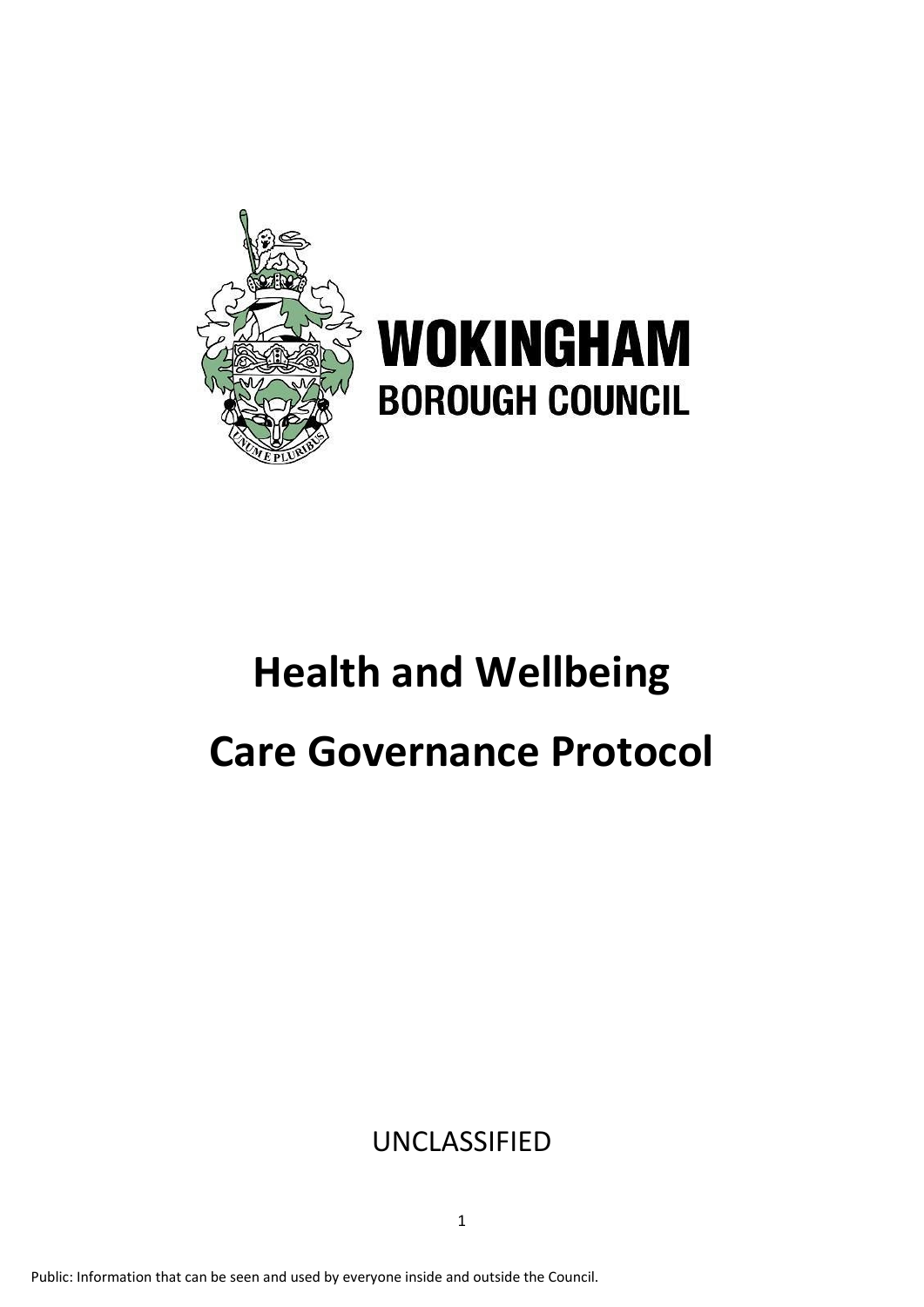## **Document Control Information**

| Title:              | Health and Wellbeing Care Governance Protocol  |
|---------------------|------------------------------------------------|
| Number:             | 679                                            |
| Date (Version 5):   | October 2021                                   |
| Date last reviewed: | October 2021                                   |
| Review date:        | October 2022                                   |
| Version:            | 5                                              |
| Classification:     | Unclassified                                   |
| Owner:              | Head of Adult Safeguarding and Care Governance |

| Version   | Date       | <b>Description</b>                                      |
|-----------|------------|---------------------------------------------------------|
| Version 1 | 29/03/2011 | Care Governance Protocol for Adult Social Care Services |
| Version 2 | 27/09/2016 | Updated and new appendices added.                       |
| Version 3 | 07/07/2021 | Reviewed and revised.                                   |
| Version 4 | 09/08/2021 | Updated to include Serious Concerns process references. |
| Version 5 | 17/10/2021 | Appeals process updated                                 |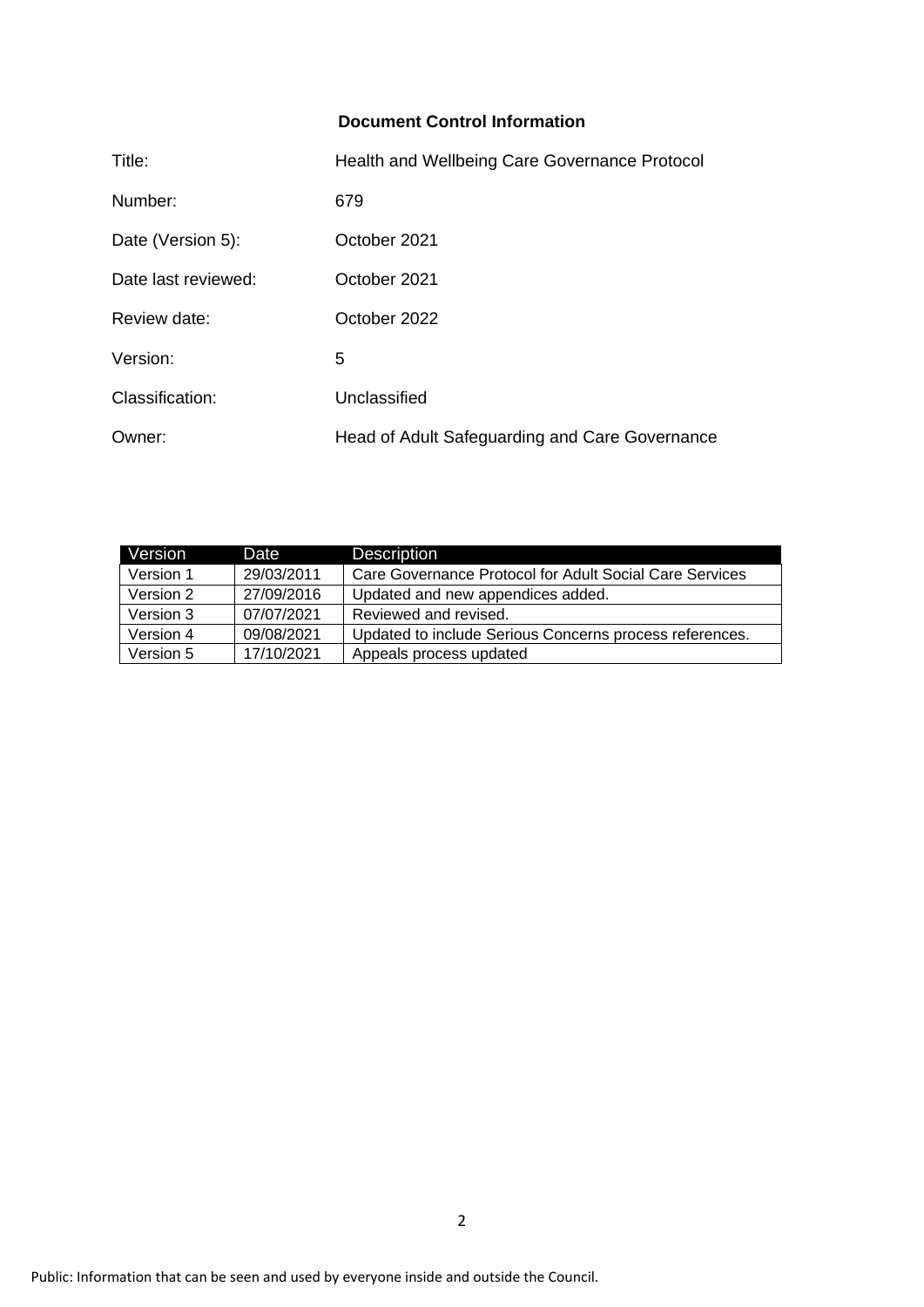# Contents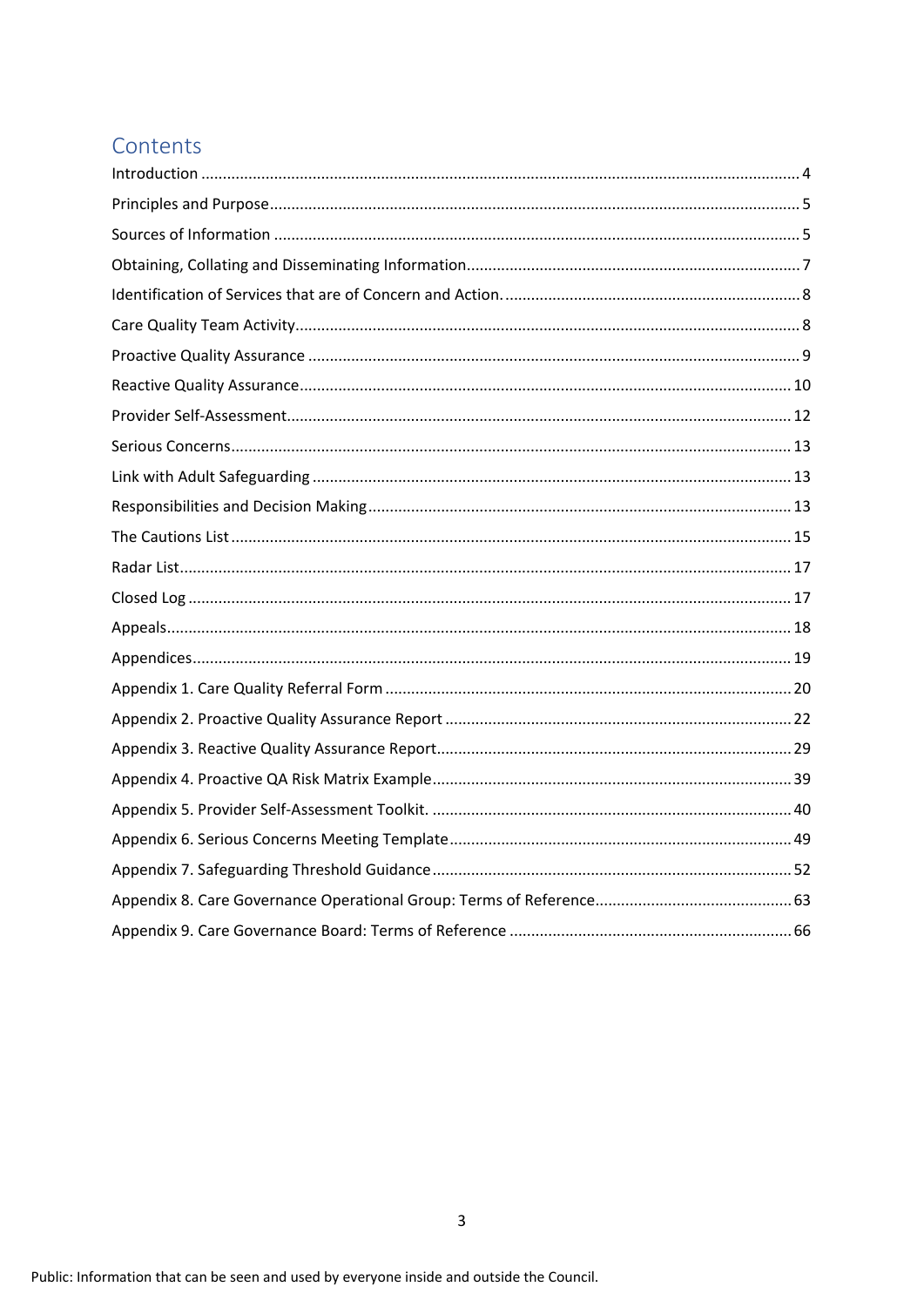## <span id="page-3-0"></span>Introduction

- 1. It is the responsibility of Wokingham Borough Council (WBC) to work with providers of Adult Social Care to ensure all services provided are safe and meet the needs of customers. When the term safe is used in this protocol, it means safe from harm or the risk of harm. Harm of course can be physical, psychological, or emotional and in the wider context may constitute organisational abuse.
- 2. Some of the services the council provides through its Local Authority Trading Company (LATC) Optalis, or commissions from other providers are regulated by the Care Quality Commission (CQC). Providers will have a planned review by CQC to measure compliance against the regulations at least once every two years. In addition, the CQC will undertake responsive reviews where there is a sufficient concern. There is a key emphasis on the new regime for Providers to monitor their own self-compliance. CQC – Health and Social Care Regulation (Regulated Activities) aim to make sure health and social care services provide people with safe, effective, compassionate, high-quality care and encourage care services to improve.
- 3. CQC monitor, inspect and regulate services to make sure they meet fundamental standards of quality and safety and publish what they find, including performance ratings to help people choose their own care. To get to the heart of people's experiences of care and support, the focus of CQC inspections targets the quality and safety of services.
- 4. It is important to note that any CQC inspection operates as a snapshot. As such CQC places an expectation on the Local Authority to continuously monitor, act on, and uphold its standards. The Local Authority therefore liaises closely in this respect with CQC.
- 5. For note, CQC only inspect services that carry out a regulated activity; services such as day care or supported living without personal care are out of scope. There has also more recently, been concern expressed through the media about the number of whistle blowers resulting in independent inquiries concerning the quality-of-care provision, a situation exasperated by the impending impact and continuation of cuts to the public funding of care services.
- 6. When considering if a service is safe and adequately meets the customer's needs, this needs to be considered laterally. It is not just about the quality of frontline care or support, but also about care providers giving fair terms and conditions in their contracts to customers or customers having their tenancy rights upheld, as well as ensuring a customer's wellbeing is maintained. Breaches of any of these elements could result in Care Governance engagement.
- 7. This protocol covers all provision for Adult Social Care in Wokingham regardless of service or provider type, including self-funders and that provision commissioned by Adults Social Care for services outside the Borough.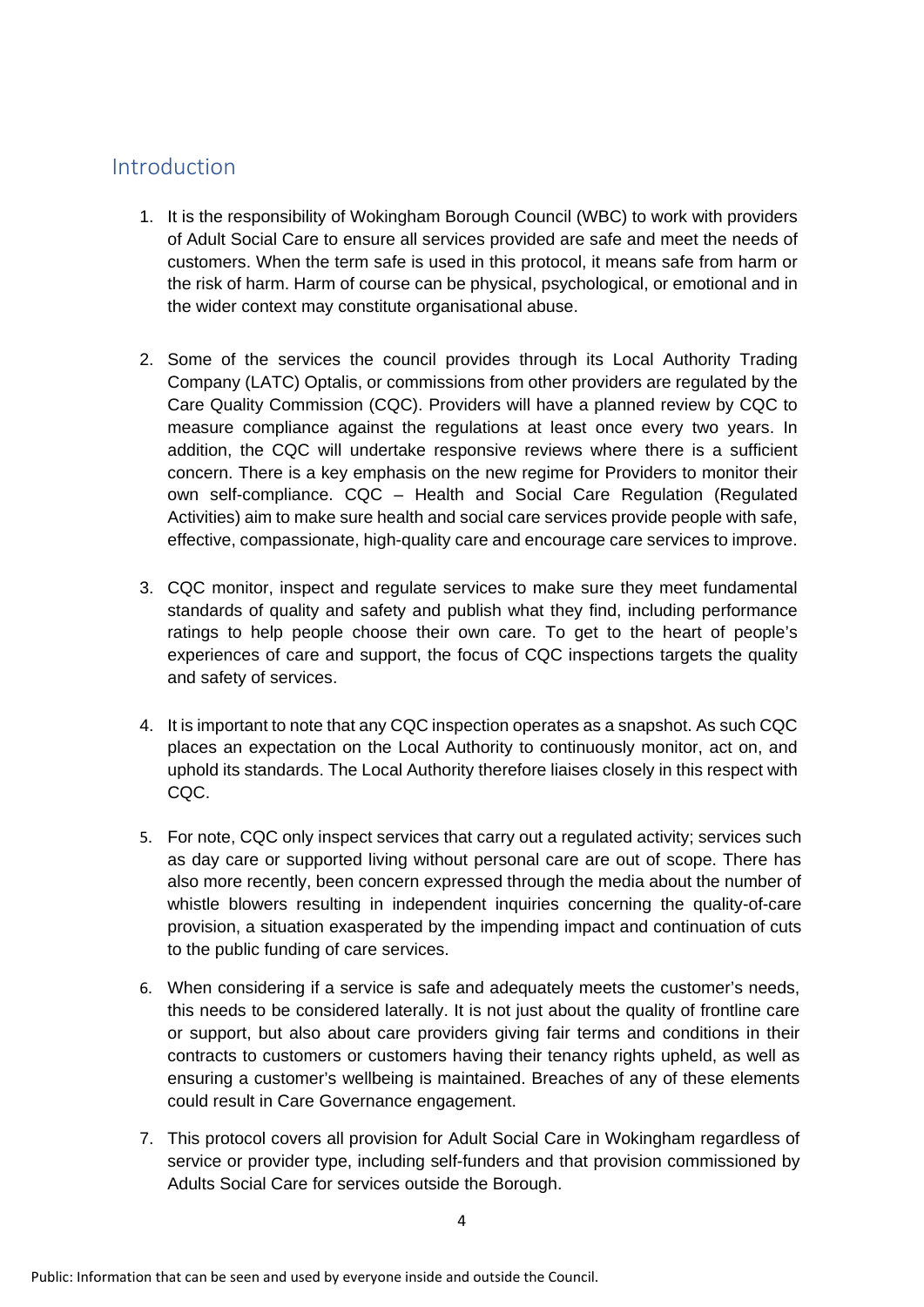# <span id="page-4-0"></span>Principles and Purpose

- 8. This protocol will be used to assist with ensuring that adult social care is safe and delivers quality outcomes in line with the vision and priorities of the Council and needs of customers. Care Governance aims to work alongside providers and services to support and facilitate improvement.
- 9. The protocol will naturally, have more influence on those services the Council specifically commissions but aims to influence regardless of funding stream. It establishes and clarifies the systems and processes which will:
	- ensure relevant information is obtained, collated, and disseminated regarding service or provider concerns.
	- ensure appropriate checks are undertaken prior to commissioning new services and to proactively monitor and promote best practice.
	- identify services that are of concern and provide a framework within which to drive improvement or ensure appropriate management action is taken to address concerns where these are identified and not resolved.
- 10. Information gained through Care Governance will be used to inform strategic and operational commissioning decisions, as well as in ensuring the Council meets its safeguarding responsibilities.

## <span id="page-4-1"></span>Sources of Information

- 11. There is information from a range of sources that will provide intelligence regarding the quality and safety of services:
	- CQC reports published on the CQC website. Inspection reports outline areas of non-compliance following inspection. Where CQC have safeguarding concerns, it notifies WBC. WBC monitors CQC Inspection outcomes and close links are in place with CQC. Where it is apparent that providers or services are not sufficiently meeting regulatory outcomes, this will be escalated via the Care Governance operational group to the Care Governance Board for a decision about what level of action is required.
	- Cautions, alerts or references from other Local Authorities where they have concerns about quality-of-care provision or safeguarding and they will notify WBC.
	- Safeguarding concerns made via the Adult Safeguarding Hub (ASH). Where these involve any provider service, they will be copied to the QA Team for inclusion on the log. This will be monitored by the QA Specialists and Care Governance Operational Group for raising via Care Governance Board if there are concerns about indicators of organisational abuse and the need to trigger a large-scale enquiry in the context of concerns about organisational abuse.
	- Deprivation of Liberty Safeguards (DoLS) applications, assessments and authorisations may identify practice concerns, and whilst the issues for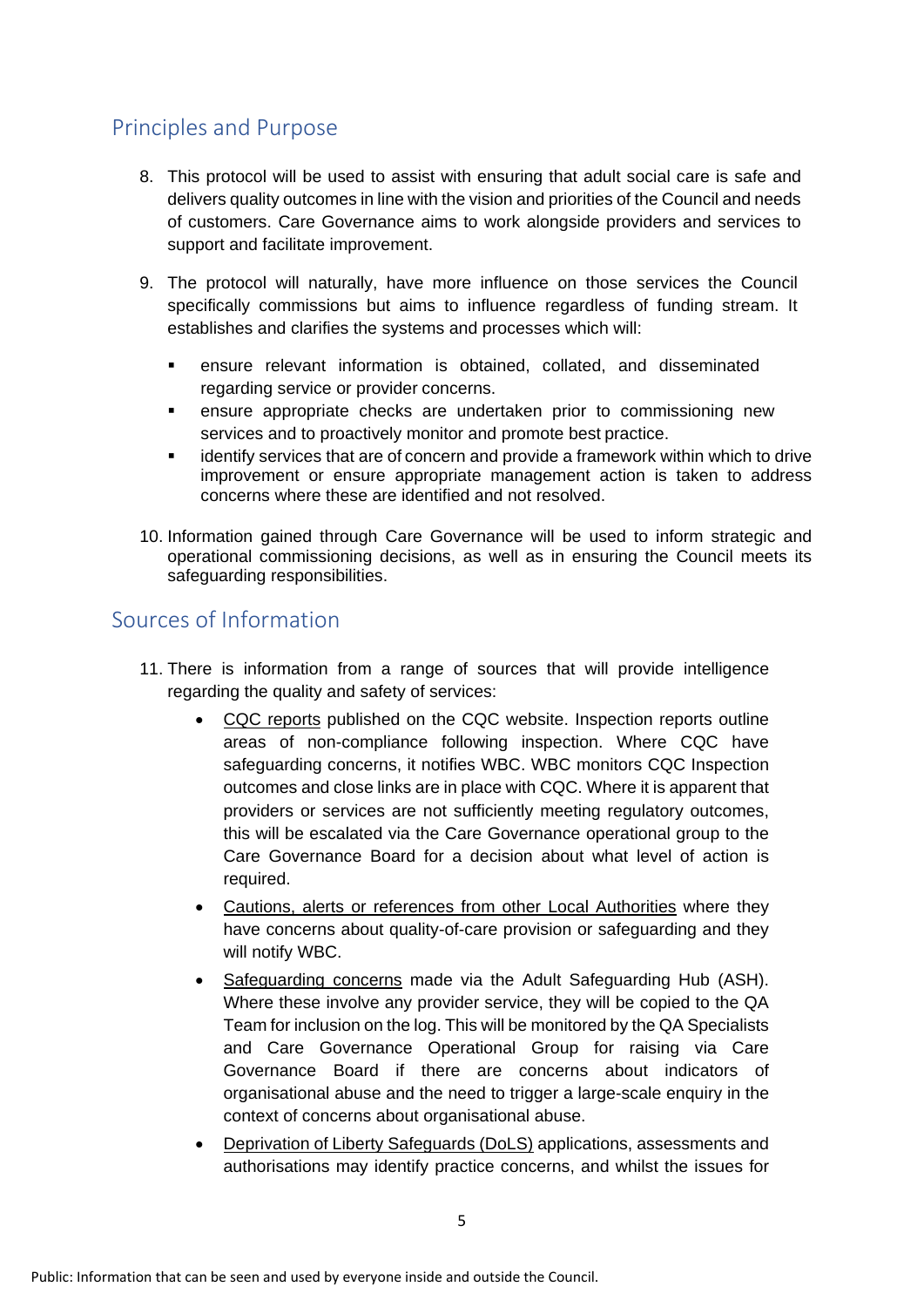the individual will be resolved by the relevant operational professionals, intelligence will be escalated to the Care Quality Team for Care Governance purposes or raised with the ASH if a safeguarding concern.

- Statutory Reviews occur at least annually. These may identify areas of concern. Whilst case management activity will resolve the issue for the individual, the intelligence will be shared with the Care Governance framework. Reviews should involve a visit to the service and a discussion with the customer and any interested parties, so that a judgement can be made about the current level of needs and whether the service is adequately meeting need. Any quality issues or safeguarding concerns arising from reviews should be raised by the reviewing officer, via a *Care Quality Referral* for quality issues or a safeguarding concern for concerns of abuse or neglect. See serial 14 for further information. Additionally, when a provider or service is placed on the Cautions list, a review of placements will be prioritised if not recently undertaken, or if new information suggests that review needs to revisited using a different lens.
- Complaints, MP enquiries and Member enquiries there are separate procedures for responding to these. Those processes will be used for responding to the individual concerns and issues, however, where a complaint or enquiry is made that indicates a quality issue with service delivery, the receiving staff member will raise a QR1 to ensure the information is collated on the Care Governance log.
- Financial checks are undertaken prior to issuing contracts to providers. These measure financial robustness and providers receive a financial rating of green, amber or red. Amber or red ratings indicate a risk to the security of the placement and/or indicated a concern has been identified.
- Insurance Checks services are required to have a range of Insurance in place, depending on the nature of the service provided. Services without adequate insurance place people who use those services at risk.
- Performance Information a range of information is gathered in relation to a service's performance. Some of this information is formally collected and some information is received from a range of informal sources.
- Policies and Procedures whilst being no guarantee on quality, policies and procedures give an indication of a provider's intent and may highlight areas of poor practice that could occur if they are followed.
- Feedback from Individuals any individual in contact with a service may raise concerns about its quality. This might be a person receiving a service, their family, carers or friends, a member of staff or a professional visiting the service. Such information will be received through a range of routes depending on the source. Central logging allows trends and patterns to be noted which can result in a different form of action or response being required and initiated.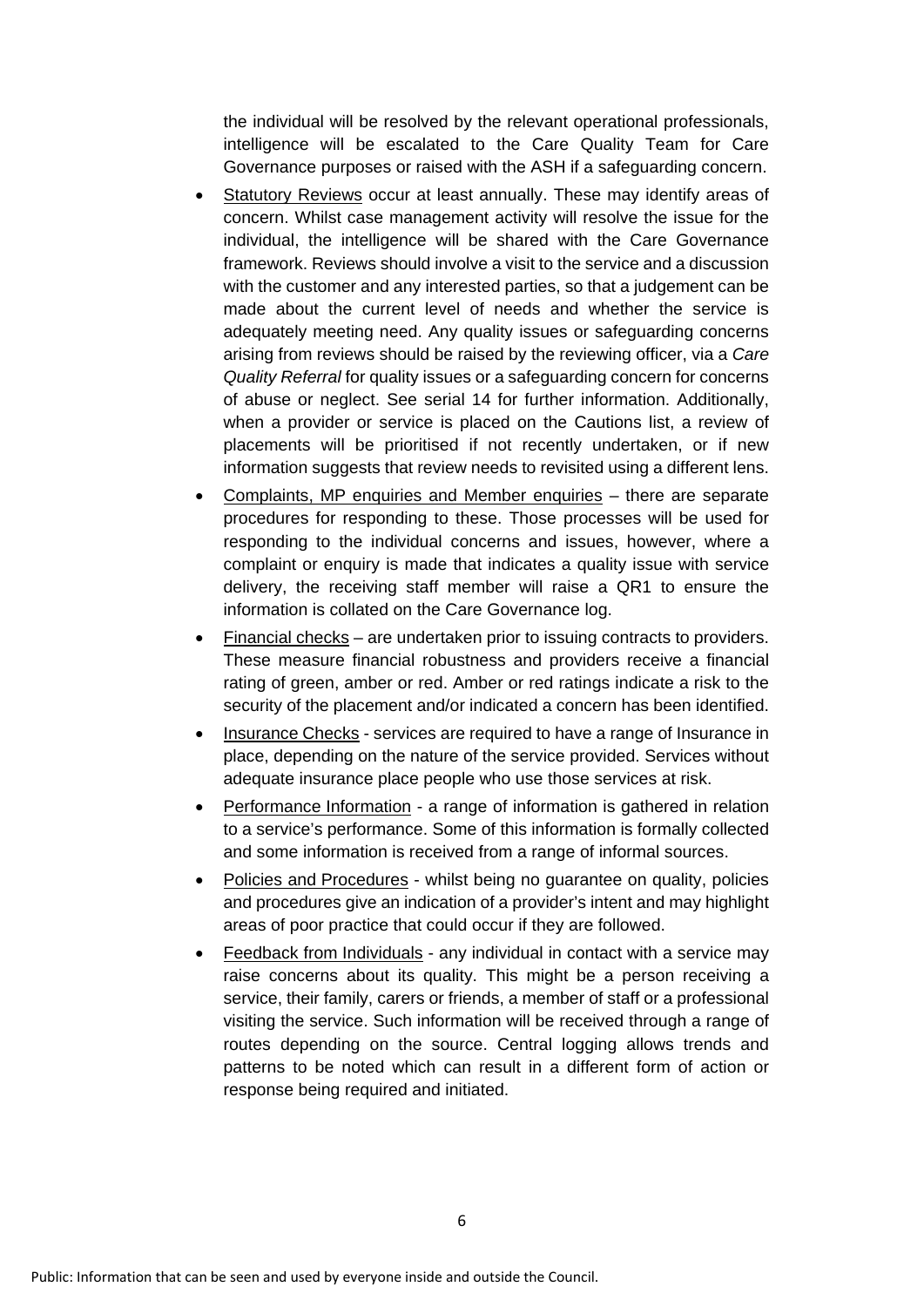# <span id="page-6-0"></span>Obtaining, Collating and Disseminating Information

- 12. The Care Quality Team will be the central point for obtaining, collating, and disseminating information about providers and services. Through use of the Care Governance log, this ensures a consistent and thorough approach across all services.
- 13. Any issues or concerns identified by staff across the organisation will be passed to the Care Quality Team, via a *Care Quality Referral* (Appendix 1) for a quality issue or via a copy of the safeguarding concern where one has been raised. There must be no assumptions that they already have information, and all staff should take responsibility for sharing that information. Notifying the Care Quality Team does not take away responsibility for the operational staff member to address and resolve the issue for the individual(s) concerned.
- 14. In addition to this, the Care Quality Team will pro-actively obtain and collate certain information about services.
- 15. The Care Quality Team will also disseminate information about providers and services of concern to assist safe and informed decision-making with placements for Adult Social Care. To do this, they will:
	- maintain a 'Cautions List' of providers or services where there are concerns which pose a high enough risk that it impacts on Local Authority commissioning (see below for details about how and why a provider would be added to the Cautions List).
	- disseminate the Cautions List after each Care Governance Board meeting and following any change to it. This will be sent to the Care Governance Board, Operational Managers within WBC for them to cascade to their staff as they see fit. The information given for each provider/service will be the name and outline details of the areas of concern and plans in place to address them. If staff require further details, they should discuss the matter with their Line Manager or contact the Care Quality Team.
	- disseminate the Cautions List following any changes, to agreed colleagues from the CQC, Health and other Authorities in Berkshire. Where it is known that placements are made by commissioners further afield, they will also be notified of any change in cautions list status.
- 16. It has been agreed that information about the existence of the Cautions List will be made public, rather than the Cautions List itself. People will then contact the Care Quality Team if they want to enquire specifically as to whether a provider is on the list.
- 17. When considering purchasing or arranging a service, all staff must consult the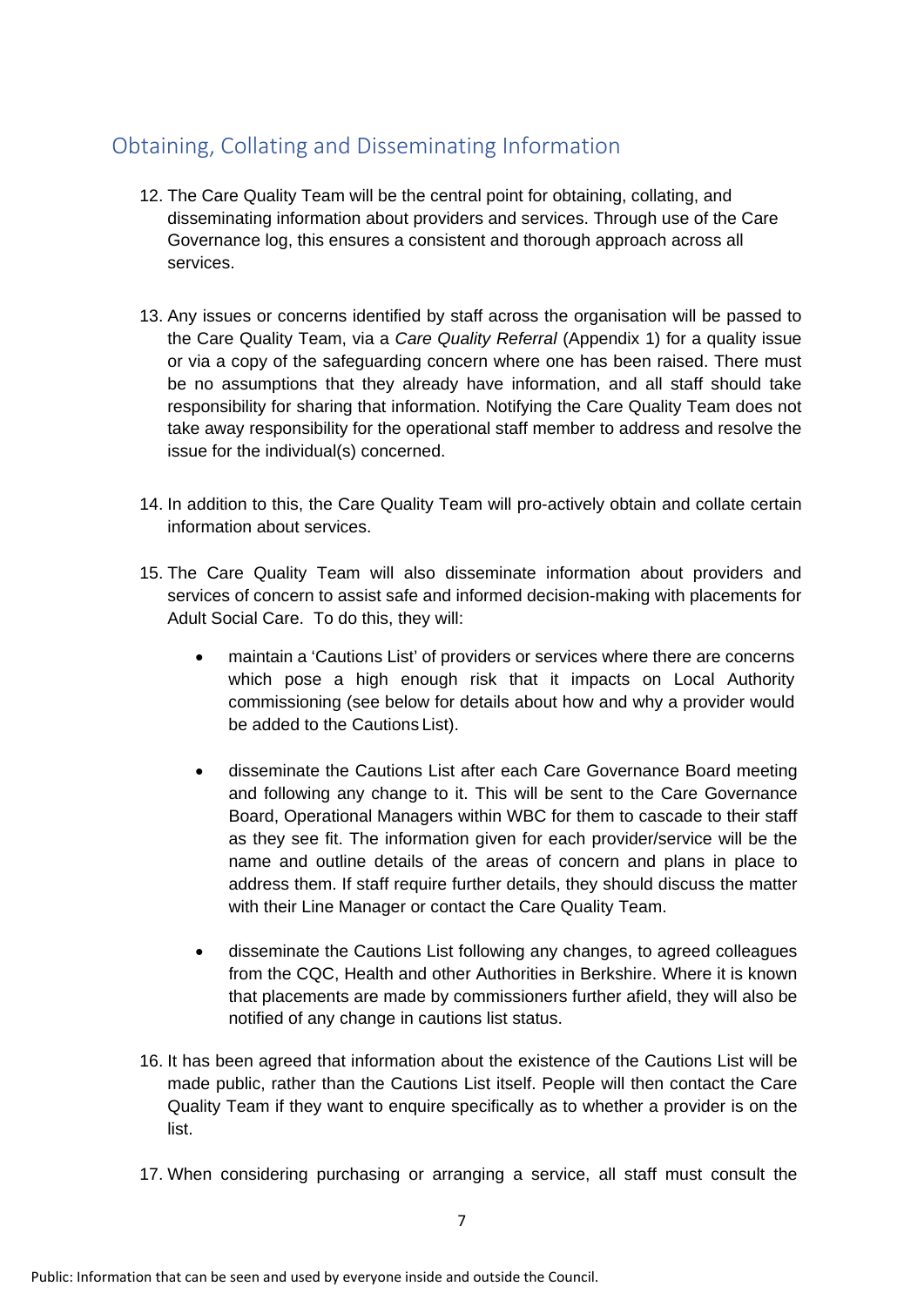Cautions List so that any potential concerns about a service or provider are taken into consideration. This may mean that a provider or service cannot be used, depending on their status. No placements or services should be arranged ot agreed without ensuring this is checked first.

18. It is the responsibility of senior managers to disseminate the cautions list to their staff to ensure placements are not arranged that contradict the cautions list.

## <span id="page-7-0"></span>Identification of Services that are of Concern and Action.

19. There is a continual stream of information about services. The structure of the Care Governance Framework via use of Care Quality Referrals, safeguarding alerts and centralising of all intelligence, in conjunction with use of an Operational Group (consisting of key operational stakeholders) and a Board (consisting of key members of Senior Management) will ensure nominated decision-makers are informed in a timely manner of all concerns that indicate quality concerns or possible organisational abuse concerns about a provider or service. This will enable timely escalation of issues, or decision-making.

## <span id="page-7-1"></span>Care Quality Team Activity

- 20. Care Quality Specialists will undertake both proactive and reactive audits and interventions with Providers. They will also work with Providers using self-assessment tools where this is proportionate.
- 21. The Care Quality Specialists will only undertake Quality Assurance visits where WBC is the hosting Authority for the service or provider. In relation to out of Borough placements, the team will engage with the hosting Authority to inform decision-making via Care Governance Board.
- 22. Following any proactive or reactive Quality Assurance visit, an evidence-based report will be produced. For a proactive visit (template at Appendix 2), this will be produced within ten working days of the visit. For a reactive visit (template at Appendix 3), it will be produced within 5 working days.
- 23. For reactive visits (or a proactive visit where areas of unexpected concern have emerged), a formal debrief meeting will be held pending production of the written report, on the same or following day to the visit to identify whether any immediate actions are required – whether that be about safeguarding individuals, or whether it be about an urgent Cautions List status being required. This meeting will take place with the QA Manager, but the ASH Manager may be asked to participate where this is needed. Input from Head of Adult Safeguarding and Care Governance will be sought on an 'as needed' basis.
- 24. For a proactive visit, the draft written report and action plan will be submitted to the Care Quality Manager for review within the above timescales for approval. Should the Provider wish to query or discuss any comment made in the written report they should do this with the relevant Care Quality Specialist in the first instance. It is hoped these occasions will be minimal, as discussions will have taken place as part of the quality audit. However, following this discussion should there remain disagreement about any points made this can be raised with the Care Quality Manager. Where the proactive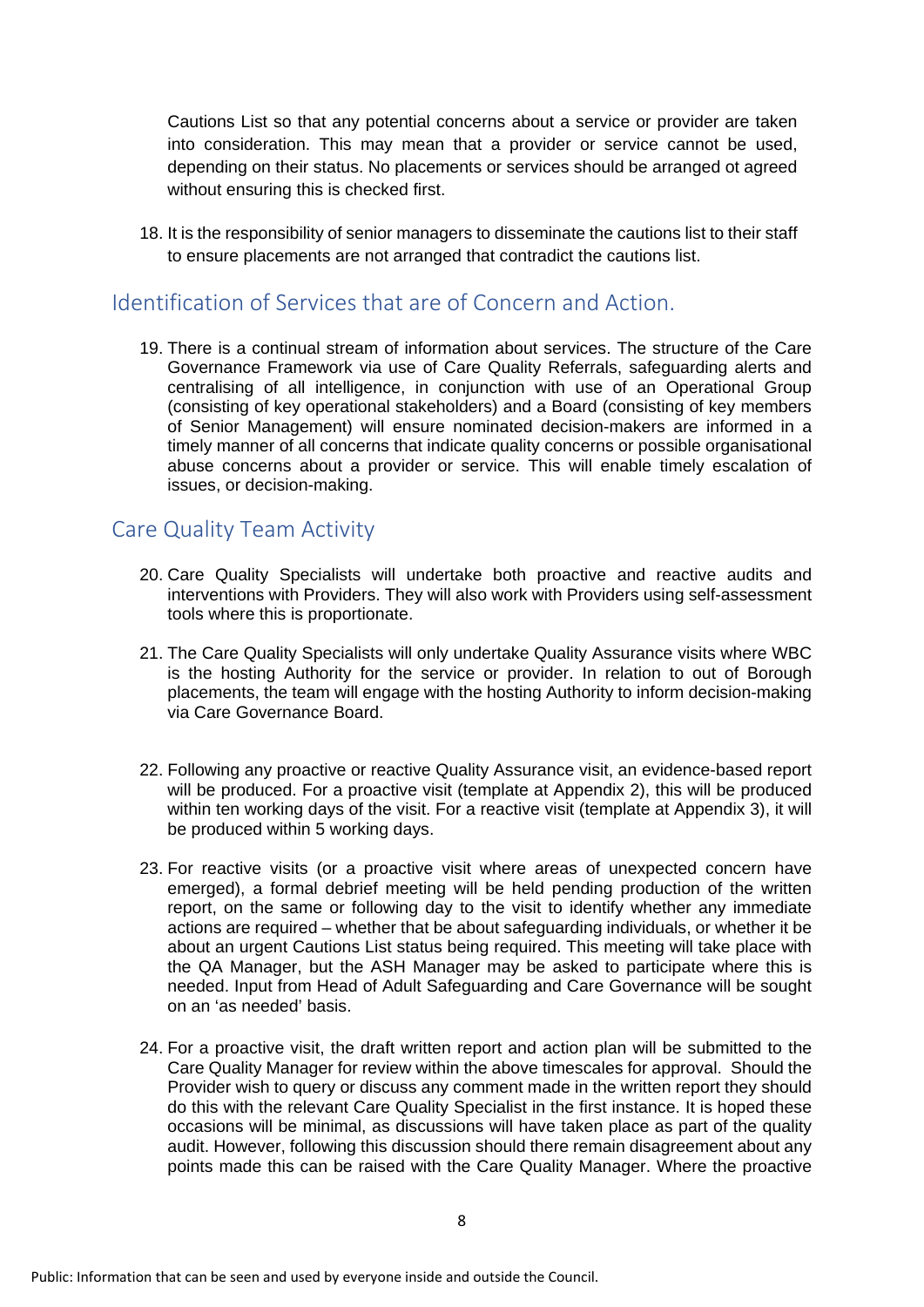visit has identified serious concerns, a decision will need to be made as to whether an AMBER or RED flag is required and any decision on this will need to be signed off outside of the routine Care Governance Board schedule, for ratification at the following meeting. The process for this is covered later in this protocol.

- 25. Decisions about Cautions List status do sometimes have to be made immediately, depending on levels of risk. As a Cautions List status is a significant one for any business, there is an Appeals Process available, where this decision is enacted, and this is also covered later in this report.
- 26. Following the issue of a final report, the report will be sent to Head of Adult Safeguarding & Care Governance for sign off – with the report then being fed into the Care Governance Operational Group and framework for discussion, action, monitoring and decision-making via the Board. Once signed off at Head of Service level, the report will also be uploaded to Atamis.
- 27. Any required actions identified by the Provider will be followed up by the nominated lead and where appropriate be monitored and measured via the Serious Concerns process. Any recommended actions identified, but where a Serious Concerns process is not triggered, will be reviewed at the next proactive (or reactive if triggered earlier) QA visit.

## <span id="page-8-0"></span>Proactive Quality Assurance

- 28. In respect of proactive work, the Care Quality team will use a risk matrix tool to apply a set of criteria to each commissioned service and to generate a score, which will determine a priority level of standard, moderate or high. The criteria will include (subject to change); CQC/Ofsted status, WBC cautions list status and status of any action plan, intelligence around quality and safeguarding, any provider selfassessment score, capacity of the service, number of WBC funded placements, type of service, vulnerability profile of customers, financial stability, location of the service and annual contract value. The risk matrix can be found at Appendix 4.
- 29. The priority level (standard, moderate or high) will determine the frequency of proactive quality assurance visits. The aim will be that every Provider will be quality assured at least once every 18 months. The Care Quality Manager will review this monthly with the Care Quality Specialists to inform movement up and down this schedule. A suite of KPIs will be used to measure performance of the team.
- 30. Prior to the visit providers will be telephoned and sent an email to confirm details and the purpose of the visit.
- 31. QA Specialists may routinely request that information is made available to them by the providers prior to the visit. Whilst not exhaustive, this may include any of the following:
	- Organisational Chart
	- Staff training Matrix
	- Staff rotas
	- Current Service Development Plan/Action Plan/Business Plan/Business Continuity Plan – as appropriate.
	- Statement of Purpose as appropriate
	- Breakdown of current customers
	- Leadership and Management
	- List of policies/procedures, including review dates.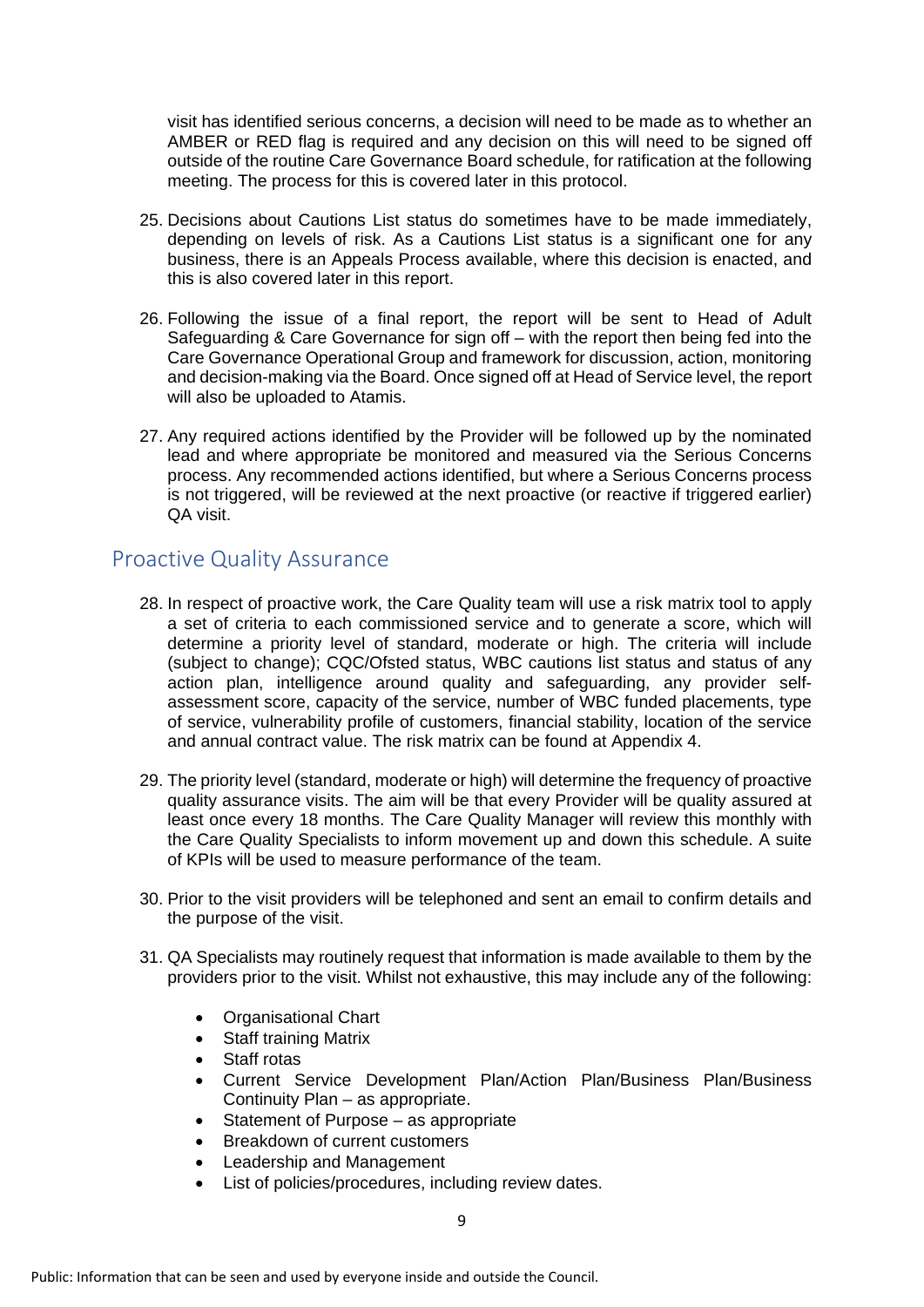- Dates and types of quality audits that have been completed over previous 6 months - both internal and external
- Date of last regulatory inspection and outcome
- Number of complaints, comments and compliments received in the last 12 months.
- Customer experience
- Publicity material about the service offered to potential customers.
- 32. A draft written report and action plan will be submitted to the Care Quality Manager for review, within ten working days of the visit, using the proactive visit template.
- 33. If the visit has *not* identified any serious concerns, the Care Quality Manager will sign off the report and action plan.
- 34. Where areas of serious concern *have* been identified, the optional risk summary section at the end of the proactive report template will be used to formulate this.
- 35. In these circumstances, a debrief meeting will be held on the day or day following the visit (see serial 23) to agree any immediate actions required, and if appropriate to discuss an interim cautions status pending formal ratification via the next Care Governance Board.
- 36. Any decision to impose a cautions status, will be notified verbally to the Provider by the Care Quality Manager or a delegated individual, and then confirmed in writing.
- 37. Where the proactive visit has triggered a cautions list status, a Serious Concerns meeting will be scheduled; see serials 54-59.

## <span id="page-9-0"></span>Reactive Quality Assurance

- 38. In respect of reactive work, this will be informed by dynamic information gathered via the Care Governance log but may also be influenced by a one-off significant event. This may inform a Provider being moved up or down the priority list but may also trigger a reactive Care Quality visit, or Serious Concerns Enquiry as recommended by the Care Governance Operational Group or directed by the Care Governance Board. Reactive visits may be announced or unannounced.
- 39. Wherein indicators of Organisational Abuse are believed to be present, reactive Quality Assurance visits may be undertaken jointly with safeguarding specialists from the Adult Safeguarding Hub (ASH), solely by the ASH or may be supported by staff from other operational teams within Adult Social Care – depending on the presenting issues and the knowledge and skills mix required.
- 40. For avoidance of doubt, the Care & Support Statutory Guidance (updated 21 April 2021) defines organisational abuse as:
	- "*Including neglect and poor care practice within an institution or specific care setting such as a hospital or care home, for example, or in relation to care provided in one's own home. This may range from one off incidents to on-going ill-treatment. It can be through neglect or poor professional practice as a result of the structure, policies, processes and practices within an organisation".*
- 41. SCIE (2020) lists examples of Organisational Abuse as including (but not limited to):
	- Discouraging visits or the involvement of relatives or friends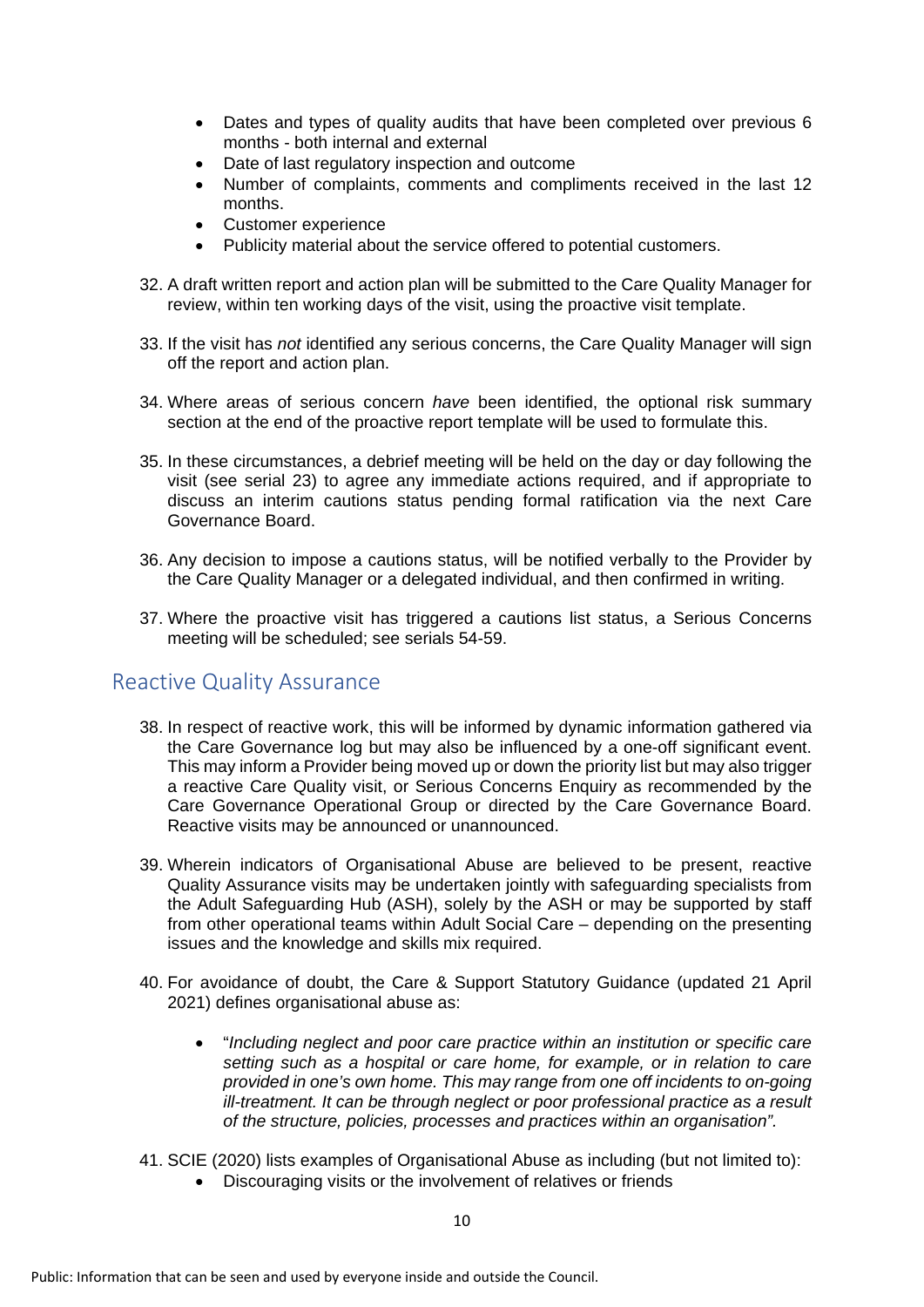- Run-down or overcrowded establishment
- Authoritarian management or rigid regimes
- Lack of leadership and supervision
- Insufficient staff or high turnover resulting in poor quality care.
- Abusive and disrespectful attitudes towards people using the service.
- Inappropriate use of restraints
- Lack of respect for dignity and privacy
- Failure to manage residents with abusive behaviour.
- Not providing adequate food and drink, or assistance with eating
- Not offering choice or promoting independence
- Misuse of medication
- Failure to provide care with dentures, spectacles, or hearing aids.
- Not taking account of individuals' cultural, religious, or ethnic needs
- Failure to respond to abuse appropriately.
- Interference with personal correspondence or communication
- Failure to respond to complaints.
- 42. There is a need for careful judgement in considering whether something may be indicative of potential organisational abuse. It is important to consider; the type of incident(s), the nature of the incident(s), the degree of the incident(s) and any themes, patterns, or prevalence. This is not always a straight-forward decision, as the indicators can range from a one-off serious incident being reported, from whistle-blowing concerns, or from an accumulation of reports of poor practice, each of which may not be overly concerning in isolation.
- 43. Wherein it is considered this threshold may be met, in the interests of transparency and collaboration, it will be made clear to the provider that the framework is now being used in the context of concerns regarding organisational abuse.
- 44. Triggers for this may include, but are not limited to:
	- A risk that serious abuse, involving death or serious harm of an individual or individuals will occur or has occurred.
	- It is suspected that a number of adults at risk have been abused or neglected by; the same perpetrator, by a group or perpetrators, or in the same setting or service.
	- There is clear evidence from an individual safeguarding enquiry that other services users are at risk of serious harm or exploitation.
	- An anonymous alert or whistle blower identifies there may be systemic concerns or highlights that several service users may be affected.
	- Cumulative safeguarding concerns, where several concerns are received at the same time, or over a period, naming individual adults at risk in the care setting. This may require a flexible approach depending on the nature and pattern of the alerts raised and whether there are any wider concerns about the service or setting.
	- Evidence that, despite monitoring and/or CQC rating, there continues to be insufficient evidence and assurance of improvements within the service.
	- Despite monitoring, support and actions, service users are being placed at risk of abuse or neglect as per organisational abuse criteria. This may include a poor CQC inspection resulting in requirements, enforcement, or urgent enforcement action.
	- A decision to escalate made at the Care Governance Board meeting or because of information received from the Adult Safeguarding Hub or Care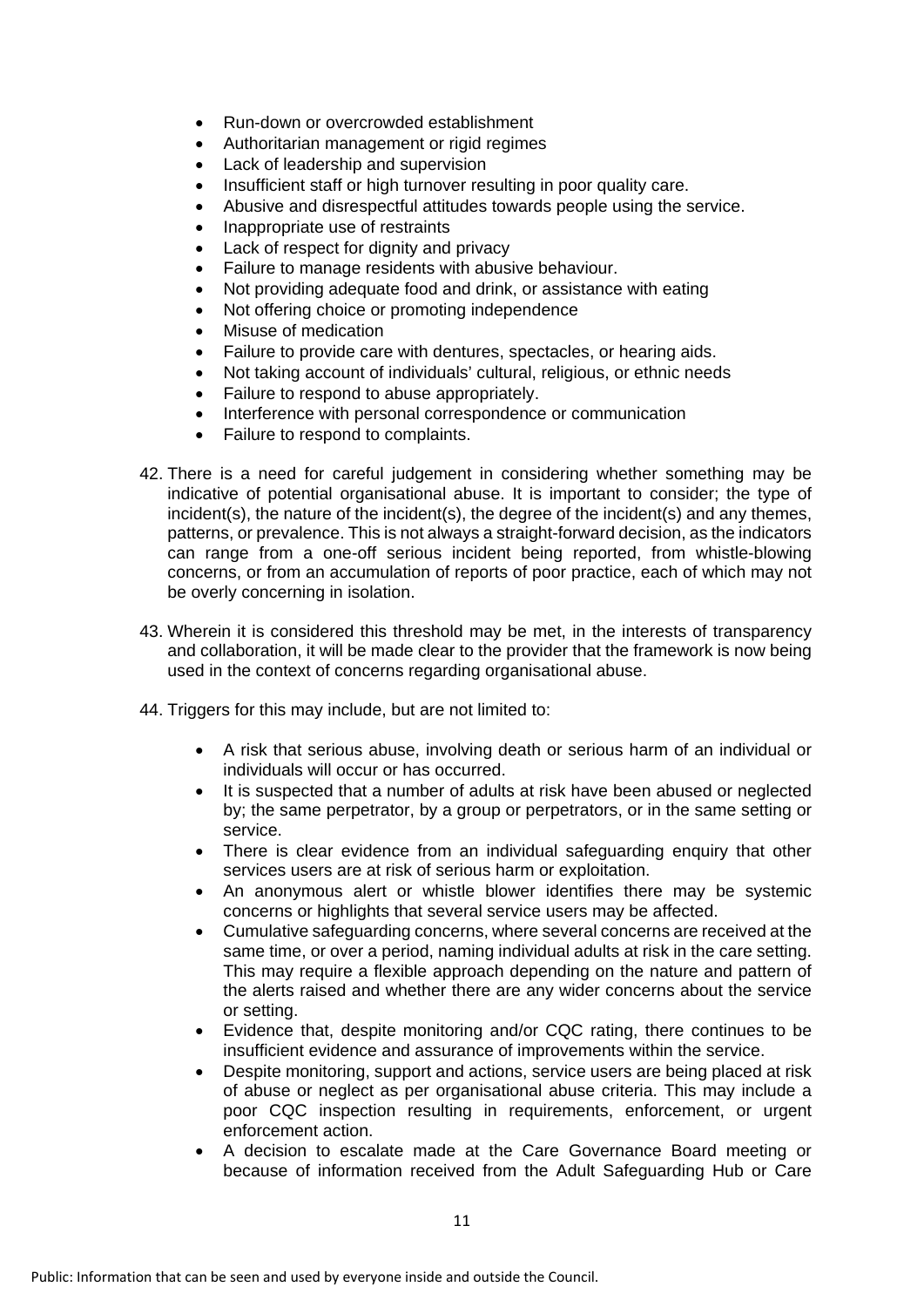#### Quality Team.

- 45. Wherein these reactive visits are undertaken jointly, the QA Specialist will focus on the overarching infrastructure, policies and procedures and governance mechanisms, whilst the Adult Social Care staff will focus on exploring how those issues are impacting on individual customers and on discussions with customers and other involved parties (families, friends, advocates as appropriate) to inform the overall assurance. Where individual issues are identified because of this, a decision will need to be made about whether this requires a safeguarding concern and intervention for that individual, or whether issues not meeting that threshold require follow up via case management frameworks.
- 46. Where there are significant concerns about a setting or service, that warrant a RED flag on Care Governance, it will be common to request reviews of all customers placed in that setting, including an assessment of those whom are self-funders to ensure their needs are being appropriately met and there are no indicators of abuse or neglect specific to them.
- 47. As in proactive visits, WBC may request that information and documents are made available prior to the visit taking place.
- 48. The templates that will be used for capturing information from proactive and reactive Quality Assurance visits are different and can be found at Appendices 2 and 3.
- 49. Following a reactive visit, a debrief will be held jointly by the QA Manager, ASH Manager and Head of Service. This will determine whether any urgent actions need to be taken and consider whether any cautions list status needs to be discussed with the Chair of Care Governance Board for immediate implementation and subject to ratification at the next Board. The full report will be generated within 5 working days.
- 50. Any required actions identified by the Provider will be followed up by the nominated lead and where appropriate be monitored and measured via the Provider Concerns process.

## <span id="page-11-0"></span>Provider Self-Assessment

- 51. Self-assessment can help to create a learning culture by encouraging participants to ask; "How well are we doing?" and "How can we improve?" and is therefore a key tool in the drive for continuous improvement.
- 52. WBC may at times ask any Provider to complete a self-assessment using the toolkit at Appendix 5. However, this will more routinely be used with those Providers risk assessed as being 'standard risk' (see serial 21). The template includes both an audit tool and guidance notes, that have been designed to increase Provider's involvement in the process of assessing strengths, identifying areas where improvement is required and in identifying discrepancies around performance and contributing to constructive evaluation of services. The self-assessment tool may also be used to gather information prior to a Quality Assurance visit or for other strategic reasons. Use of this tool will be reserved for enabling consideration of advice/guidance/signposting that the Provider may benefit from and for informing Local Authority decision-making about risk and strategic considerations, rather than to assign ratings of any kind to the Provider.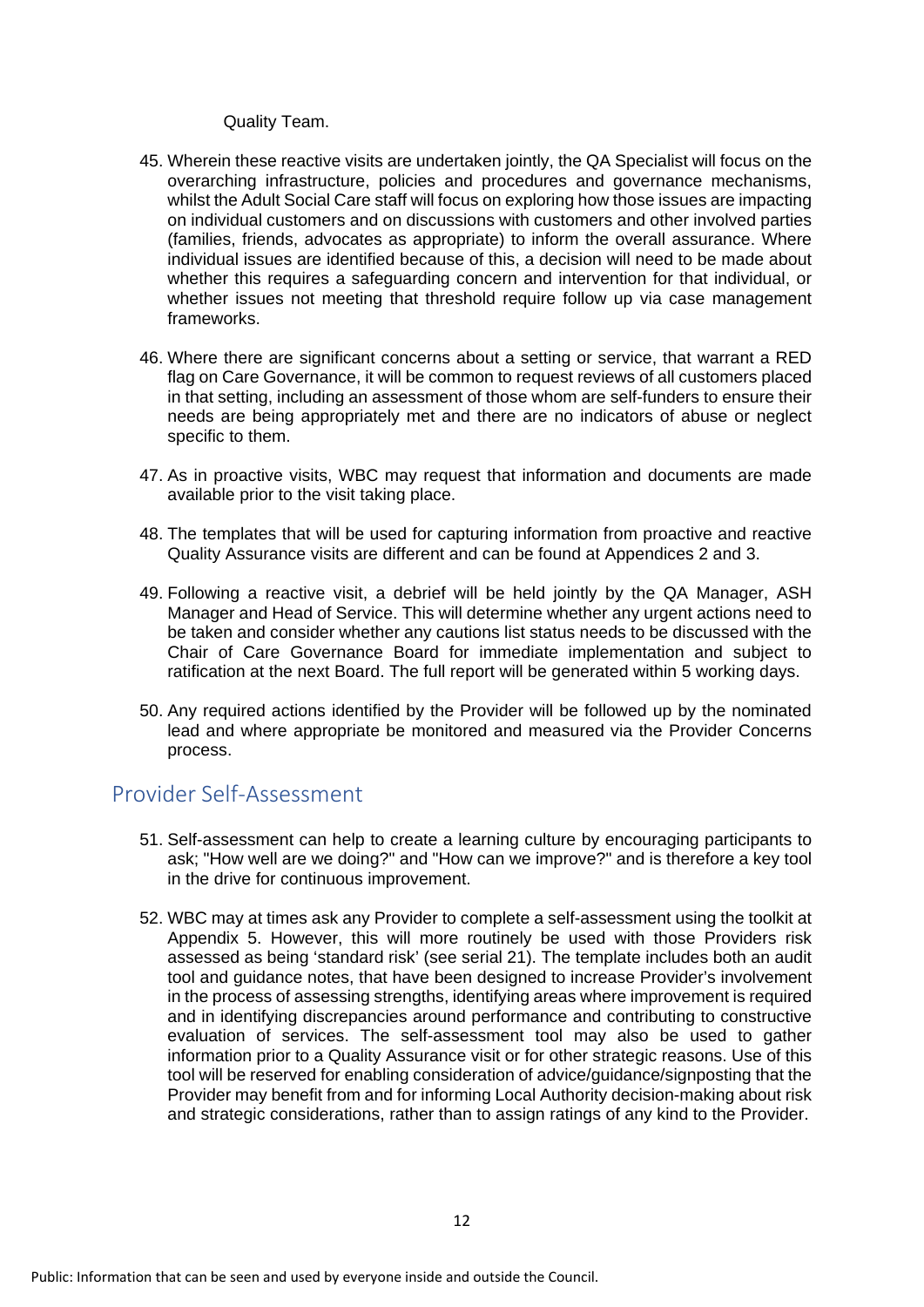## <span id="page-12-0"></span>Serious Concerns

- 53. In the event of any service or setting receiving an AMBER or RED cautions status, the Serious Concerns process will be initiated to enable collaborative working, momentum, and evidence-based decision-making.
- 54. Following generating the report and sharing it with the Provider, a Serious Concerns Meeting with be scheduled at the earliest opportunity.
- 55. This meeting will usually be held at WBC Shute End Offices, although may be held remotely if circumstances require. Invites will be extended to key stakeholders, including Provider, CCG, CQC, Care Home Support Team, other commissioners, Strategic Commissioning and Adult Social Care. The meeting will provide an opportunity to discuss the concerns and for the Provider to present their action plan and intended course of action.
- 56. The agenda and note taking template for this meeting can be seen at Appendix 6. The schedule for a review visit will be agreed at the conclusion of this meeting.
- 57. Following each review visit, a further Serious Concerns meeting will be convened. At each meeting, progress will be shared, issues discussed and the risk matrix informing the Care Governance decision reviewed and updated. This provides a forum for multidisciplinary discussion and a forum for challenge by/of any agency where required.
- 58. This framework continues until the actions are completed and the level of risk assessed supports removal of the cautions status. A provider would move from RED to AMBER as progress is made and immediate safety issues are resolved, whilst removal of the AMBER flag will require evidence of systemic changes to ensure sustainable progress has been achieved.
- 59. The process is intended to be as collaborative and supportive as possible, with a culture of early identification and prevention. A transparent and honest approach is vital, to ensure clear understanding of accountability of individual organisations, including in relation to Duty of Candor.

## <span id="page-12-1"></span>Link with Adult Safeguarding

60. Care Governance does not replace the Adult Safeguarding framework; it runs alongside it where required. Where there is any safeguarding concern, the Pan Berkshire Adult Safeguarding protocol should be followed. However, should the safeguarding concern indicate that there is, or may be, a concern about provider practice, the Care Quality Team should be copied into any correspondence and will work alongside the staff member leading the Safeguarding where this is required to ensure that any thematic issues or thresholds for organisational abuse are identified. This will also inform the work of the Care Governance Operational Group

## <span id="page-12-2"></span>Responsibilities and Decision Making

61. All WBC staff have a responsibility to identify quality issues and to respond appropriately to safeguarding issues as they arise. If they identify either type of issue, they should discuss the matter as it arises with the provider in the first instance. In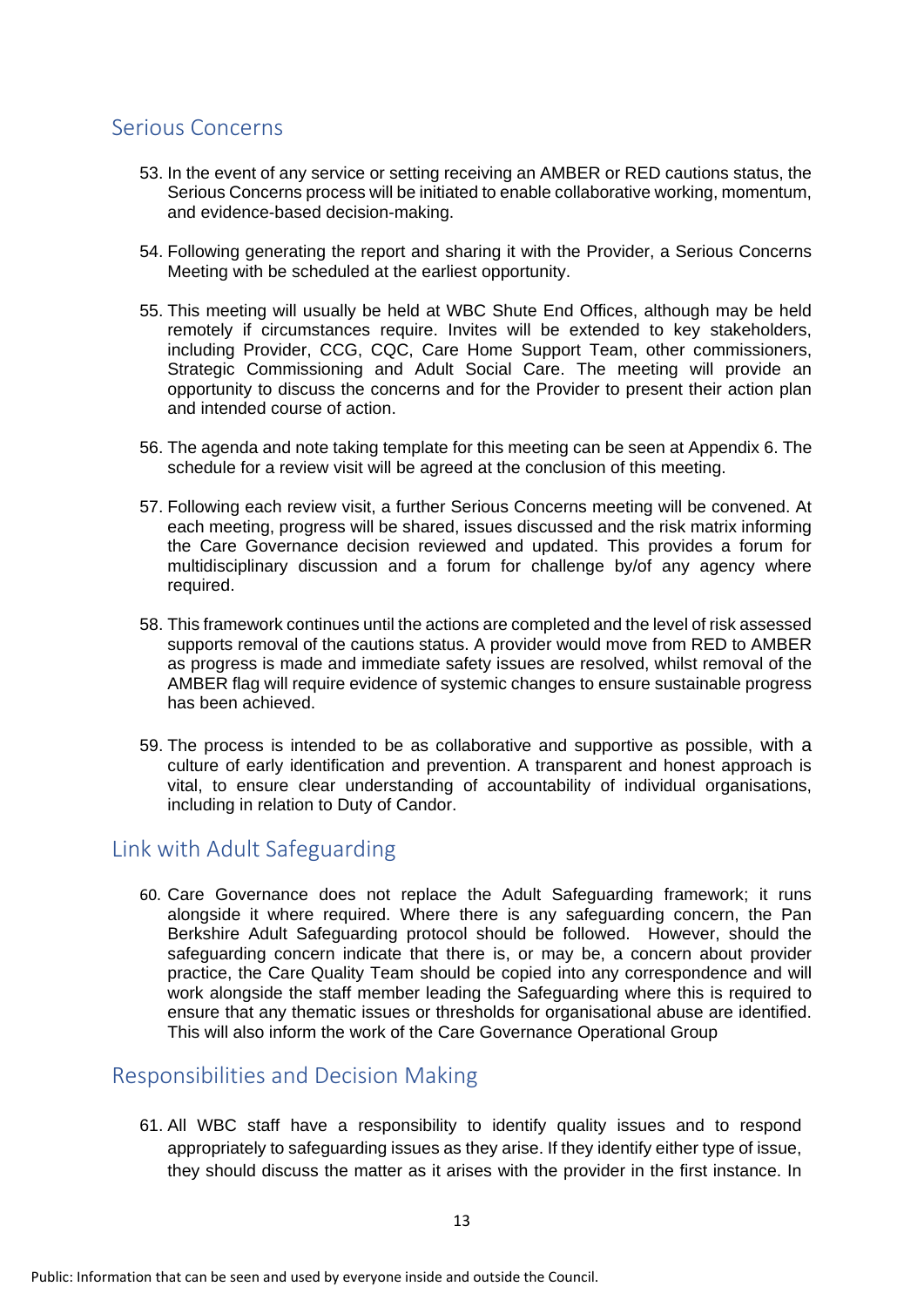the context of safeguarding, that worker remains responsible for ensuring immediate safety is addressed. In terms of quality issues identified, they remain responsible for ensuring the individual issue is addressed.

- 62. They should also discuss with the Line Manager or Supervisor and must raise a *Care Quality Referral* for a quality issue so that it is recorded and considered by the Care Quality Team, or a safeguarding alert if the threshold for safeguarding is met. The *Adult Safeguarding Threshold Document* will assist with decision-making in this respect. This can be found at Appendix 7.
- 63. The relevant Head of Service has overall responsibility for decision-making in this respect for issues associated with service provision within their area of responsibility and for ensuring individual issues are followed up. It should be noted that the Care Governance framework is there to deal with themes and overall quality and governance, not for managing concerns about individuals.
- 64. Providers will be asked to use the *Care Quality Referral* form to report any incidents to the Care Quality Team, wherein they *do not meet the threshold for safeguarding* but are never-the-less CQC notifiable incidents in accordance with the Care Quality Commission (Registration) Regulations 2009. Providers may choose to share other quality issues with WBC in the same way and this is encouraged as it supports most collaborative working.
- 65. The Care Governance Operational Group will be responsible for monitoring the Care Governance log, where all quality issues, safeguarding concerns and any other intelligence will be recorded. They will be responsible for monitoring the intelligence generated from proactive and reactive QA visits. This group will be responsible for making recommendations to the Care Governance Board for the Board to make decisions. The Operational Group will be responsible for delegating actions and following up to ensure they are completed. The Operational Group will sit every six weeks and be chaired by the Care Quality Manager (or ASH Manager in their absence), and will consist of:
	- Care Quality Manager
	- ASH Manager
	- Care Quality Specialist(s)
	- Senior Social Worker(s) ASH
	- Care Home Support Team
	- Operational Commissioning Manager
	- Intelligent Purchasing
	- Adults Commissioning representative
	- Review Team Manager
	- Older People's Mental Health Team
	- HLT Manager
	- CCG Quality Team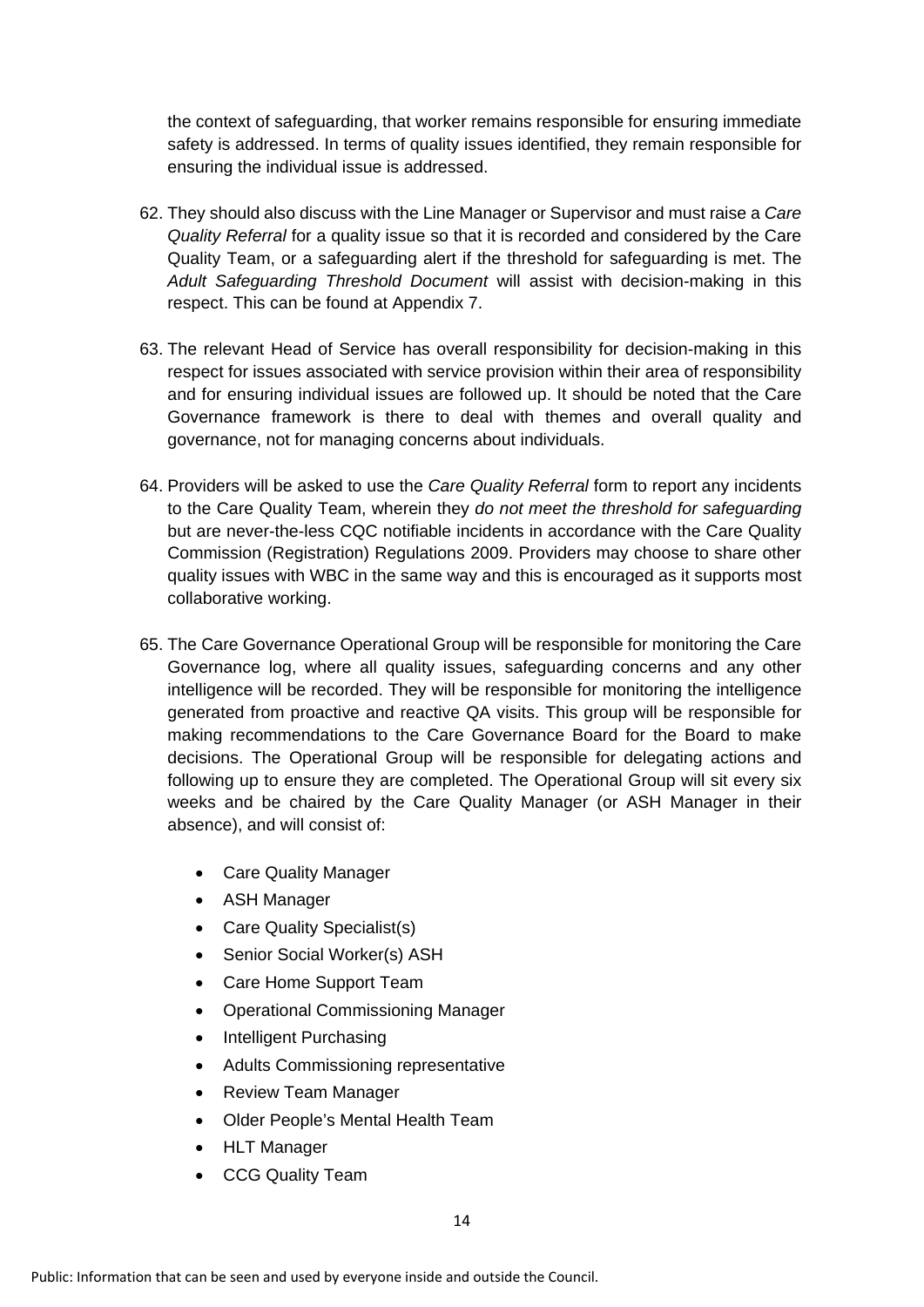- CMHT by invitation
- 66. Terms of Reference for the Operational Group, a template for presenting information to the group, a Record of Decisions document, Action Log and template for presenting recommendations for Care Governance Board can be found at Appendix 8.
- 67. Decisions about Cautions List status will be made via Care Governance Board. The Board will also sit every six weeks (one week after the Operational Group) and will be chaired by Assistant Director, Adult Social Care. In the absence of the Director, it will be chaired by Head of Adult Safeguarding & Care Governance. The Board membership will be:
	- Assistant Director, Adult Social Care
	- Head of Adult Safeguarding & Care Governance
	- Either of QA Manager / ASH Manager
	- Head of Brokerage & Support
	- Head of Prevention & Support Services
	- Assistant Director, Integrated Mental Health
	- Designated Head of Safeguarding, Clinical Commissioning Group
	- Lead Specialist for Placements, Strategy & Commissioning
	- Category Manager, Adults Commissioning
- 68. The Terms of Reference for the Care Governance Board can be found at Appendix 9.
- 69. The Care Quality Manager is responsible for the operational management of the Care Governance protocol, working under the Head of Adult Safeguarding & Care Governance. Both roles are responsible for promoting proactive and preventative measures in relation to Care Governance issues.
- 70. The Care Quality Team will maintain the Care Governance Log, Cautions List, Radar List and Closed Log. Relevant details will be updated chronologically on each, by provider or service, so that a brief capture of key information is instantly available. Additionally, each provider or service will have an electronic file where full information is held.
- 71. It should be noted, that whilst most decisions of significance will be made within the operational and Board functions outlined above, in the event of an urgent decision being required, this can be escalated to the Head of Adult Safeguarding and Care Governance who can make an interim decision in consultation with the Assistant Director, ASC pending the next formal meeting of these forums.

## <span id="page-14-0"></span>The Cautions List

72. The purpose of the Cautions List is to officially record providers and services about which there are concerns which pose a high enough risk to customers, that it impacts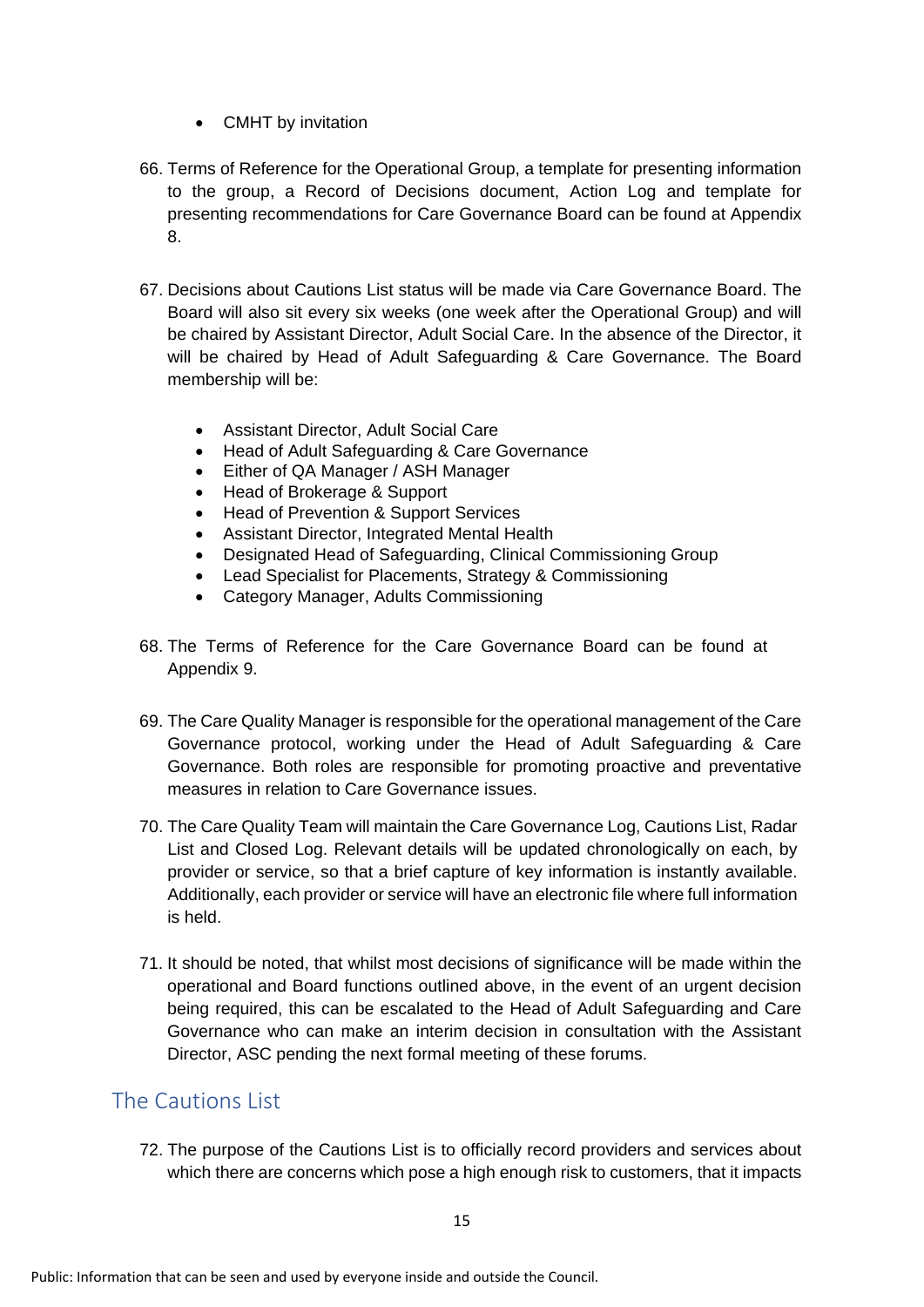on their health and well-being and impacts on Local Authority commissioning. It is also to ensure that improvement plans are in place and monitored to safeguard customers.

- 73. Any Provider or Service on the Cautions List will be supported to improve and will be given advice and information to enable recommended or required actions to be completed using the resources available at the time. WBC may undertake a range of interventions to support improvement, or working with partner organisations, support to decommission a service provision. It is important to generate and maintain a good relationship with the provider.
- 74. When considering decisions to place a provider or service on the Cautions List, the Care Governance Board needs to consider whether to place a single service on the Cautions List or the provider as a whole. This will be made depending on how widespread the concerns are across the provider's services.
- 75. The service/provider must be advised that they are added to the Cautions List before this occurs and it is distributed; only in extreme cases should this not happen i.e., where it needs to be immediate, and contact is not possible. A provider should be told verbally that they are placed on the Cautions List or that their status has changed, wherever possible. In addition, a formal letter will be sent reiterating the reasons and actions required plus outline that the provider can appeal.
- 76. If a Provider is placed on the Cautions List, they should already be in liaison with WBC and therefore be aware of any concerns and actions that are required. If not already known, full information must be given to them at the time they are made aware of their placement on the Cautions List.
- 77. When a provider or service is placed on the Cautions List by the Care Governance Board, they are given either a 'red' or 'amber' flag.
	- **Red flagged services/providers** services or providers flagged as red are considered at that time to pose a level of risk too high to commission any new services. A service will be flagged as red if it is considered that current practice would not adequately or safely be able to meet any new customer's needs and urgent reviews of current WBC placements will be undertaken.
	- **Amber flagged services/providers**  services or providers flagged as amber are considered to pose a level of risk that means an assessment of the risk to the customer should be undertaken, before commissioning a new service, i.e., 'place with caution'. A service will be flagged as amber if it is considered that current practice would not adequately or safely be able to meet some new customer's needs.
- 78. All services/providers on the Cautions List are required to have a robust and clear action plan in place which will be closely and regularly monitored via the Provider Concerns process. The action plan will make it clear what improvements are required with the aim that these are achieved as soon as possible. Existing placements will need to be reviewed and closely monitored (Adult Social Care Operational Managers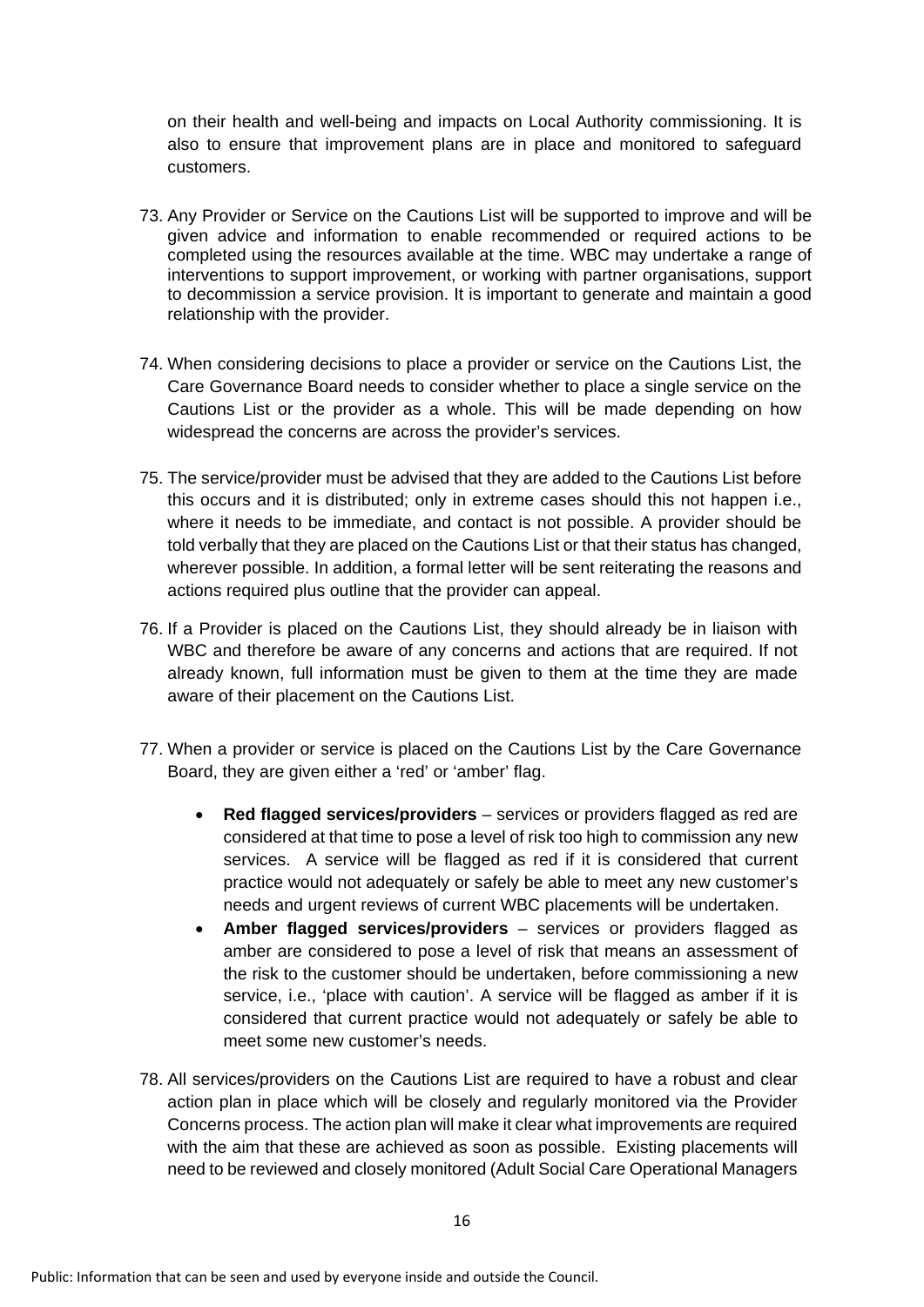have a responsibility arrange this on direction from the relevant Head of Service (or their nominated representative). The Head of Service will determine the timeframe under which this needs to happen.

- 79. Movements from existing placements may be made, but only when deemed absolutely necessary based on risk assessment. This is a decision that will be made via the Care Governance Board.
- 80. Where the level of risk changes during the monitoring process, the flag status will be amended in line with the definitions above and as determined by the completed risk matrix. These decisions will be made in Care Governance Board. An interim decision can be made outside of Board with agreement by Head of Adult Safeguarding & Care Governance and the Assistant Director, Adult Social Care. Where risk becomes lower than that defined for a red or amber flag, the service or provider will be removed from the Cautions List and may be placed on the Radar list with review dates identified to check sustained improvement.

## <span id="page-16-0"></span>Radar List

- 81. In addition to a Cautions List, there will also be a Radar List in place. The purpose of the Radar List is to ensure that:
	- services or providers that have come off the Cautions List following an extensive or prolonged action plan are proportionately monitored to ensure improvements are maintained.
	- concerns that are not of a high enough risk to warrant inclusion on the Cautions List are monitored and addressed and:
	- where information is received which indicates a potential concern, action is taken to investigate and determine if care governance needs to be involved.
- 82. The Radar List is a tool to ensure all services or providers that fall into the above categories have the appropriate action taken and do not 'fall off the radar'. The Radar List is therefore not communicated outside of the Care Governance Board. Only the Cautions list is distributed outside of the Care Governance Board.
- 83. Transfer from the Radar List to either the Closed Log or the Cautions List can only be made by following recommendation by the Operational Group and decision at the Care Governance Board.

## <span id="page-16-1"></span>Closed Log

84. Services will be moved the Closed Log when it is assessed they are no longer required to be placed on either the Cautions List or Radar List. They can be moved back to either list from the Closed Log if this is felt necessary in light of new information.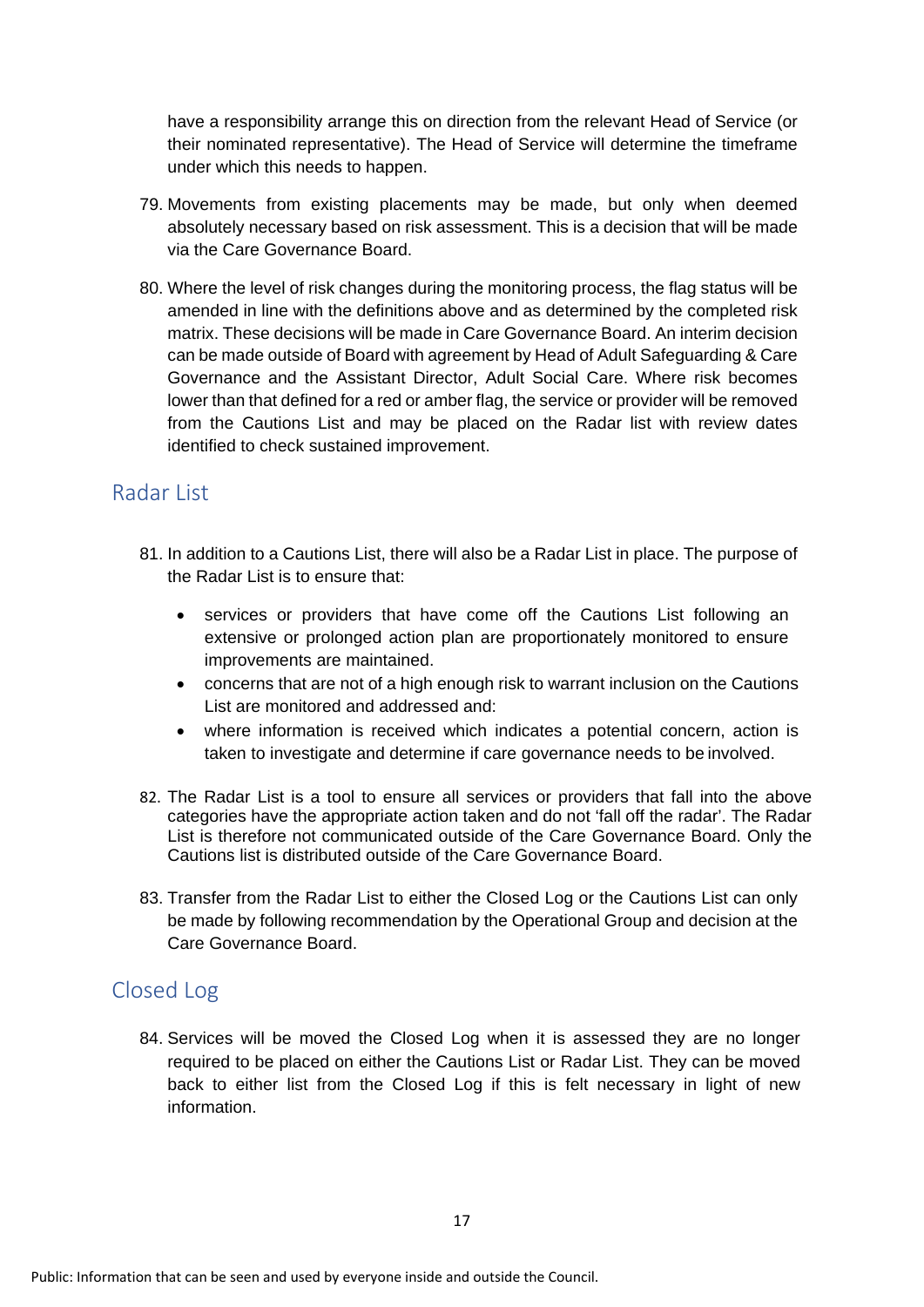## <span id="page-17-0"></span>Appeals

- 85. If a provider wishes to have more information about the decision to place them on the Cautions List, they may request this, and it should be provided as a matter of urgency in written form. Providers may also make an official written appeal against their placement on the Cautions List. There is a two-stage process to appeals, which is outlined below.
- 86. Stage 1 providers should make a written submission outlining the reason they disagree with the decision. In this they should state factual inaccuracies in relation to the information used to make a judgement in relation to the level of risk plus anything else they feel is relevant. This should be sent to the Care Quality Manager either by email or formal letter and will be passed to the Chair of the Care Governance Board. The Chair must write and advise of their decision on the appeal within 10 working days, unless there are extenuating circumstance meaning longer is required.
- 87. Stage 2 if following Stage 1 the provider remains unhappy, they should write to advise why this is the case and give any additional information that is relevant totheir appeal. This should be sent to the Care Quality Manager either by email or formal letter and will be passed to the Director of Adult Social Care, who must write and advice of their decision within 21 working days, unless there are extenuation circumstance meaning that longer is required.
- 88. A provider will remain on the Cautions Lists during the appeal unless agreed otherwise. This is because there should be robust evidence in place of the necessary level of risk before they are placed ion the Cautions List in the first place. However, appeal letters should be looked at on the day of receipt and if the information from the provider indicates that the risk might not be at the level currently assessed, a further review of risk should be undertaken without delay. Where this is of benefit a meeting will be held with a provider in relation to their appeal.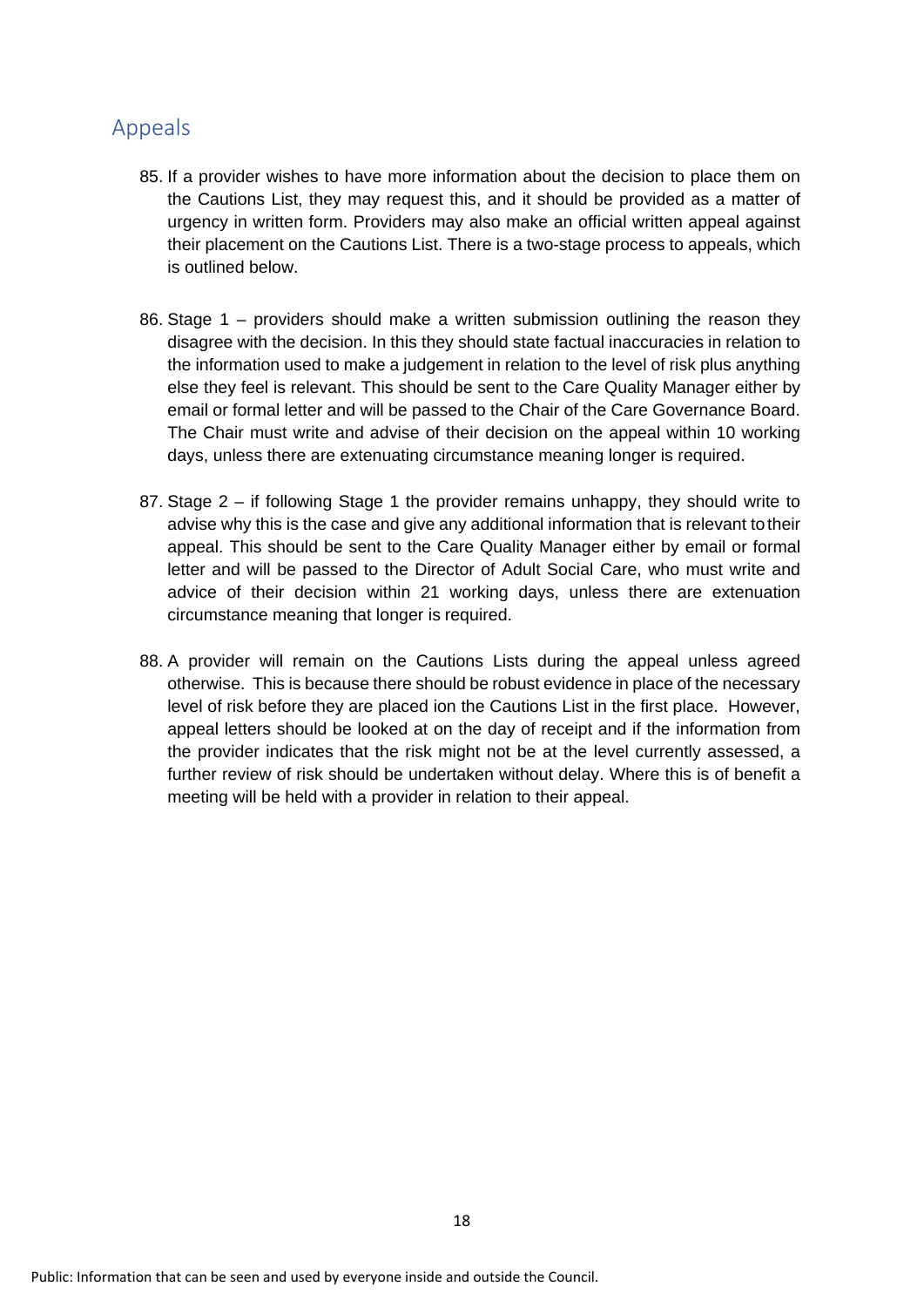<span id="page-18-0"></span>Appendices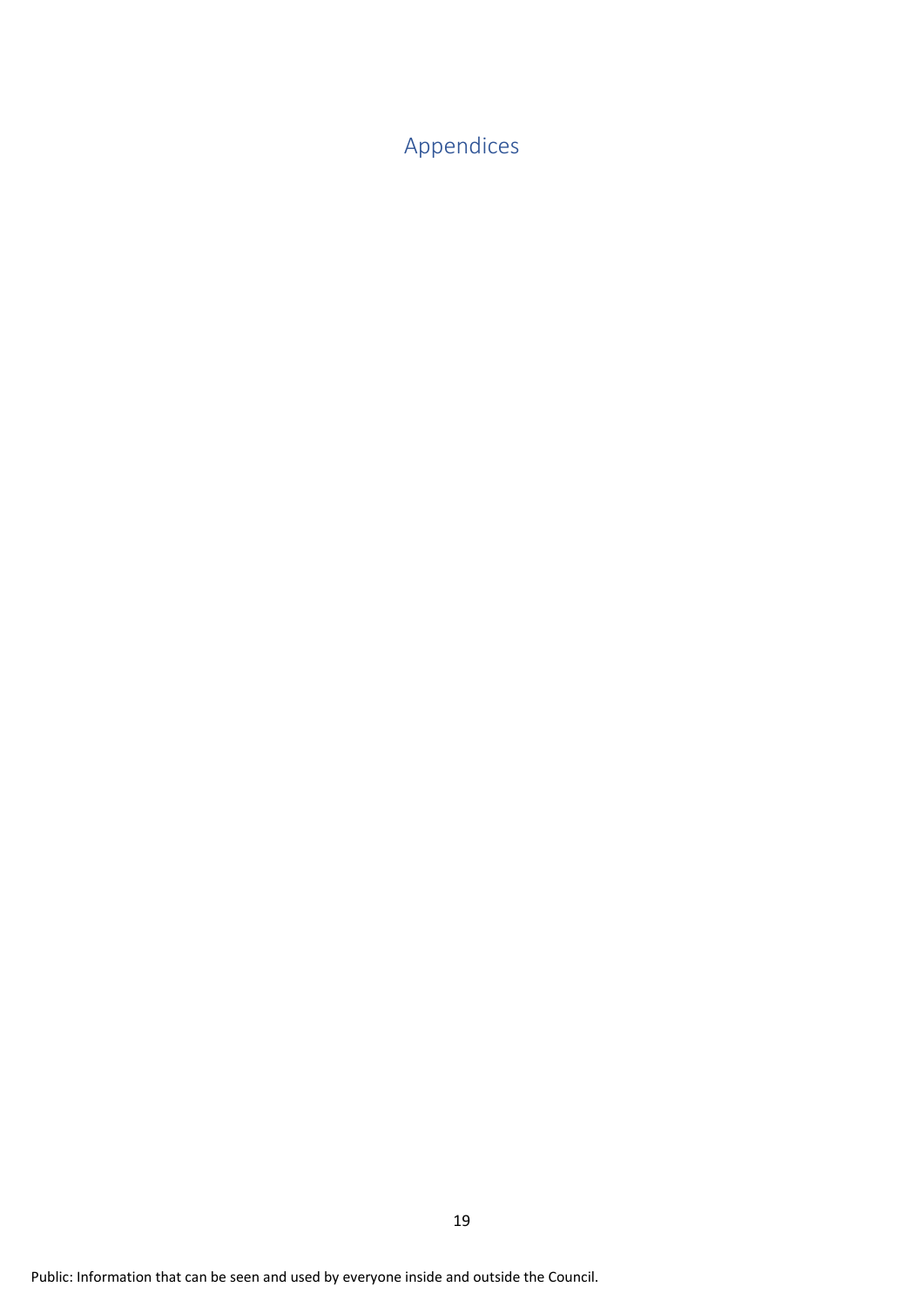# <span id="page-19-0"></span>Appendix 1. Care Quality Referral Form

| <b>CARE QUALITY ALERT FORM</b>     |        | <b>BOROUGH COUNCIL</b>                       |
|------------------------------------|--------|----------------------------------------------|
| Date & time care issue identified: | form): | Raised by (if not the person completing this |

## **NOTE: PLEASE ONLY COMPLETE THIS FORM FOR A QUALITY CONCERN, ISSUE OR OMISSION OF ERROR**

| SECTION 1. DETAIL OF PERSON COMPLETING THE FORM |                                                                                  |  |  |
|-------------------------------------------------|----------------------------------------------------------------------------------|--|--|
| Name                                            |                                                                                  |  |  |
| <b>Contact Details</b>                          |                                                                                  |  |  |
| Email:                                          |                                                                                  |  |  |
| Tel:                                            |                                                                                  |  |  |
| ROLE:                                           |                                                                                  |  |  |
| <b>SECTION 2. PROVIDERS DETAILS</b>             |                                                                                  |  |  |
| <b>Provider and Service</b>                     |                                                                                  |  |  |
| Name:                                           |                                                                                  |  |  |
| Provider Address &                              |                                                                                  |  |  |
| <b>Contact Details:</b>                         |                                                                                  |  |  |
| Please provide a                                |                                                                                  |  |  |
| point of contact in                             |                                                                                  |  |  |
| the service $-$ if                              |                                                                                  |  |  |
| known.                                          |                                                                                  |  |  |
|                                                 | SECTION 3. SUMMARY OF THE QUALITY ISSUE IDENTIFIED                               |  |  |
|                                                 | Please provide as much information as possible regarding the identified concern. |  |  |
|                                                 | <b>Section 4. OTHER INTERESTED PARTIES</b>                                       |  |  |
|                                                 | Who has been informed about this issue? Please record dates and times.           |  |  |
|                                                 | (WBC/QA/Another professional/police/service provider)                            |  |  |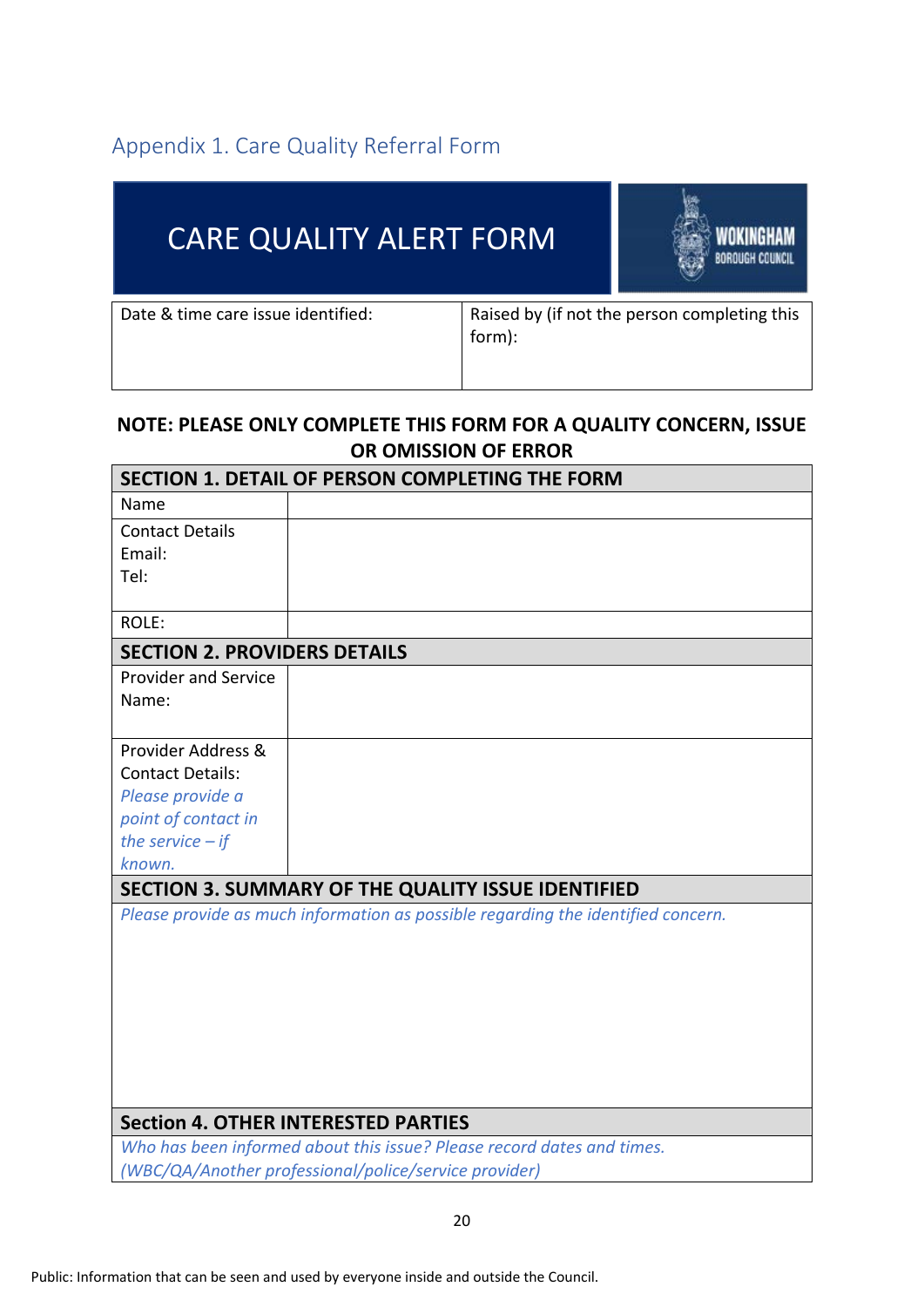|                                   | Section 6. DOES THIS ISSUE ALSO RELATE TO A SPECIFIC INDIVIDUAL                             |
|-----------------------------------|---------------------------------------------------------------------------------------------|
|                                   | If this Quality Assurance issue being raised relates to specific individual/s please record |
| here.                             |                                                                                             |
| Surname:                          |                                                                                             |
| Forenames:                        |                                                                                             |
| Mosaic or NHS                     |                                                                                             |
| number if known:                  |                                                                                             |
| Title:                            |                                                                                             |
| Date of Birth:                    |                                                                                             |
| Address:                          |                                                                                             |
|                                   |                                                                                             |
|                                   |                                                                                             |
| Section 7. IS THE ISSUE RESOLVED? |                                                                                             |
| $YES:$ [ ]                        | Rationale:                                                                                  |
|                                   |                                                                                             |
|                                   |                                                                                             |
|                                   |                                                                                             |
| $NO:$ $\lceil$ $\rceil$           | What further actions are to be taken and by who? What is the                                |
|                                   | timescale for this?                                                                         |
|                                   |                                                                                             |
|                                   |                                                                                             |
|                                   |                                                                                             |
|                                   |                                                                                             |

## **NOW SEND THIS FORM TO THE CARE QUALITY TEAM:**

**[carequality@wokingham.gov.uk](mailto:carequality@wokingham.gov.uk) Please take care to send the form securely if containing personal information.**

| <b>OFFICIAL USE ONLY</b> |  |
|--------------------------|--|
|--------------------------|--|

**Logged by:**

**Date:**

**Any other actions taken:**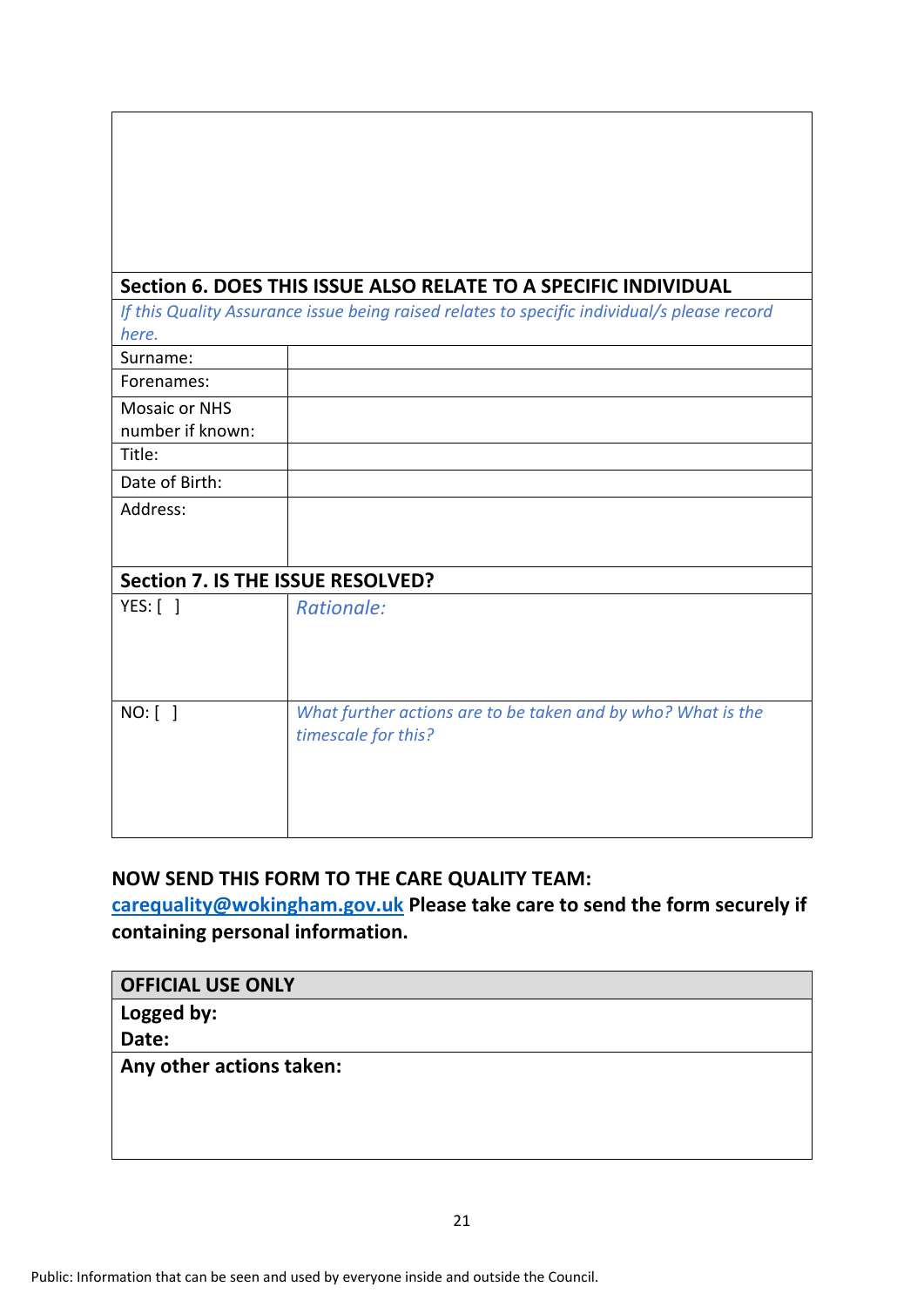# Appendix 2. Proactive Quality Assurance Report

<span id="page-21-0"></span>

| <b>Quality Assurance Review Report</b>                               |                  |                                              |                       |                       |                              |
|----------------------------------------------------------------------|------------------|----------------------------------------------|-----------------------|-----------------------|------------------------------|
| <b>Provider Organisation Name</b>                                    |                  |                                              |                       |                       |                              |
| <b>Service Name</b>                                                  |                  |                                              |                       |                       |                              |
| <b>Service Manager</b>                                               |                  |                                              |                       |                       |                              |
| <b>Date of Review/Visit</b>                                          |                  |                                              |                       |                       |                              |
| <b>Care Quality Specialists</b>                                      |                  |                                              |                       |                       |                              |
|                                                                      |                  | <b>Service Type</b>                          |                       | <b>Customer group</b> |                              |
|                                                                      |                  | Residential<br>П                             | PD                    | $\Box$                | Autism $\square$             |
| <b>Type of Service &amp; Customer Group</b><br>(tick all that apply) | Children         | $\Box$<br>Supported Living                   | LD                    | $\Box$                | $\Box$<br>Older People       |
|                                                                      | $\Box$<br>Adults | $\Box$<br>Non stat Prevention                | MH                    |                       | Other<br>$\Box$<br>(specify) |
|                                                                      |                  | П<br>Domiciliary care                        | Sensory<br>Impairment | $\Box$                | <b>Substance Misuse</b>      |
| <b>Capacity of Service</b>                                           |                  | <b>No. of WBC Funded</b><br><b>Customers</b> |                       |                       |                              |
| <b>Member of Regulatory Body</b>                                     |                  | Date of last regulatory                      |                       |                       |                              |
| (e.g. - CQC/Ofsted)                                                  |                  | body inspection                              |                       |                       |                              |
| Is this a scheduled visit?                                           |                  | <b>Reason for Review</b>                     |                       |                       |                              |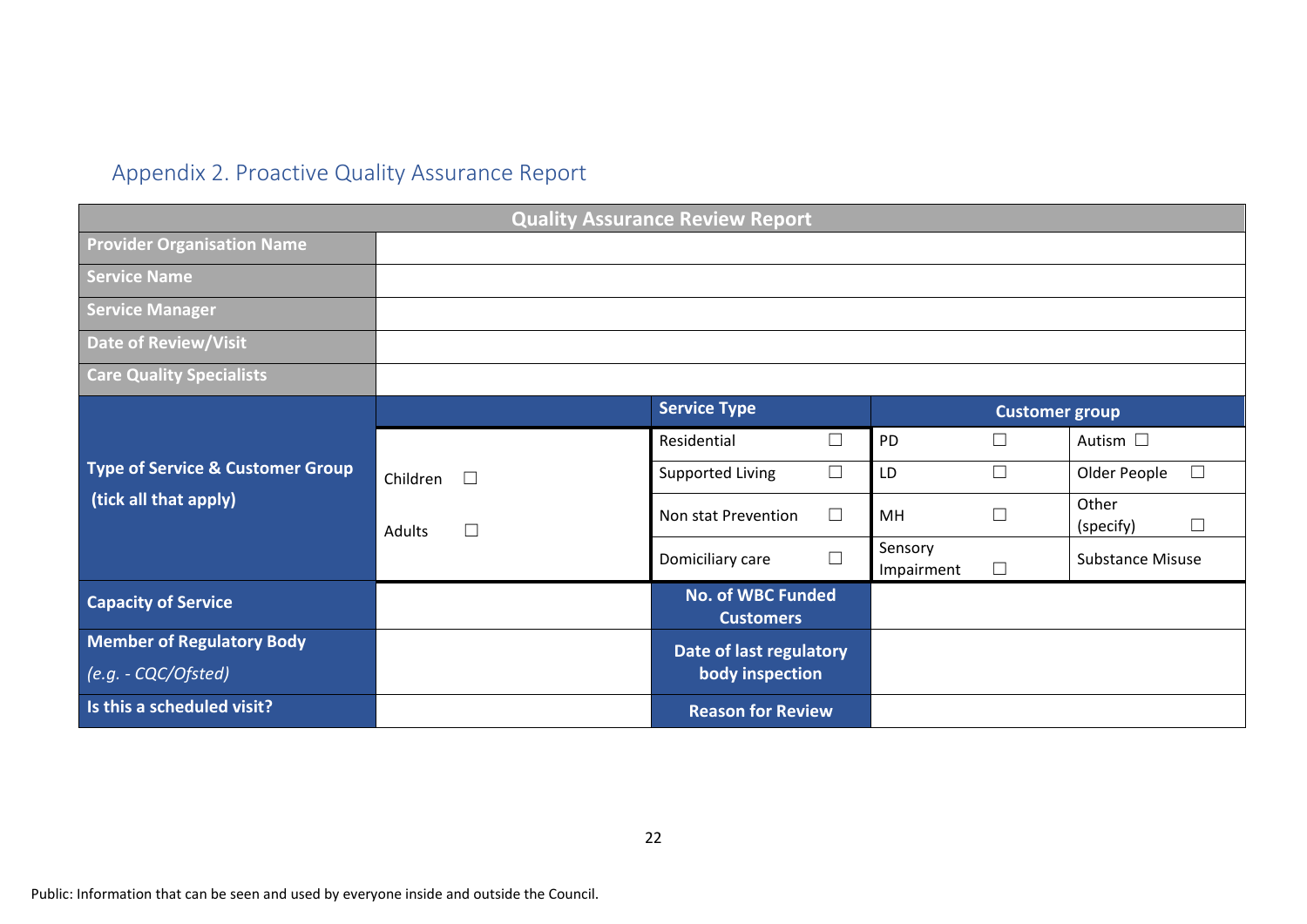| PURPOSE OF THE QUALITY ASSURANCE REVIEW |
|-----------------------------------------|
| <b>QA Review</b>                        |
|                                         |
| <b>Concern xx</b>                       |
|                                         |
| RECOMMENDATIONS:                        |
| <b>ACTIONS:</b>                         |
|                                         |
|                                         |
|                                         |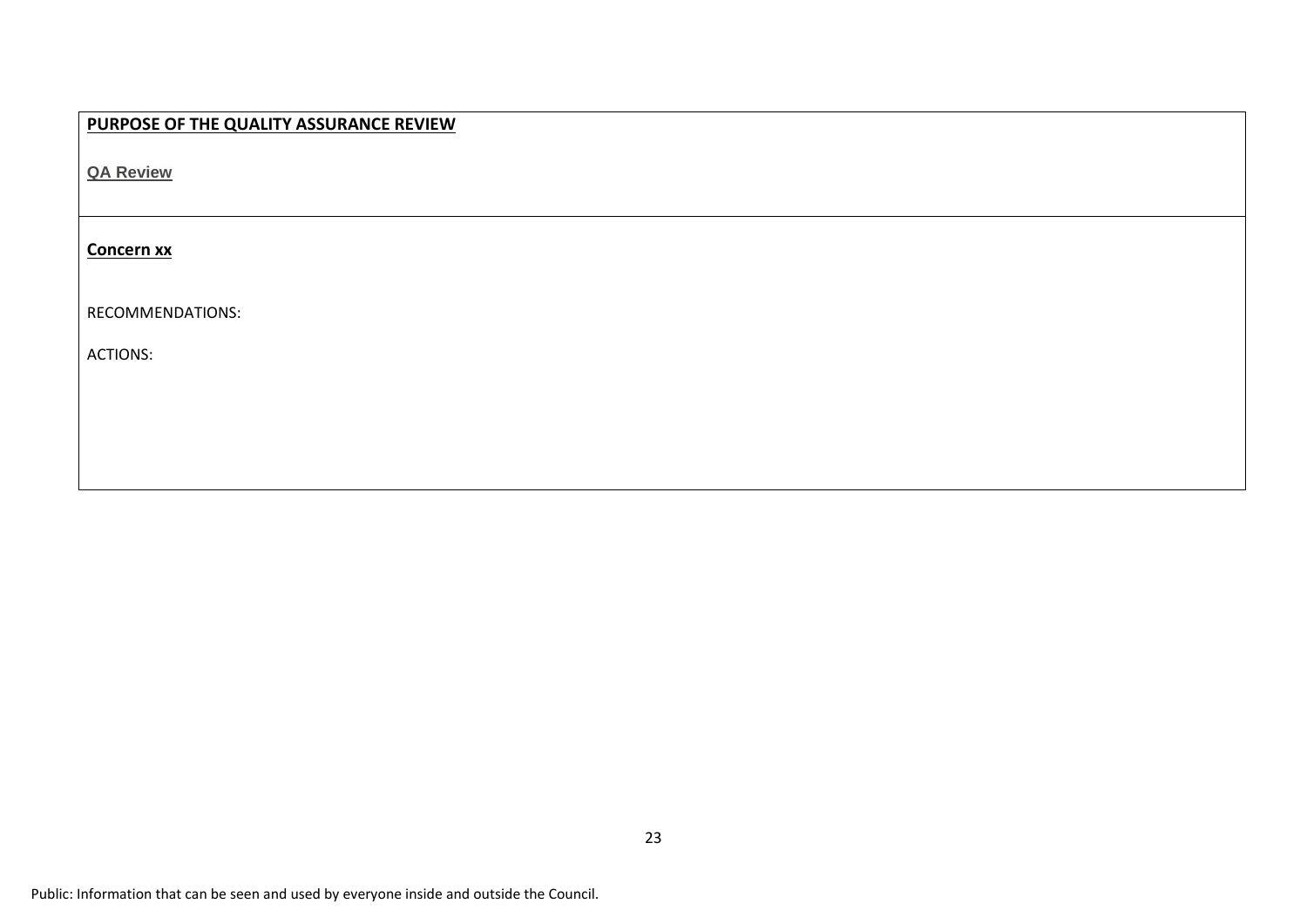| <u>XXX</u>                      |  |
|---------------------------------|--|
| RECOMMENDATIONS:                |  |
| <b>ACTIONS:</b>                 |  |
| $X$ $X$ $X$<br>RECOMMENDATIONS: |  |
| <b>ACTIONS:</b>                 |  |
| <u>XXX</u>                      |  |
| RECOMMENDATIONS:                |  |
| <b>ACTIONS:</b>                 |  |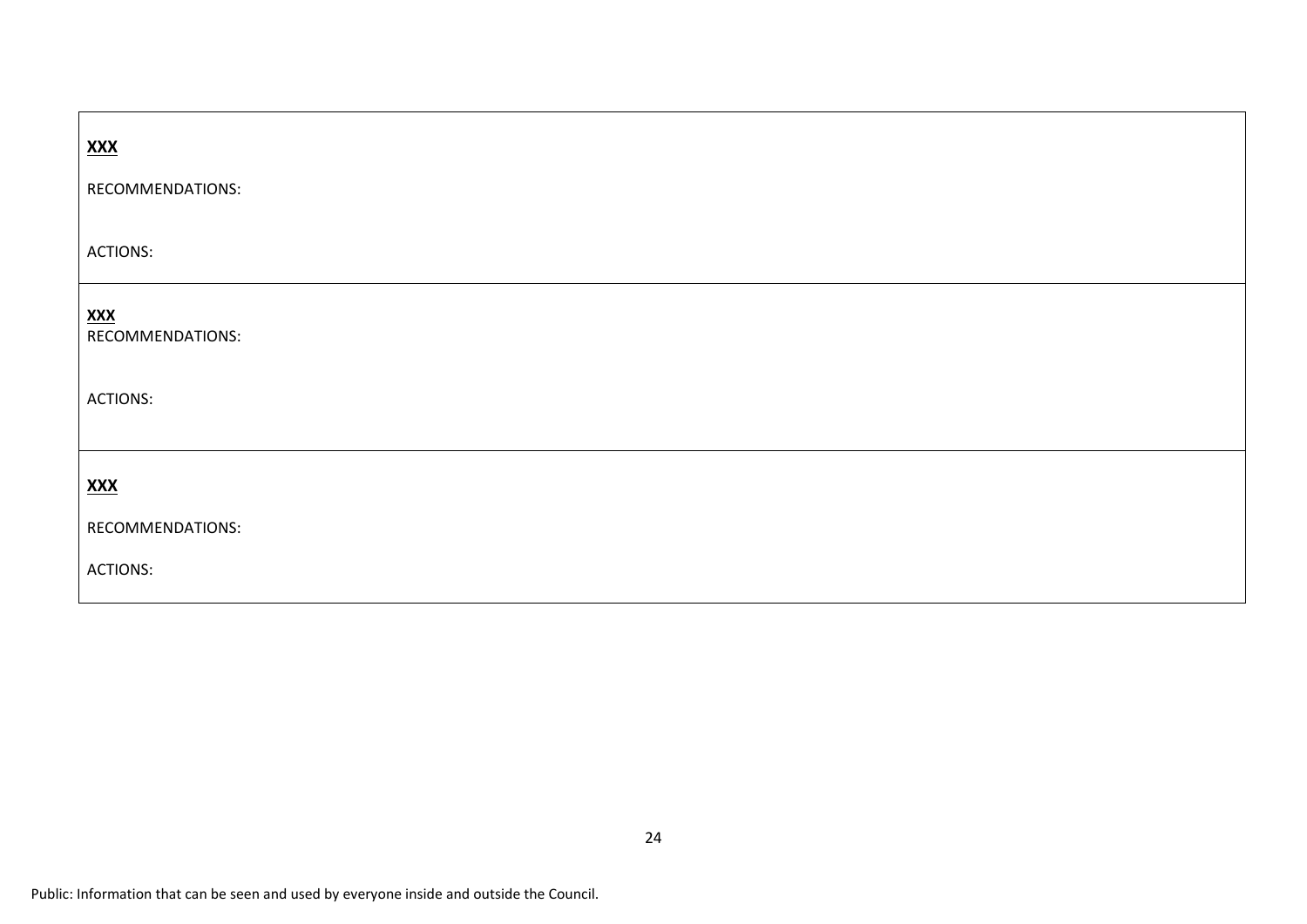| <b>ACTION PLAN</b>       |                                                                  |                                                                                                                    |                                                                                                   |                                                                   |  |
|--------------------------|------------------------------------------------------------------|--------------------------------------------------------------------------------------------------------------------|---------------------------------------------------------------------------------------------------|-------------------------------------------------------------------|--|
| <b>Service Provider:</b> | <b>Registered Manager:</b>                                       | Date of Visit:<br>QA Specialist                                                                                    |                                                                                                   |                                                                   |  |
| Action                   | How Provider has met Action<br>Provider to complete this section | Responsible<br>Individual<br>Provider to<br>complete with<br>details of<br>individual<br>responsible for<br>action | Priority<br>(Timescale for action)<br>High - 1 month<br>Medium $-2-3$ months<br>Low $-3-6$ months | Progress<br>Green - Met<br>Amber - Partially Met<br>Red - Not Met |  |
| <b>Concern XX</b>        |                                                                  |                                                                                                                    |                                                                                                   |                                                                   |  |
| 1.                       |                                                                  |                                                                                                                    |                                                                                                   |                                                                   |  |
| 2.                       |                                                                  |                                                                                                                    |                                                                                                   |                                                                   |  |
| 3.                       |                                                                  |                                                                                                                    |                                                                                                   |                                                                   |  |
| 4.                       |                                                                  |                                                                                                                    |                                                                                                   |                                                                   |  |
| $\overline{5}$ .         |                                                                  |                                                                                                                    |                                                                                                   |                                                                   |  |
| <b>Concern XX</b>        |                                                                  |                                                                                                                    |                                                                                                   |                                                                   |  |
| 1.                       |                                                                  |                                                                                                                    |                                                                                                   |                                                                   |  |
| 2.                       |                                                                  |                                                                                                                    |                                                                                                   |                                                                   |  |
| 3.                       |                                                                  |                                                                                                                    |                                                                                                   |                                                                   |  |
| 4.                       |                                                                  |                                                                                                                    |                                                                                                   |                                                                   |  |
| 5.                       |                                                                  |                                                                                                                    |                                                                                                   |                                                                   |  |
| $\overline{6}$ .         |                                                                  |                                                                                                                    |                                                                                                   |                                                                   |  |
| <b>Concern XX</b>        |                                                                  |                                                                                                                    |                                                                                                   |                                                                   |  |
| 1.                       |                                                                  |                                                                                                                    | <b>HIGH</b>                                                                                       |                                                                   |  |
| 2.                       |                                                                  |                                                                                                                    |                                                                                                   |                                                                   |  |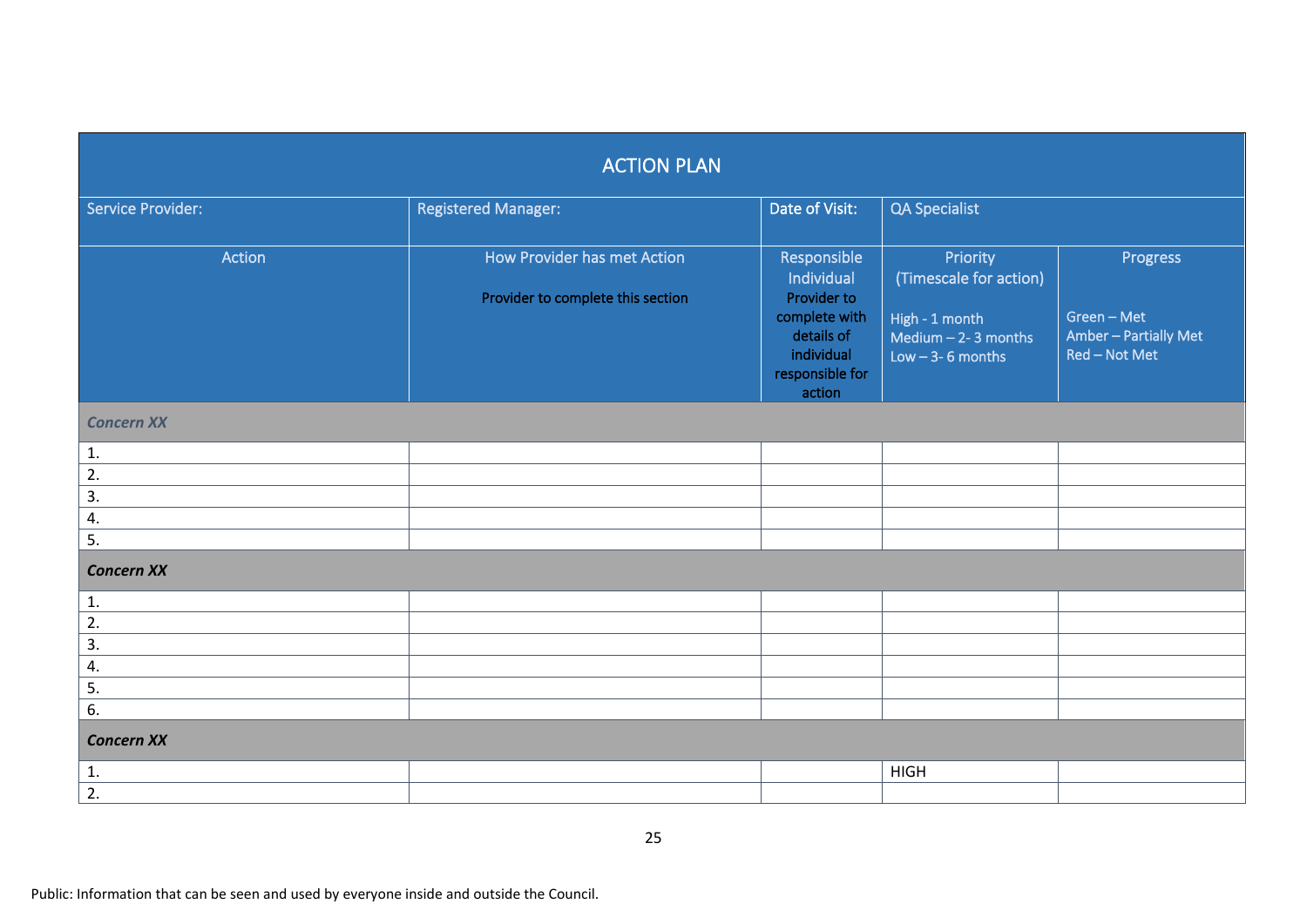| To be completed to confirm that all actions have been agreed. |                        |
|---------------------------------------------------------------|------------------------|
| On behalf of Wokingham Borough Council                        | On behalf of Provider: |
| Name:                                                         | Name:                  |
| Signature:                                                    | Signature:             |
| Designation:<br><b>WBC Care Quality Specialist</b>            | Designation:           |
| Date:                                                         | Date:                  |

**If issues identified during this visit have reached the threshold to trigger a Serious Concerns Process (RED or AMVBER status under Care Governance), please complete the Risk Summary below, including a summary of evidence supporting each risk area, and any immediate actions that have been taken.**

#### **RISK SUMMARY**

**Risk**

|             | Severity |  |  |
|-------------|----------|--|--|
|             |          |  |  |
| Probability |          |  |  |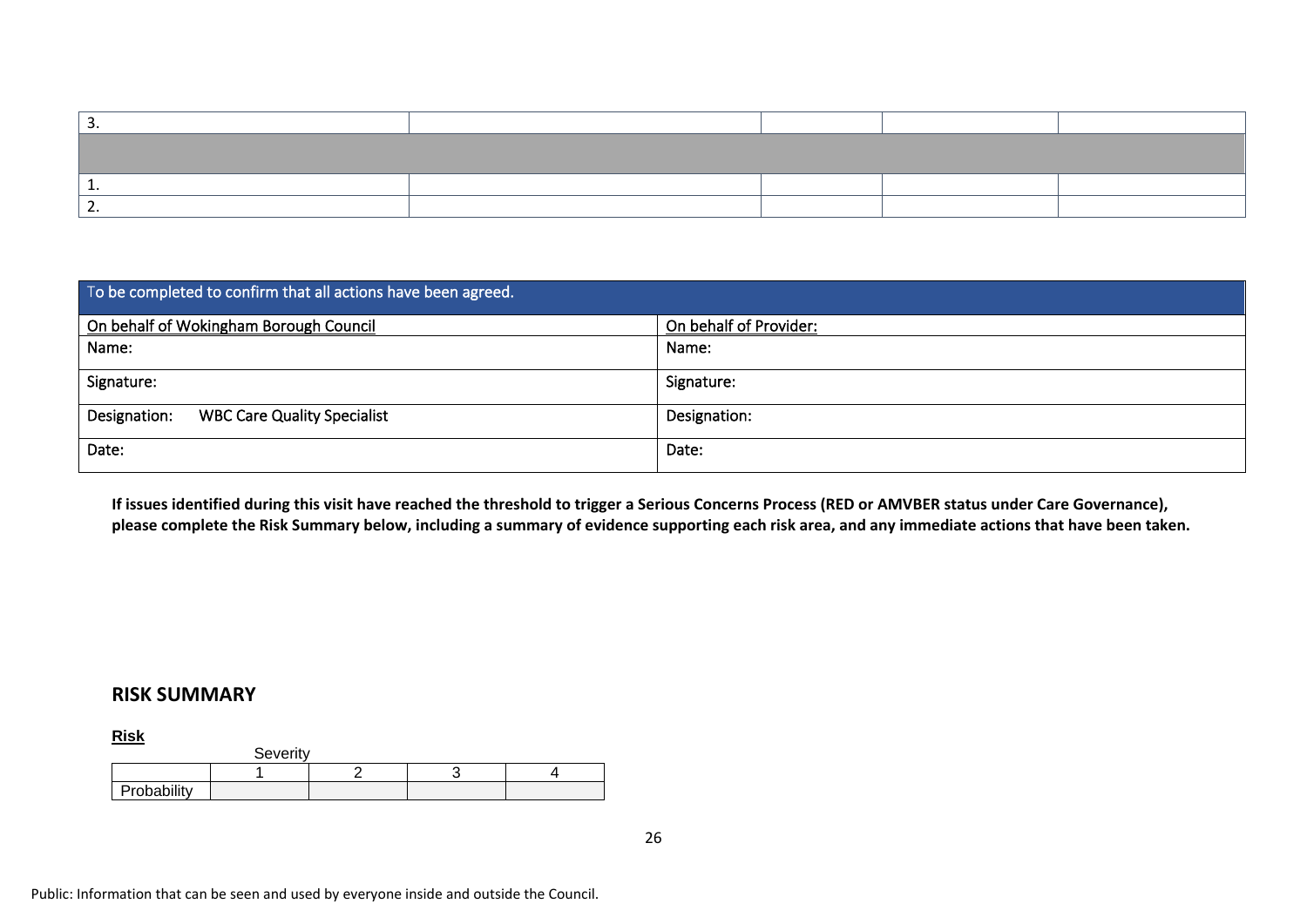#### Probability

- 1. may have occurred but is unlikely to reoccur
- 2. has occurred and is likely to reoccur, but is not currently occurring
- 3. has occurred or is occurring and is likely to reoccur *or* has not yet occurred but risk of occurrence is high
- 4. is occurring and there are no (or limited) protective factors

#### Severity

- 1. Standard no harm has been caused and impact of any future harm would be low
- 2. Moderate some harm, but there is no significant or lasting impact for the individual
- 3. High has caused or carries risk of significant harm, including to health, pain, injury, psychological harm, permanent harm, or death
- 4. Critical immediate safety is of significant concern

| <b>Summary of Concerns to be addressed</b> |                        |                      |                 |             |             |                              |
|--------------------------------------------|------------------------|----------------------|-----------------|-------------|-------------|------------------------------|
| <b>Serial</b>                              | <b>Identified Risk</b> | <b>Evidence Base</b> | <b>Severity</b> | Probability | <b>Risk</b> | <b>Actions already taken</b> |
|                                            |                        |                      |                 |             |             |                              |

| <b>Summary of Concerns to be addressed</b> |                        |                      |                 |             |      |                              |
|--------------------------------------------|------------------------|----------------------|-----------------|-------------|------|------------------------------|
| <b>Serial</b>                              | <b>Identified Risk</b> | <b>Evidence Base</b> | <b>Severity</b> | Probability | Risk | <b>Actions already taken</b> |
|                                            |                        |                      |                 |             |      |                              |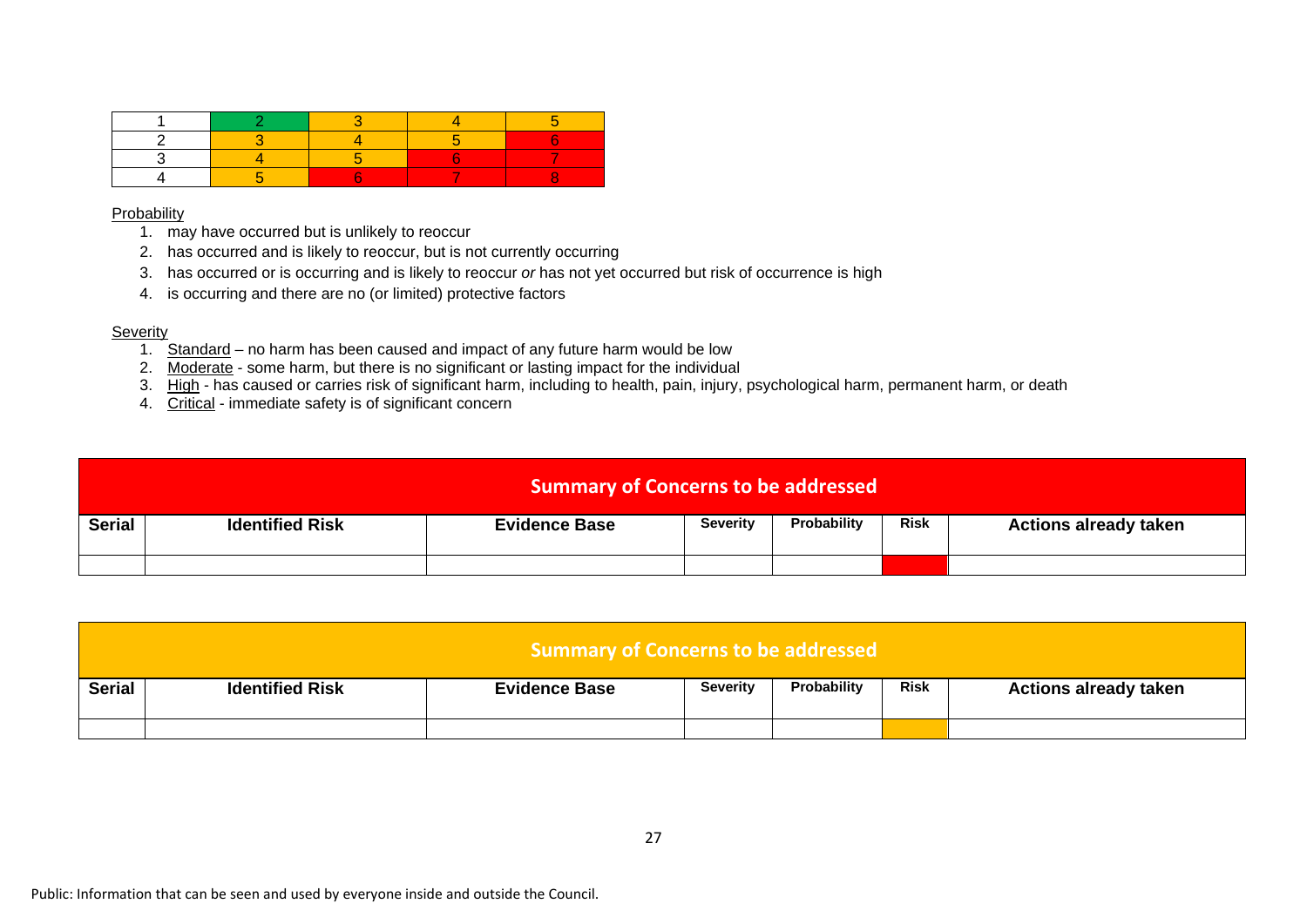**Summary of Other Recommendations**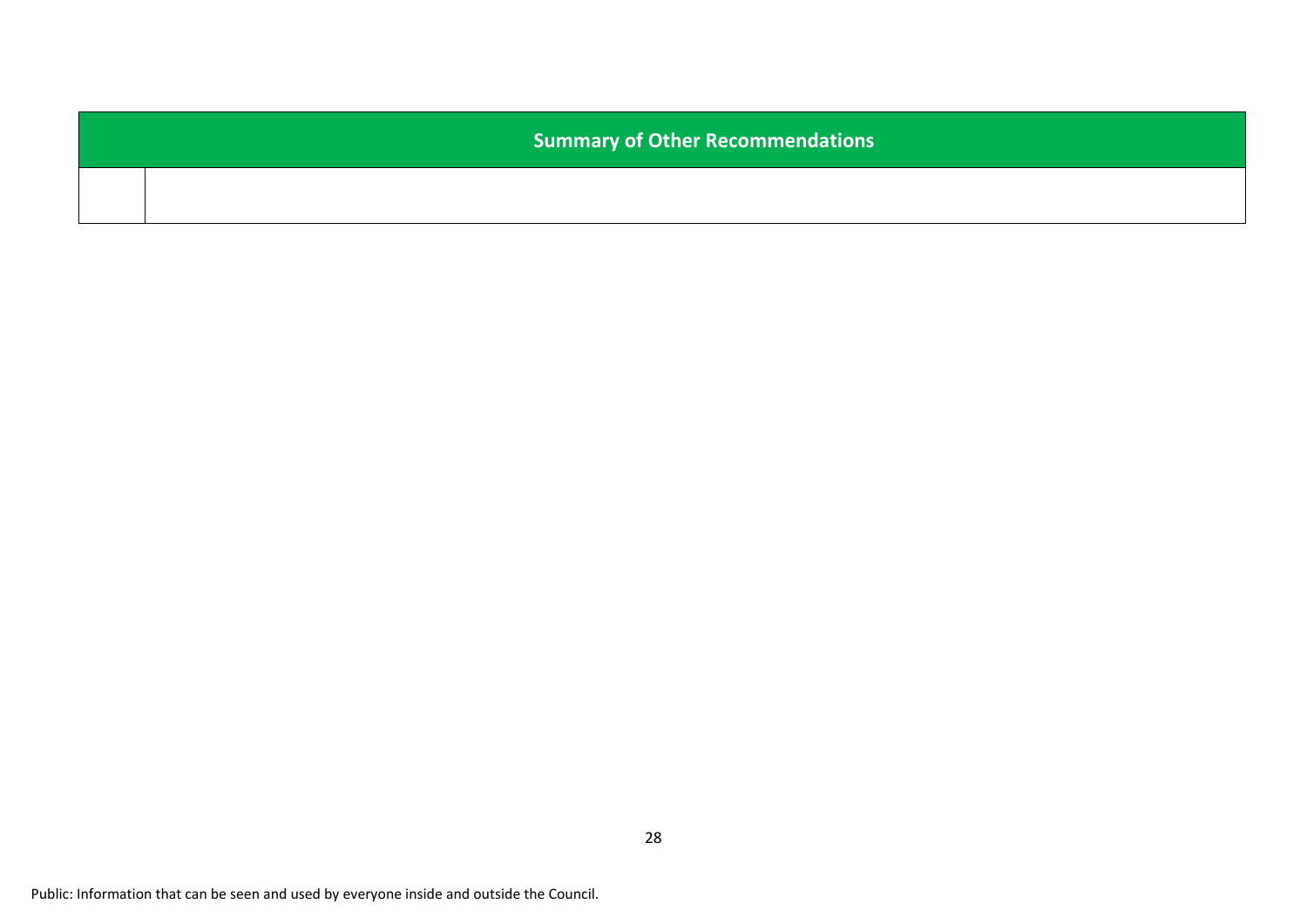# Appendix 3 Reactive Quality Assurance Report

<span id="page-28-0"></span>

|                                                                             |                  | <b>Adult Safeguarding &amp; Care Governance</b>           |                       |                       |                        |
|-----------------------------------------------------------------------------|------------------|-----------------------------------------------------------|-----------------------|-----------------------|------------------------|
|                                                                             |                  | <b>Serious Concerns Enquiry</b>                           |                       |                       |                        |
| <b>Provider Organisation Name</b>                                           |                  |                                                           |                       |                       |                        |
| <b>Service Name</b>                                                         |                  |                                                           |                       |                       |                        |
| <b>Service Manager</b>                                                      |                  |                                                           |                       |                       |                        |
| <b>Date of First Visit</b>                                                  |                  |                                                           |                       |                       |                        |
| Date of Second Visit (where a first visit<br>was used for emergency review) |                  |                                                           |                       |                       |                        |
| <b>Lead Professional</b>                                                    |                  |                                                           |                       |                       |                        |
| <b>Others Involved</b>                                                      |                  |                                                           |                       |                       |                        |
|                                                                             |                  | <b>Service Type</b>                                       |                       | <b>Customer group</b> |                        |
|                                                                             |                  | $\Box$<br>Residential                                     | PD                    |                       | Autism $\square$       |
| <b>Type of Service &amp; Customer Group</b>                                 |                  | $\Box$<br><b>Supported Living</b>                         | LD                    | $\Box$                | $\Box$<br>Older People |
| (tick all that apply)                                                       | Adults<br>$\Box$ | $\Box$<br><b>Nursing</b>                                  | MH                    |                       | Other                  |
|                                                                             |                  |                                                           |                       |                       | $\Box$<br>(specify)    |
|                                                                             |                  | $\Box$<br>Domiciliary care                                | Sensory<br>Impairment | $\Box$                |                        |
| <b>Capacity of Service</b>                                                  |                  | <b>No. of WBC Funded Customers</b>                        |                       |                       |                        |
| <b>Member of Regulatory Body</b>                                            |                  | <b>Details of other commissioners</b>                     |                       |                       |                        |
| (e.g. - CQC/Ofsted)                                                         |                  | (authority and # customers)<br>Include # of self funders. |                       |                       |                        |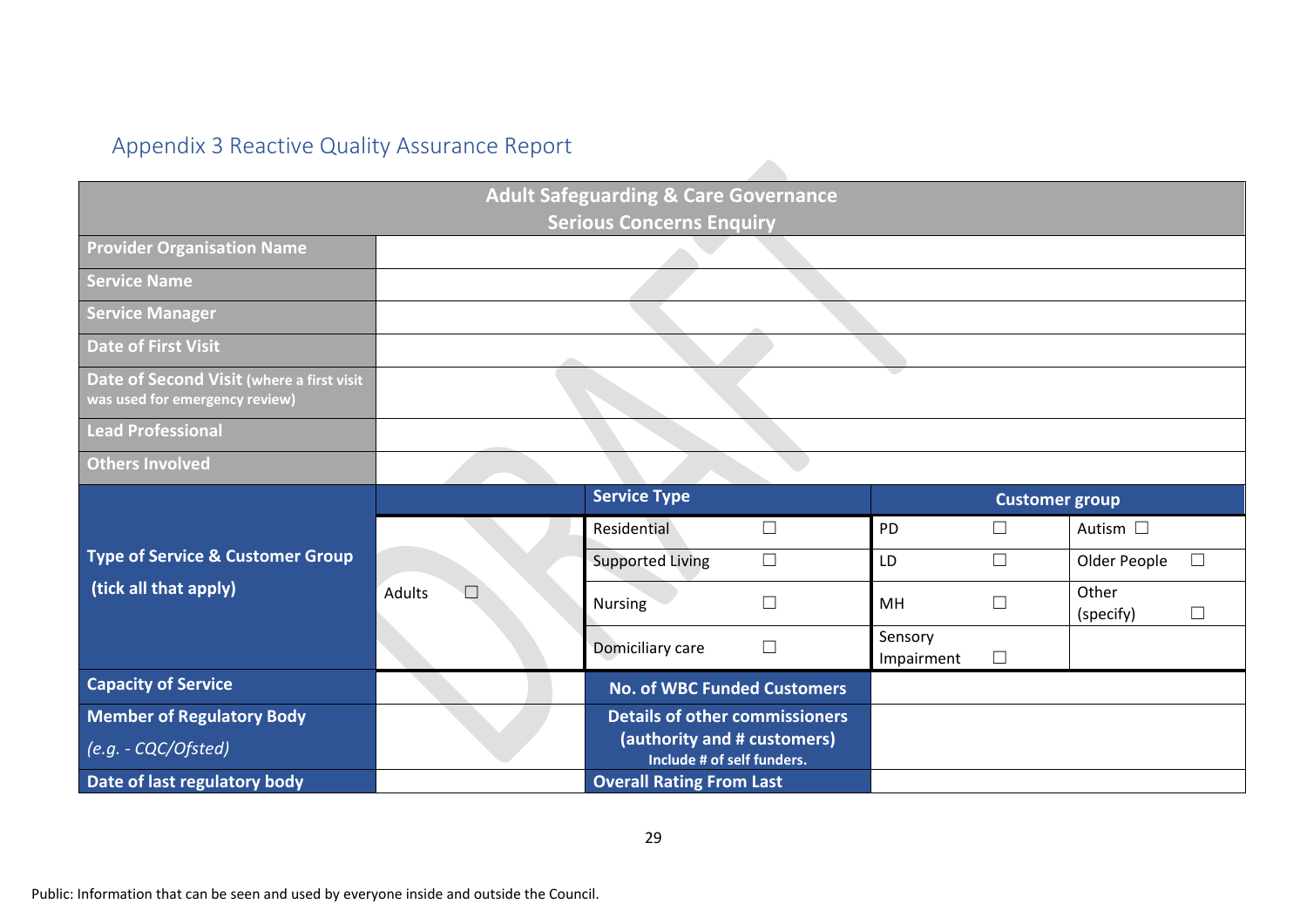| inspection                      | inspection                          |
|---------------------------------|-------------------------------------|
|                                 | (incl. any details of any concerns) |
| Details of information/concerns |                                     |
| leading to visit and enquiry    |                                     |
|                                 |                                     |

| <b>Previous Safeguarding History</b>                                |
|---------------------------------------------------------------------|
| (Including other services/institutions owned by the Provider)       |
|                                                                     |
|                                                                     |
|                                                                     |
|                                                                     |
|                                                                     |
|                                                                     |
|                                                                     |
|                                                                     |
|                                                                     |
| Previous and Current evidence of breaching regulations or contracts |
| (CQC, Contracts and Commissioning)                                  |
|                                                                     |
|                                                                     |
|                                                                     |
|                                                                     |
|                                                                     |
|                                                                     |
|                                                                     |
|                                                                     |

**Police – past or current concerns**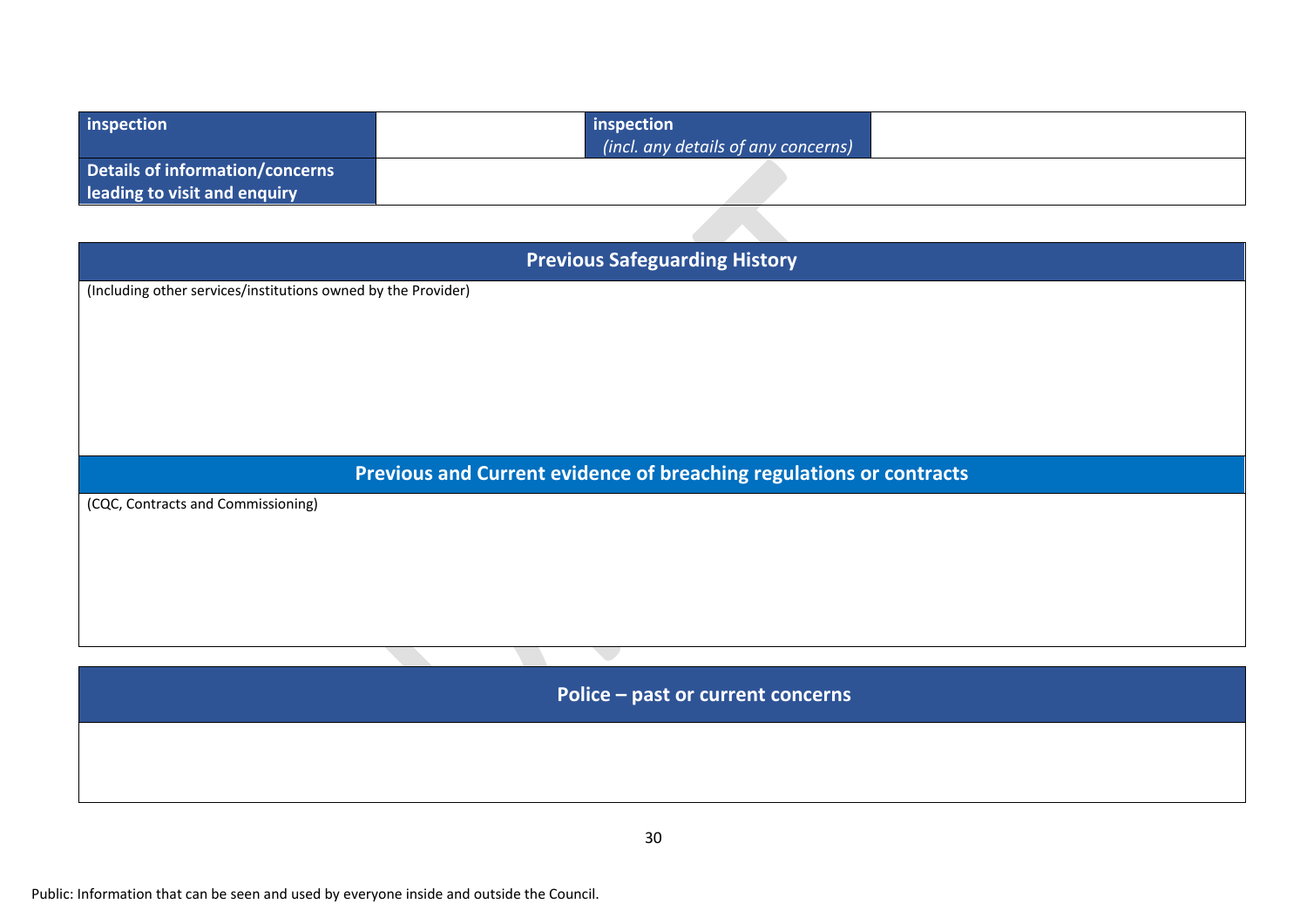|                         | <b>Terms of Reference for Enquiry</b>                                                                                               |
|-------------------------|-------------------------------------------------------------------------------------------------------------------------------------|
| <b>Serial</b>           | These TORs are to be agreed by ASH Manager, QA Manager and Head of Service in advance of the visit. Additional rows can be added if |
|                         | required.                                                                                                                           |
| $\overline{\mathbf{1}}$ |                                                                                                                                     |
| $\overline{2}$          |                                                                                                                                     |
| $\overline{\mathbf{3}}$ |                                                                                                                                     |
| $\overline{4}$          |                                                                                                                                     |

|                                                                                           | <b>Findings</b>                                |
|-------------------------------------------------------------------------------------------|------------------------------------------------|
|                                                                                           | <b>Findings</b>                                |
|                                                                                           | (including any evidence collected or observed) |
| rial 1 (add detail of what you looked at,<br>who you spoke to, observations you<br>made). |                                                |

 $\overline{\phantom{0}}$ 

**5**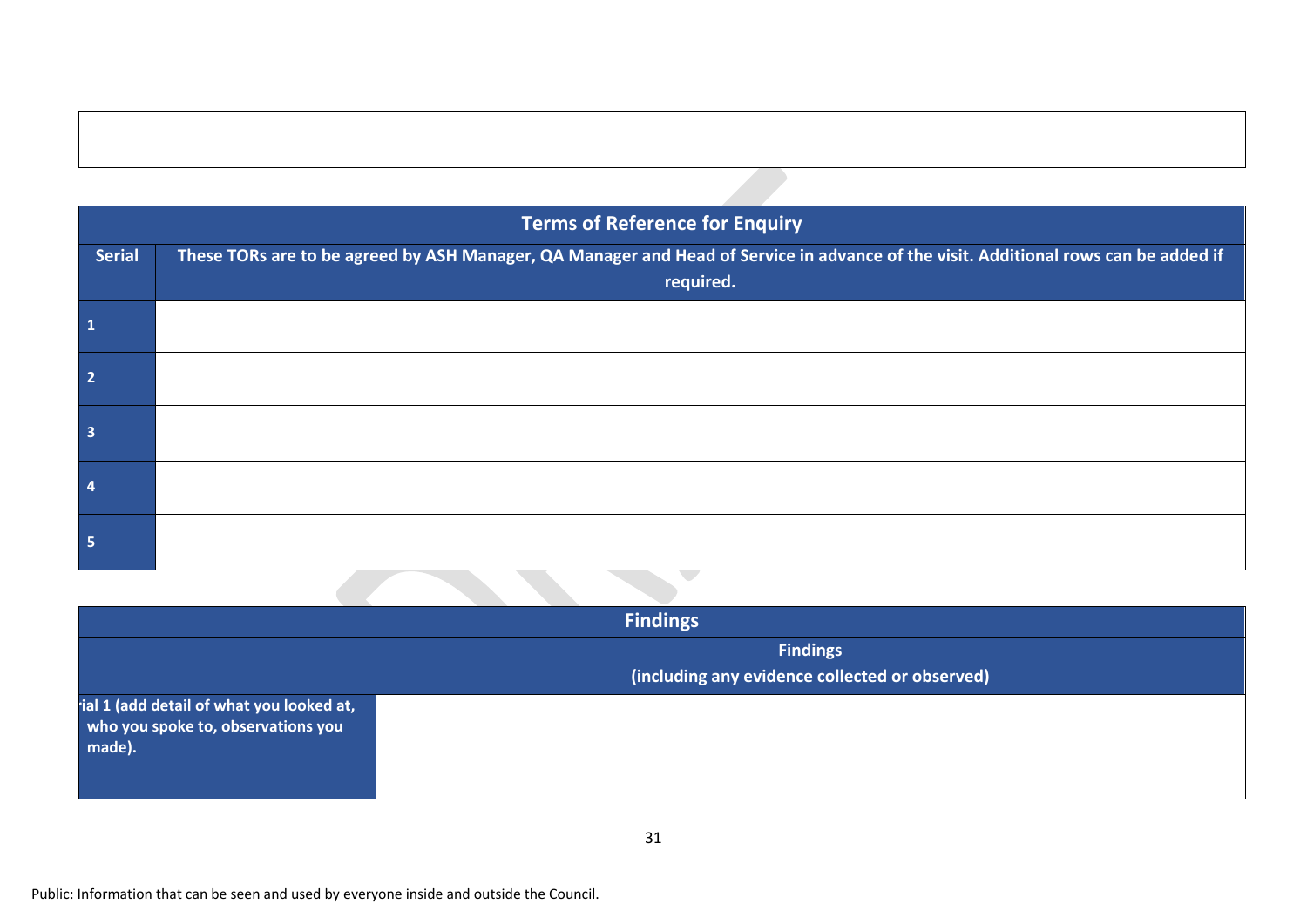| <b>Findings</b>                                                                   |                                                |  |
|-----------------------------------------------------------------------------------|------------------------------------------------|--|
|                                                                                   | <b>Findings</b>                                |  |
|                                                                                   | (including any evidence collected or observed) |  |
|                                                                                   |                                                |  |
|                                                                                   |                                                |  |
|                                                                                   |                                                |  |
| Serial 2 (add detail of what you looked<br>at, who you spoke to, observations you |                                                |  |
| made).                                                                            |                                                |  |
|                                                                                   |                                                |  |
|                                                                                   |                                                |  |
| Serial 3 (add detail of what you looked                                           |                                                |  |
| at, who you spoke to, observations you                                            |                                                |  |
| made).                                                                            |                                                |  |
|                                                                                   |                                                |  |
|                                                                                   |                                                |  |
| Serial 4 (add detail of what you looked                                           |                                                |  |
| at, who you spoke to, observations you<br>made).                                  |                                                |  |
|                                                                                   |                                                |  |
|                                                                                   |                                                |  |
|                                                                                   |                                                |  |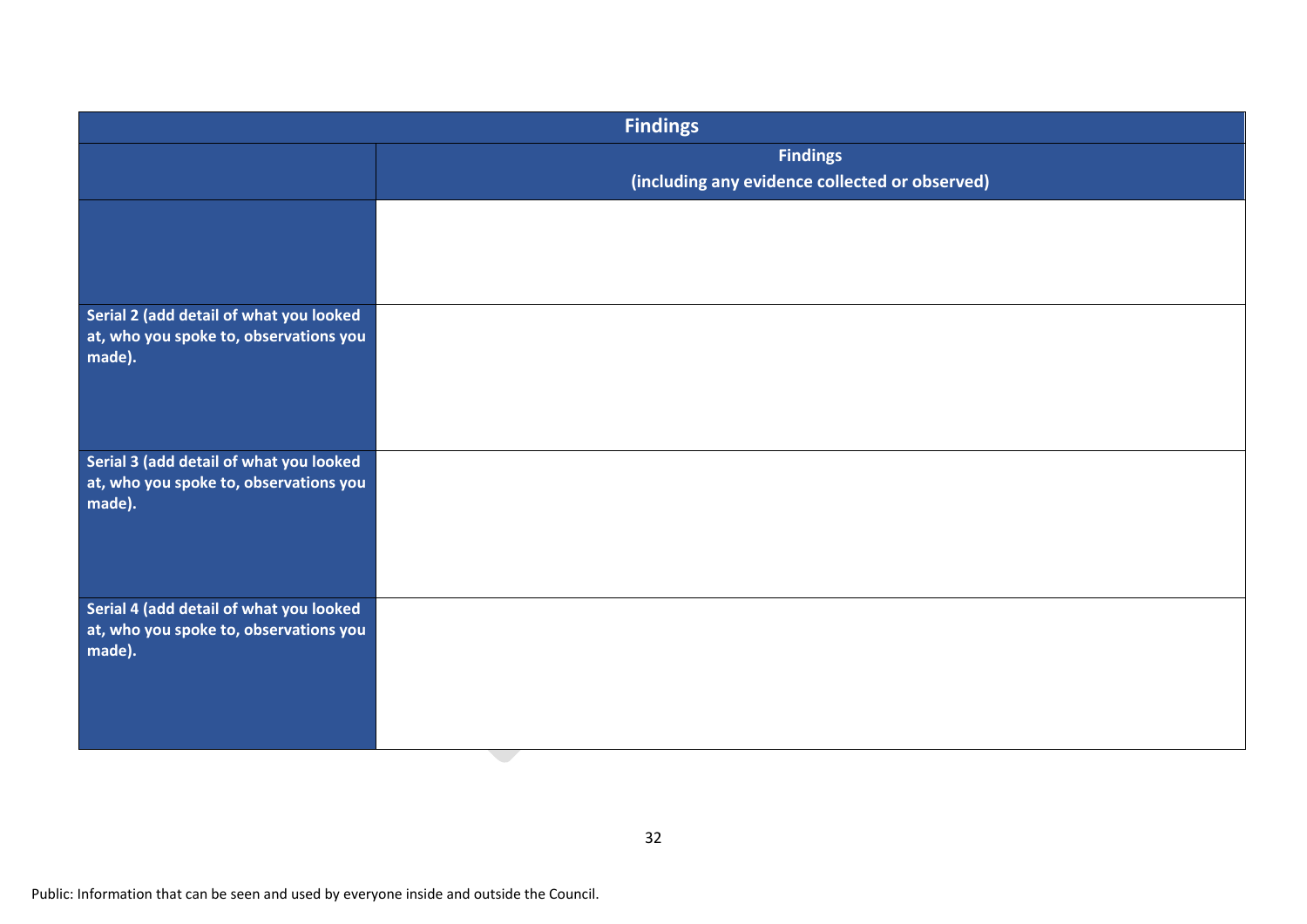| <b>Findings</b>                                                                             |                                                                   |  |  |
|---------------------------------------------------------------------------------------------|-------------------------------------------------------------------|--|--|
|                                                                                             | <b>Findings</b><br>(including any evidence collected or observed) |  |  |
| Serial 5 (add detail of what you looked<br>at, who you spoke to, observations you<br>made). |                                                                   |  |  |
|                                                                                             |                                                                   |  |  |

| <b>Feedback from Customers</b> |                                                |  |  |
|--------------------------------|------------------------------------------------|--|--|
|                                | <b>Findings</b>                                |  |  |
|                                | (including any evidence collected or observed) |  |  |
|                                |                                                |  |  |
|                                |                                                |  |  |
|                                |                                                |  |  |

| <b>Feedback from staff</b> |                                                                   |  |  |
|----------------------------|-------------------------------------------------------------------|--|--|
|                            | <b>Findings</b><br>(including any evidence collected or observed) |  |  |
|                            |                                                                   |  |  |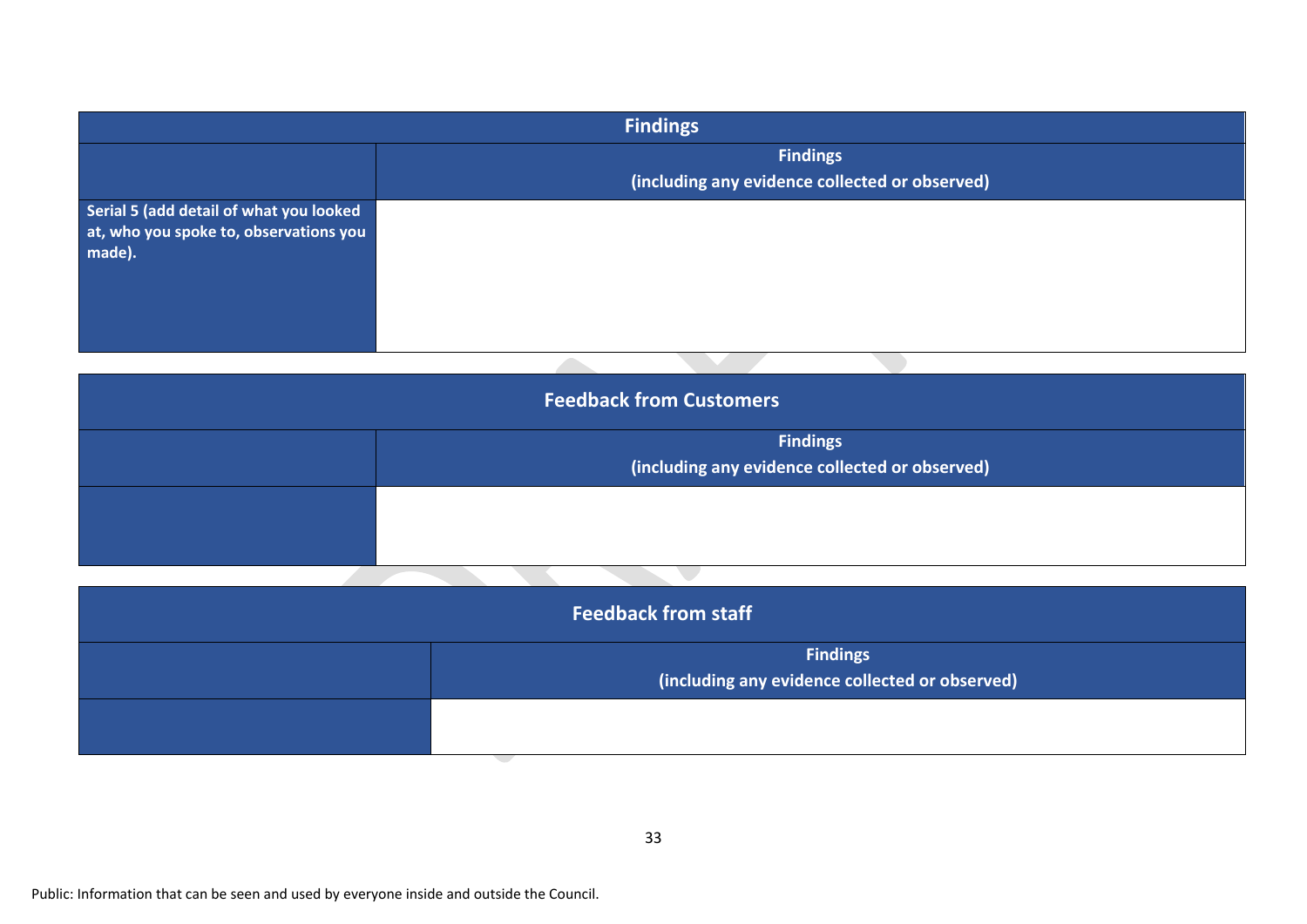| <b>Feedback from families (where appropriate)</b> |                                                |  |  |
|---------------------------------------------------|------------------------------------------------|--|--|
|                                                   | <b>Findings</b>                                |  |  |
|                                                   | (including any evidence collected or observed) |  |  |
|                                                   |                                                |  |  |
|                                                   |                                                |  |  |
|                                                   |                                                |  |  |

| <b>Feedback from other commissioners</b> |                                                                   |  |  |
|------------------------------------------|-------------------------------------------------------------------|--|--|
|                                          | <b>Findings</b><br>(including any evidence collected or observed) |  |  |
|                                          |                                                                   |  |  |

| <b>Feedback from Health</b>                     |                                                |  |  |
|-------------------------------------------------|------------------------------------------------|--|--|
|                                                 | <b>Findings</b>                                |  |  |
|                                                 | (including any evidence collected or observed) |  |  |
| Continuing Health Care (CHC) and Funded         |                                                |  |  |
| Nursing Care (FNC) feedback - status of         |                                                |  |  |
| placements and history of concerns/complaints.  |                                                |  |  |
| NHS - history and pattern of clinical referrals |                                                |  |  |
| (for example, A&E attendances, GP views).       |                                                |  |  |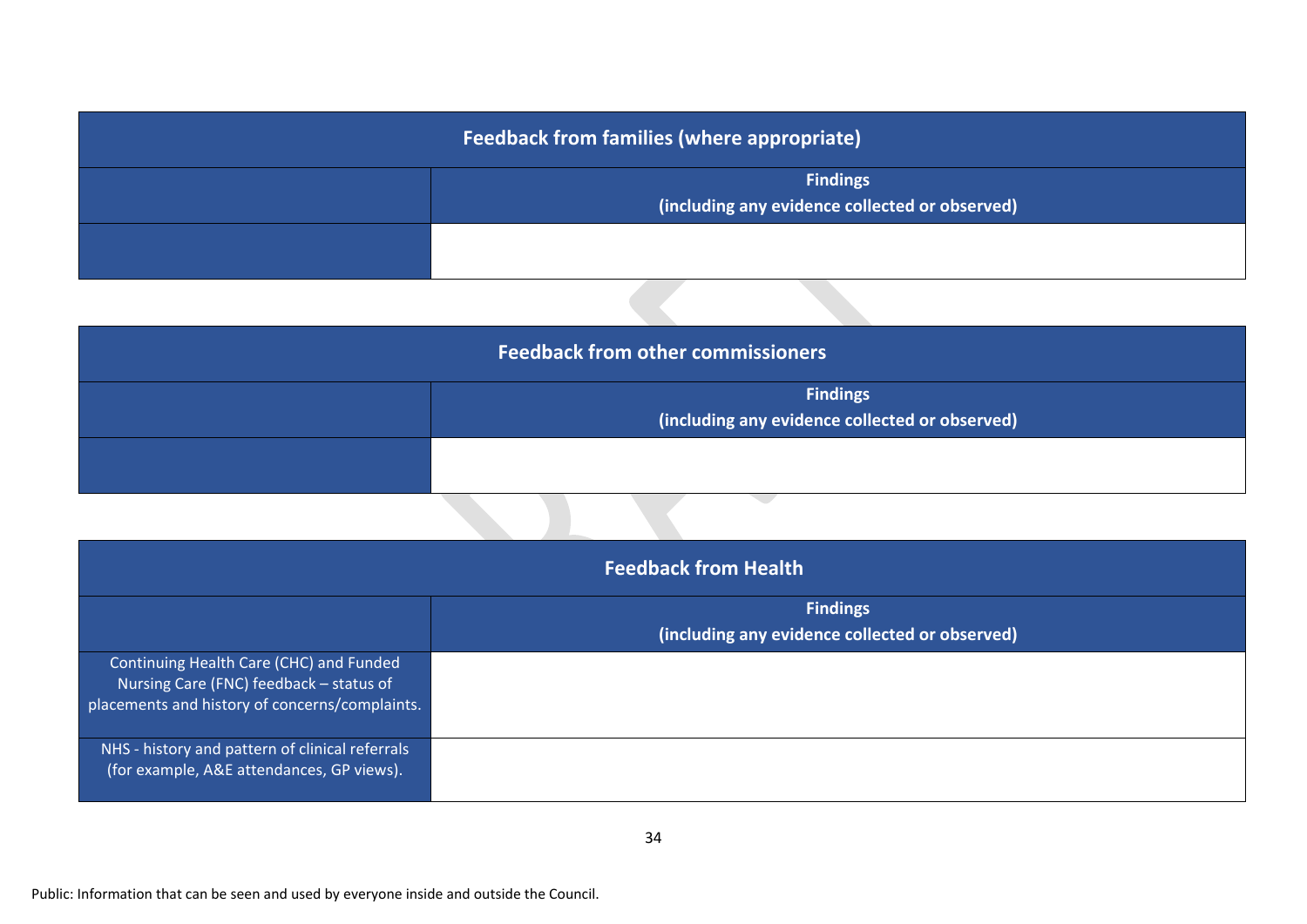| Input from Integrated Care Home Service (if<br>appropriate). |  |
|--------------------------------------------------------------|--|
| Input from; DNs, TVNs, OTs, CPNs and SALT                    |  |

| <b>Feedback from Other Partners</b>                    |  |  |  |  |  |  |
|--------------------------------------------------------|--|--|--|--|--|--|
| <b>Findings</b>                                        |  |  |  |  |  |  |
| $\vert$ (including any evidence collected or observed) |  |  |  |  |  |  |
| Berkshire Fire & Rescue Service (if appropriate).      |  |  |  |  |  |  |
|                                                        |  |  |  |  |  |  |

| <b>Feedback from frontline Health &amp; Social Care staff</b> |                                                                   |  |  |
|---------------------------------------------------------------|-------------------------------------------------------------------|--|--|
|                                                               | <b>Findings</b><br>(including any evidence collected or observed) |  |  |
|                                                               |                                                                   |  |  |

| <b>Environmental Factors</b> |  |
|------------------------------|--|
|                              |  |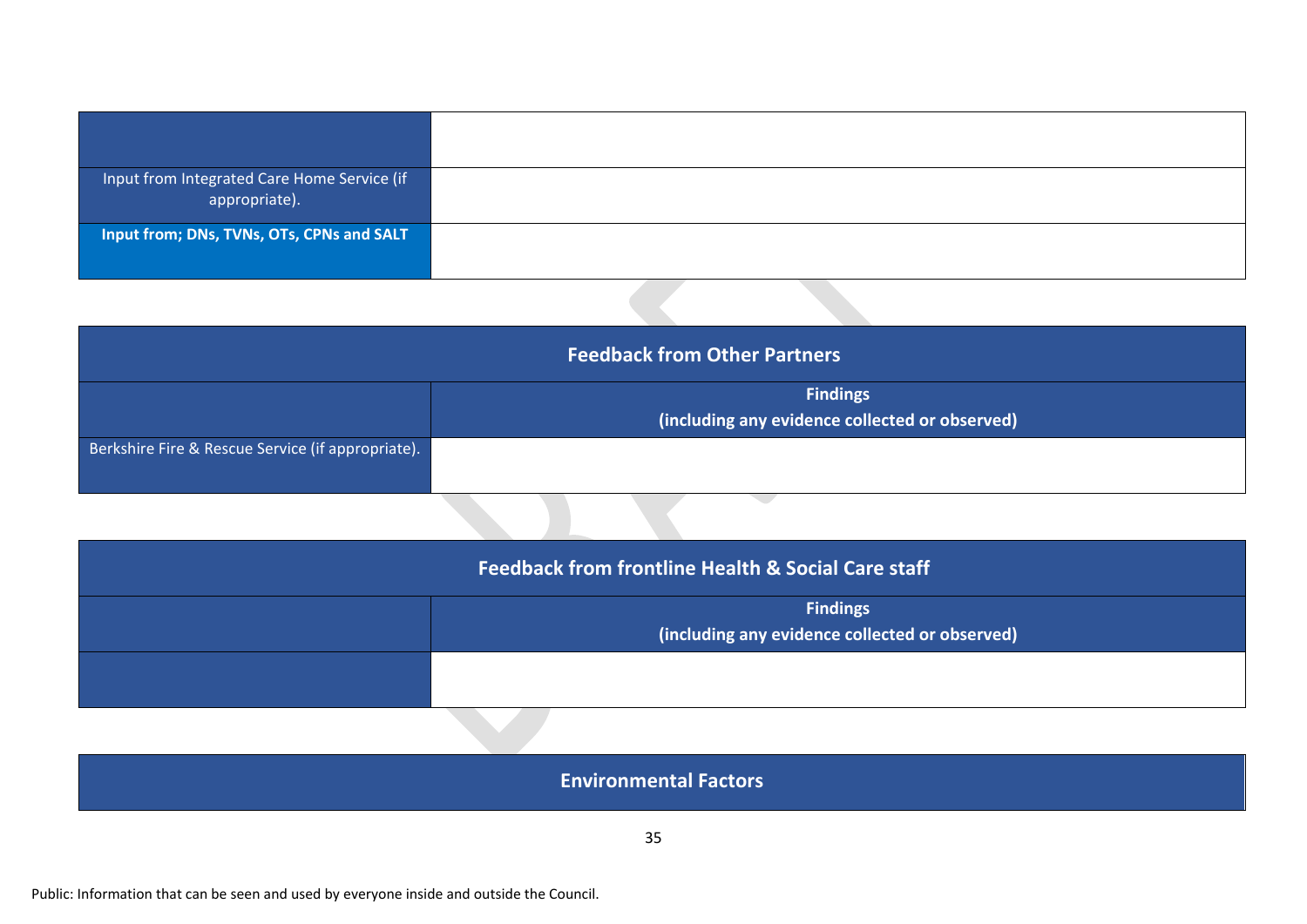| <b>Visual Inspection of the Premises</b>                                                                                                                    | <b>Answer</b>                                                          |  |  |
|-------------------------------------------------------------------------------------------------------------------------------------------------------------|------------------------------------------------------------------------|--|--|
| (Dependant on the type of service being<br>provided)                                                                                                        | (including any evidence collected or observed)                         |  |  |
| Is the décor of the premises are of a reasonable<br>standard?<br>Is there a maintenance plan<br>$\sim$                                                      | No <sub>1</sub><br>Yes<br>$\Box$<br>Comment:                           |  |  |
| Is the furniture of a reasonable standard?<br>(Furniture replacement plan)                                                                                  | No $\square$<br>Yes<br>$\Box$<br>Comment:                              |  |  |
| Is the cleanliness of a reasonable standard?<br>Who is responsible for cleaning the premises and<br>how often does this happen?                             | $\Box$<br>No <sub>1</sub><br>Yes<br>Comment:                           |  |  |
| Is the smell of the service pleasant?                                                                                                                       | No <sub>1</sub><br>$\Box$<br>Yes<br>Comment:                           |  |  |
| Do the kitchen and laundry facilities appear clean<br>and clutter free?                                                                                     | $\Box$<br>No <sup>T</sup><br>Yes<br>Comment: Kitchen area not observed |  |  |
| Are staff friendly and welcoming?                                                                                                                           | No $\square$<br>□<br>Yes<br>Comment:                                   |  |  |
| Are there any communal areas? Are they<br>adequate?<br>Clean & tidy<br>$\sim$<br>Can it accommodate the individual and<br>collective needs of the customers | No <sub>1</sub><br>Yes<br>□<br>Comment:                                |  |  |
| Are thermostatic mixing valves fitted to water<br>supplies?                                                                                                 |                                                                        |  |  |
|                                                                                                                                                             |                                                                        |  |  |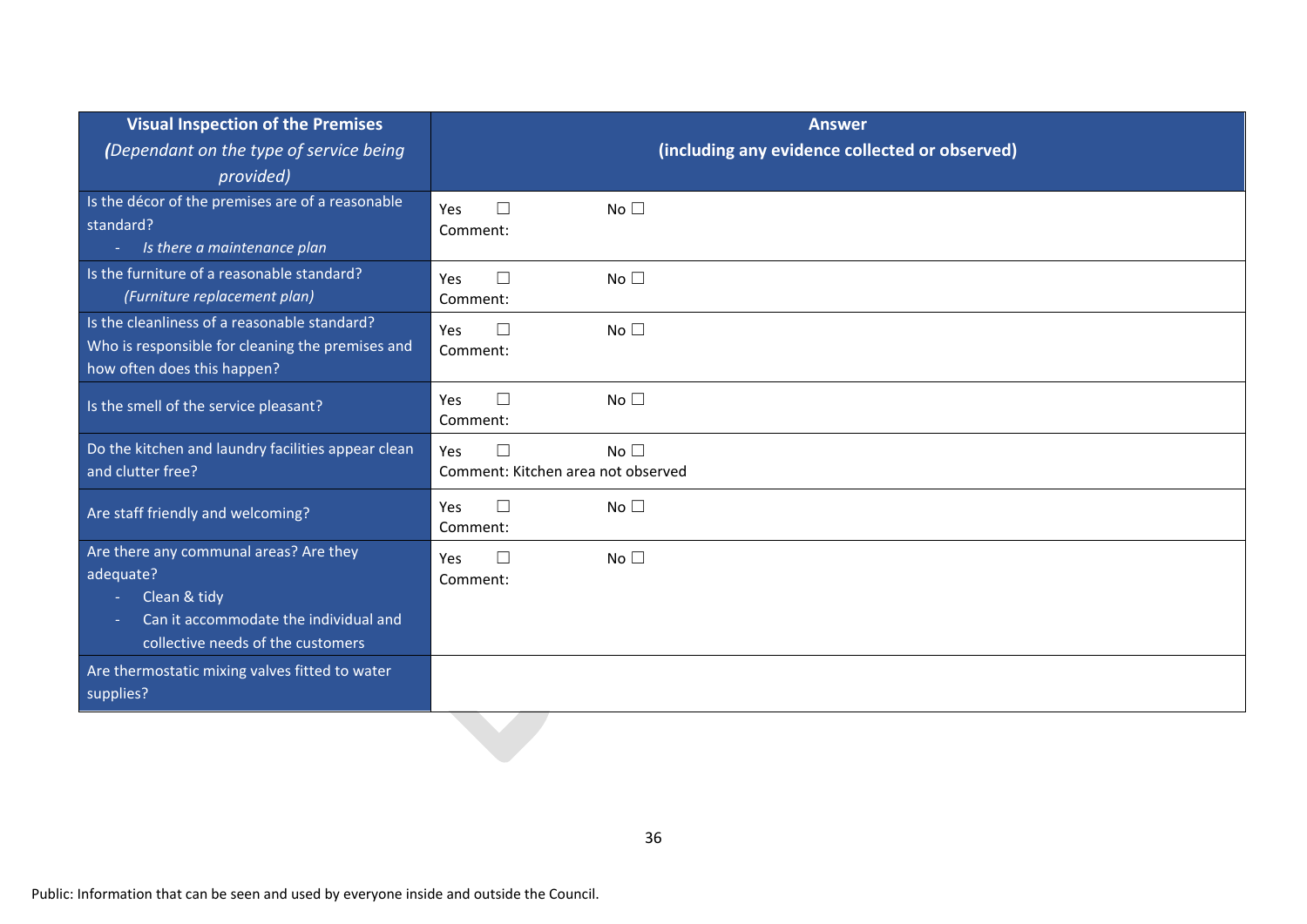| <b>Summary of any additional Positive Feedback not included above</b> |                                 |  |  |  |
|-----------------------------------------------------------------------|---------------------------------|--|--|--|
| <b>Source</b>                                                         | <b>Comments or observations</b> |  |  |  |
|                                                                       |                                 |  |  |  |

## **RISK SUMMARY**

#### **Risk**

|             | Severity |  |  |
|-------------|----------|--|--|
|             |          |  |  |
| Probability |          |  |  |
|             |          |  |  |
|             |          |  |  |
|             |          |  |  |
|             |          |  |  |

#### <u>Probability</u>

5. may have occurred but is unlikely to reoccur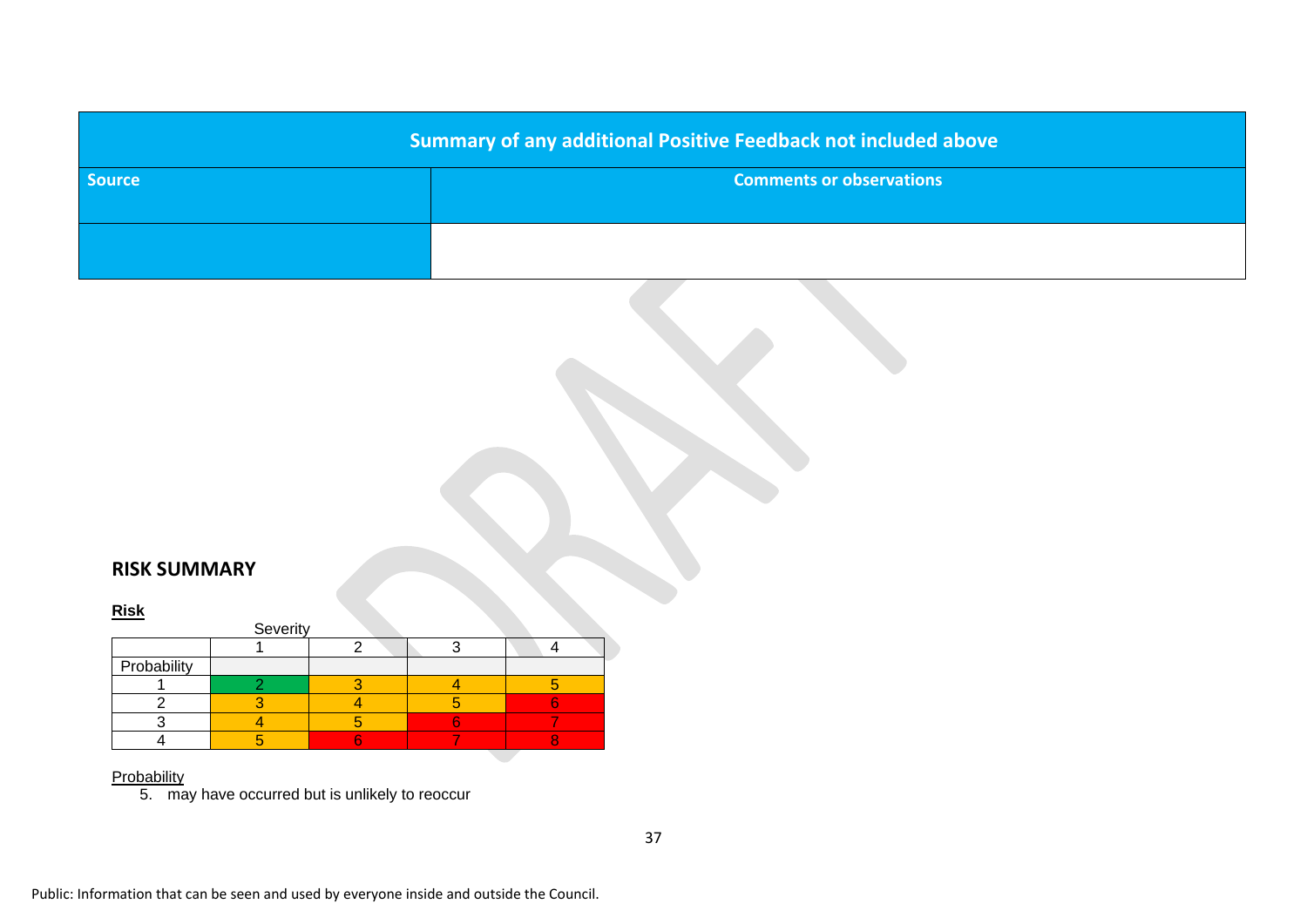- 6. has occurred and is likely to reoccur, but is not currently occurring
- 7. has occurred or is occurring and is likely to reoccur *or* has not yet occurred but risk of occurrence is high
- 8. is occurring and there are no (or limited) protective factors

#### Severity

- 5. Standard no harm has been caused and impact of any future harm would be low
- 6. Moderate some harm, but there is no significant or lasting impact for the individual
- 7. High has caused or carries risk of significant harm, including to health, pain, injury, psychological harm, permanent harm, or death
- 8. Critical immediate safety is of significant concern

|        | Summary of Concerns to be addressed |                      |          |             |             |                              |  |  |  |
|--------|-------------------------------------|----------------------|----------|-------------|-------------|------------------------------|--|--|--|
| Serial | <b>Identified Risk</b>              | <b>Evidence Base</b> | Severity | Probability | <b>Risk</b> | <b>Actions already taken</b> |  |  |  |
|        |                                     |                      |          |             |             |                              |  |  |  |

|               | <b>Summary of Concerns to be addressed</b> |                      |                 |             |             |                              |  |  |  |
|---------------|--------------------------------------------|----------------------|-----------------|-------------|-------------|------------------------------|--|--|--|
| <b>Serial</b> | <b>Identified Risk</b>                     | <b>Evidence Base</b> | <b>Severity</b> | Probability | <b>Risk</b> | <b>Actions already taken</b> |  |  |  |
|               |                                            |                      |                 |             |             |                              |  |  |  |

| <b>Summary of Other Recommendations</b> |
|-----------------------------------------|
|                                         |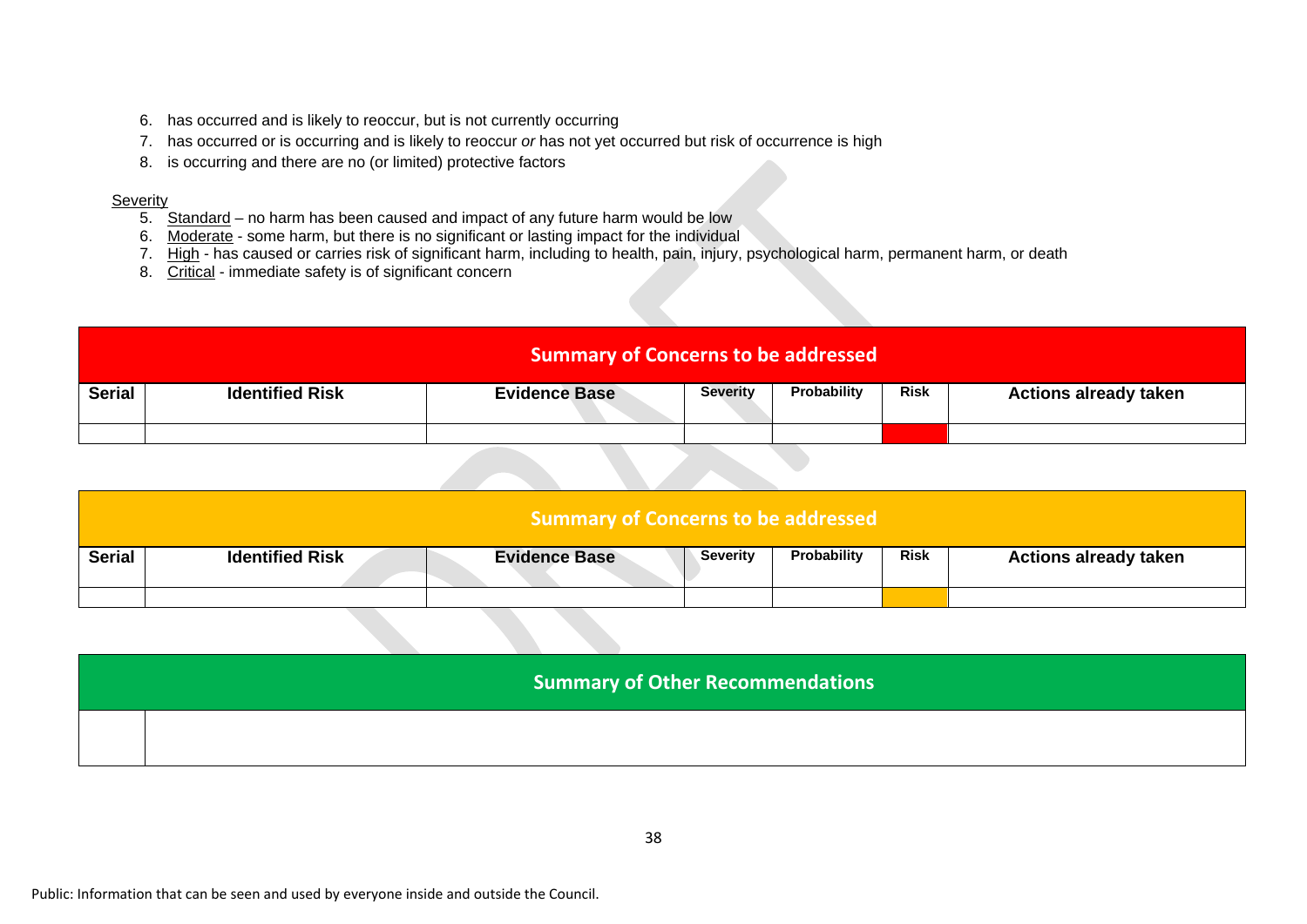# Appendix 4. Proactive QA Risk Matrix Example

### **Proactive QA Risk Matrix Example**

<span id="page-38-0"></span>

|  | Provider |  |  |  |  | Care | Service Contract Service Type of Governance Ofsted/CQC Location Stability of URN<br>Name Number Type Contract Status Rating Provider Provider |  | Financial |  |  | Vulnerability<br>WBC Profile of Annual Maximum<br>Placements Placed at Value Capacity<br>Placement |  |  |
|--|----------|--|--|--|--|------|-----------------------------------------------------------------------------------------------------------------------------------------------|--|-----------|--|--|----------------------------------------------------------------------------------------------------|--|--|
|--|----------|--|--|--|--|------|-----------------------------------------------------------------------------------------------------------------------------------------------|--|-----------|--|--|----------------------------------------------------------------------------------------------------|--|--|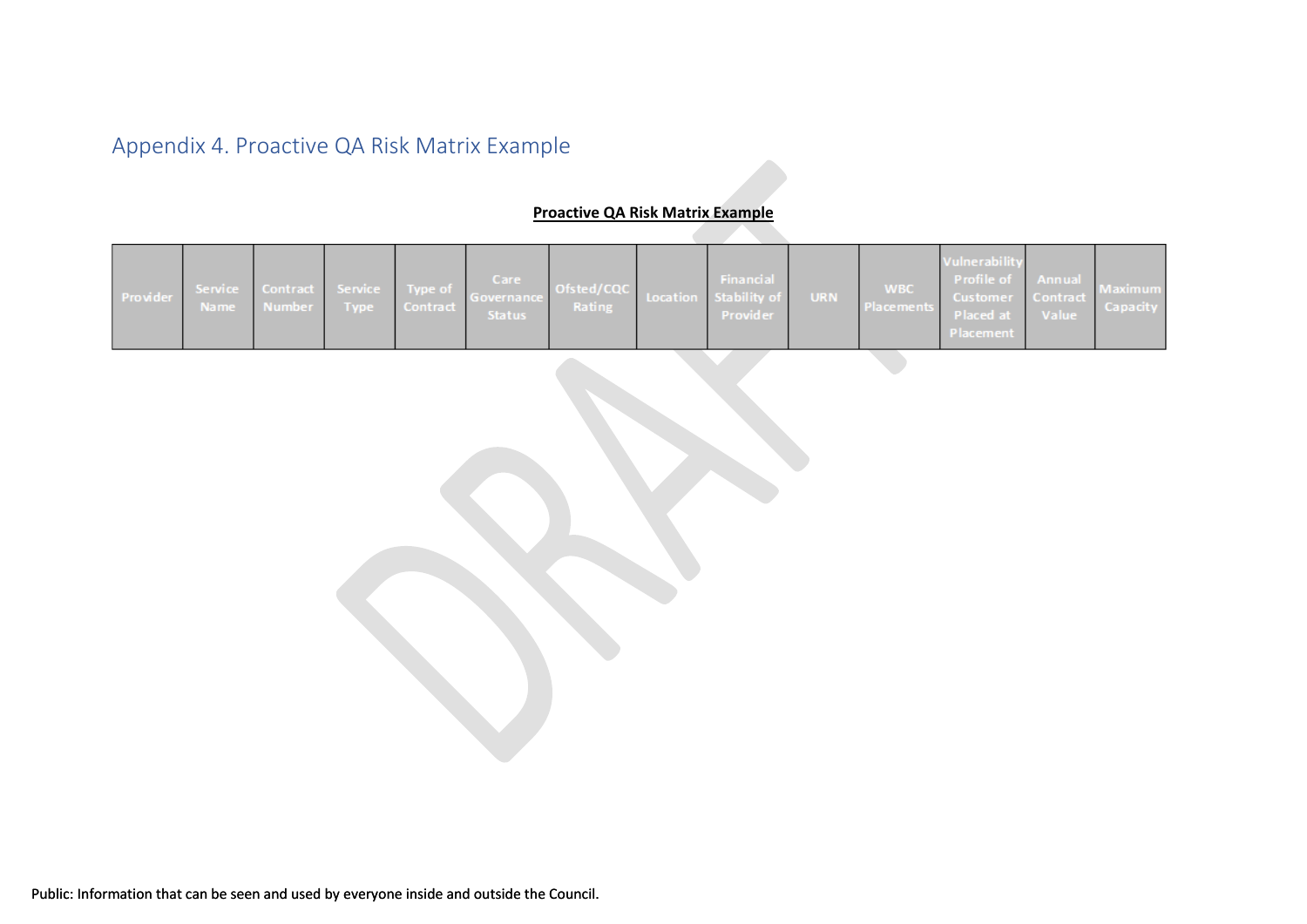

Appendix 5. Provider Self-Assessment Toolkit.

## **Wokingham Borough Council Quality Assurance Framework**

**Provider Self-Assessment Toolkit: Introduction**

Under national and local government policies, Wokingham Borough Council must comply with a range of duties to shape the local care and support market to deliver high quality services and improved outcomes for its residents. A range of services are commissioned by the Council with external suppliers to meet the needs of adults and children.

<span id="page-39-0"></span>Wokingham Borough Council will manage the contracts with these suppliers, ensuring the quality of services and identifying areas of improvement by use of a Quality Assurance Framework. The framework sets out the contract monitoring approach and describes the steps the Council will take to ensure the care and support services commissioned are reviewed and monitored, through an equitable and transparent process.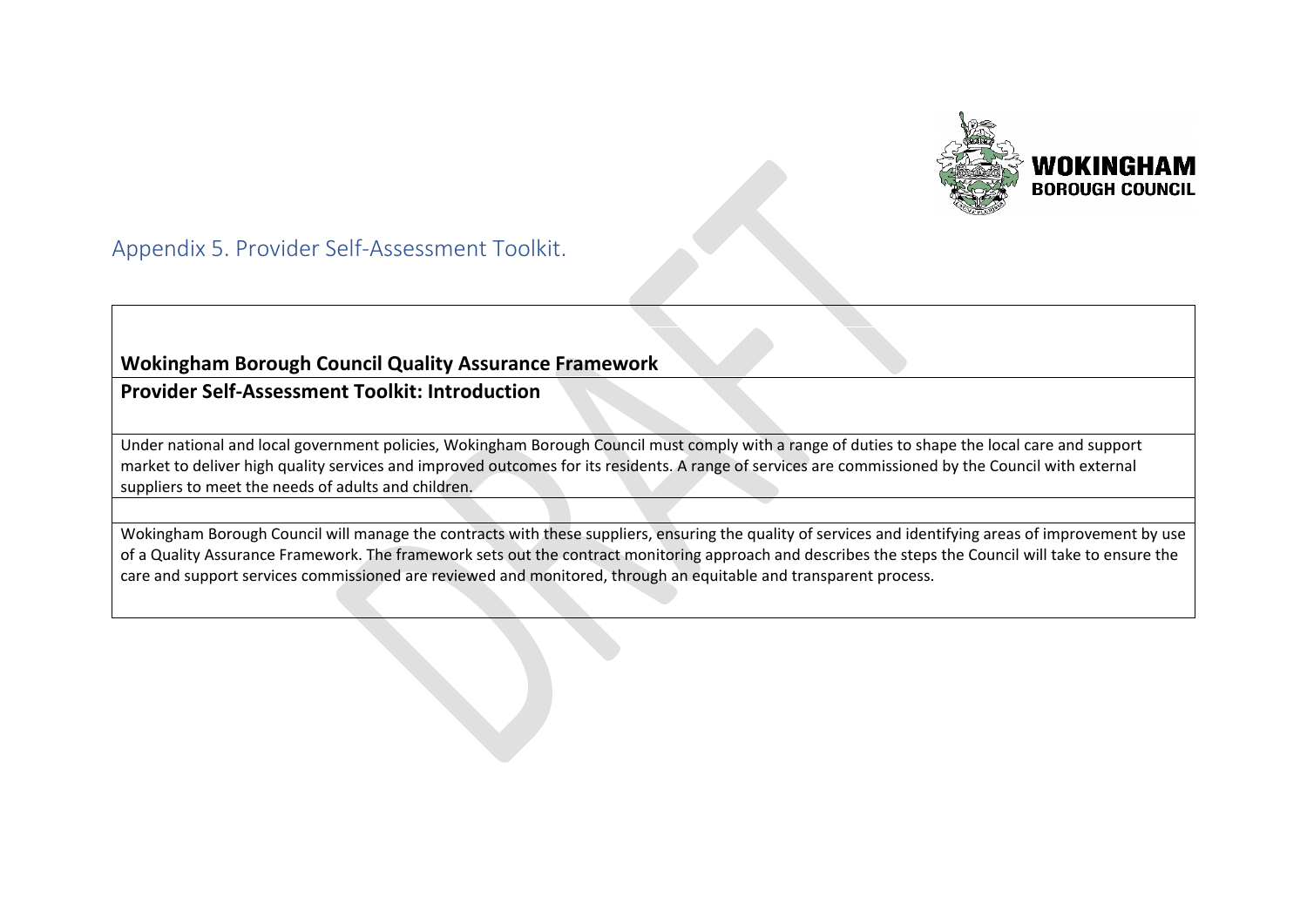The overarching principles of the quality assurance framework are:

- The delivery of outcomes for service customers and WBC residents are at the forefront of service provision;
- Providers are responsible for ensuring they deliver good quality care and services;
- The Council has a duty to provide assurance of and drive up the overall quality of care and service provision in the services it commissions;
- The Council aspires only to do business with good quality providers;
- The Council will measure the overall quality of provision by taking into account a range of opinions to provide a balanced view;
- Quality will be measured against contractual terms and conditions, standards and the delivery of outcomes; and
- The quality assurance framework mechanism is transparent and clear

**Purpose of a Self-Assessment Toolkit**

The provider self-assessment toolkit is an important component of a quality assurance framework. It is a key tool in the drive for continuous improvement, which is the challenge facing all organisations in the public or private sectors. Pressure on resources, increased expectations from customers and stakeholders, technological advances and the increasing availability of comparative information mean that organisations are required to deliver more and better services to meet customer needs and maintain customer satisfaction. Self-assessment can help to create a learning culture by encouraging participants to ask "How well are we doing?" and "How can we improve?"

Self-assessment uses the knowledge that already exists within an organisation. It does not require specialist knowledge to be brought in. The skills and knowledge that are acquired during the self-assessment, stay with the organisation after the process is complete.

The toolkit has been designed to increase provider organisations involvement in the process of assessing strengths, areas in need of improvement, identify discrepancies of performance and to allow a more constructive evaluation of services. Use of the toolkit should assist in the development of a supportive and positive relationship between commissioners and support providers, that will help to deliver continued improvement in quality, with innovative and cost effective outcomes that promote the wellbeing of people who need care and support and their carer's.

Where appropriate, organisations will be supported to improve and provided with advice and information to enable this to happen, using the resources available at the time.

**When will the Toolkit be used?**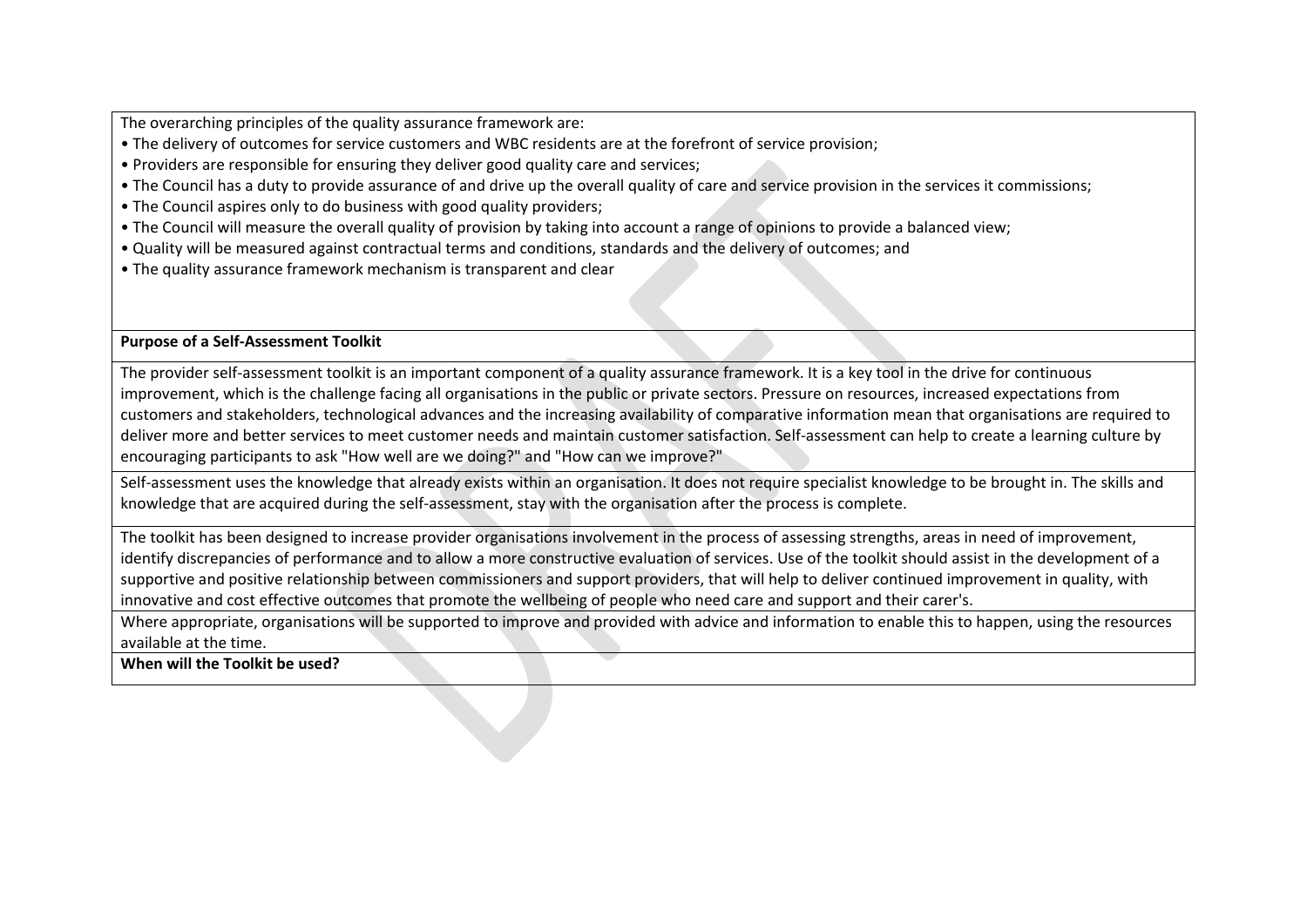The toolkit will form one part of the Council's assessment of the quality of services commissioned by Wokingham Borough Council. Completion of the toolkit may be requested in the following circumstances:

- As part of a scheduled desktop quality assurance assessment
- To gather information prior to a quality assurance visit
- In response to a referral to the Care Quality Team following concerns with an aspect of the service
- For large \*strategic services it may be requested on an annual basis

\*strategic in this context means, an important service for WBC, this may be due to the number of customers, customer group, value of contract, provider organisation etc.

**What will the Toolkit be used for?**

Completed provider self-assessment toolkits will be stored on the Care Quality Team dedicated drive. Completed questionnaires will not be public documents, access to these folders is restricted to members of the team. However, the information contained within a completed questionnaire, may be shared with management teams and/or the Care Governance Board if it is felt to be appropriate.

A summary of the findings from completed questionnaires may be used to:

- Evidence the current position of providers we commission;
- Identify areas where the Council could provide or facilitate provider training;
- Identify areas where the Council could signpost providers to "best practice" ideas and/or share ideas between provider organisations; and
- Identify areas where the Council could signpost providers to independent training resources

On receipt of the completed self-assessment, the Care Quality Team will moderate the provider self-assessment rating for each standard based on the evidence provided and notify the provider of the final rating within 2 weeks. We reserve the right to request copies of any policy/procedure or document as part of the moderation process. The WBC rating will form part of the overall risk assessment score for the service, which in turn will help determine the frequency and nature of quality assurance undertaken by the Council under the published Quality Assurance Framework.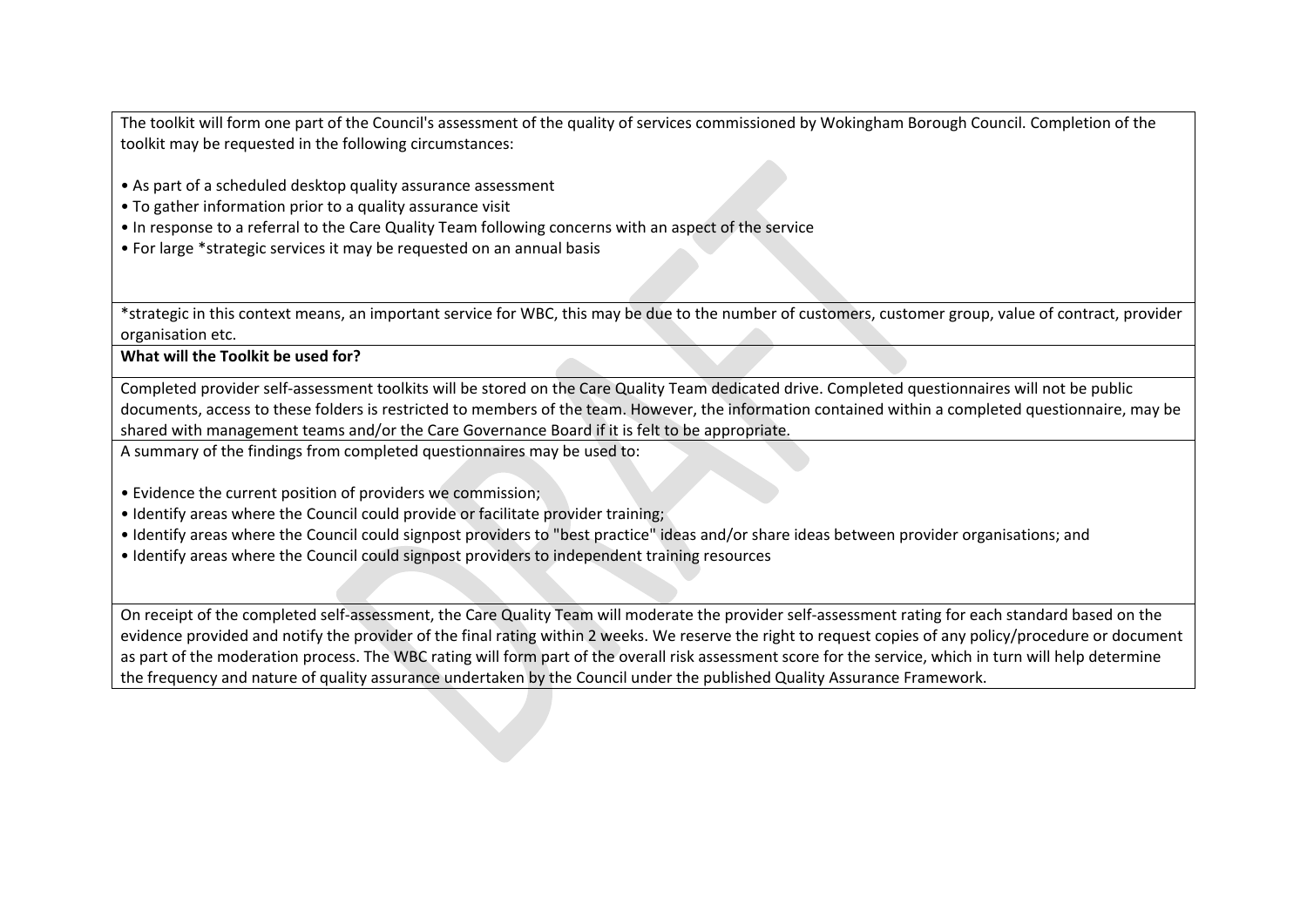

| <b>Wokingham Borough Council</b>                          |          |              |          |  |  |
|-----------------------------------------------------------|----------|--------------|----------|--|--|
| <b>Care Quality Provider Self-Assessment Toolkit</b>      |          |              |          |  |  |
| <b>Provider Organisation Name</b>                         |          |              |          |  |  |
| <b>Service Name</b>                                       |          |              |          |  |  |
| <b>Name of Service Manager</b>                            |          |              |          |  |  |
| How Long in Post?                                         |          |              |          |  |  |
| Name of Person Completing the Toolkit<br><b>Job Title</b> |          |              |          |  |  |
| <b>Date Toolkit Completed</b>                             |          |              |          |  |  |
| Type of Service & Customer Group<br>(tick all that apply) | Children | Service Type | Category |  |  |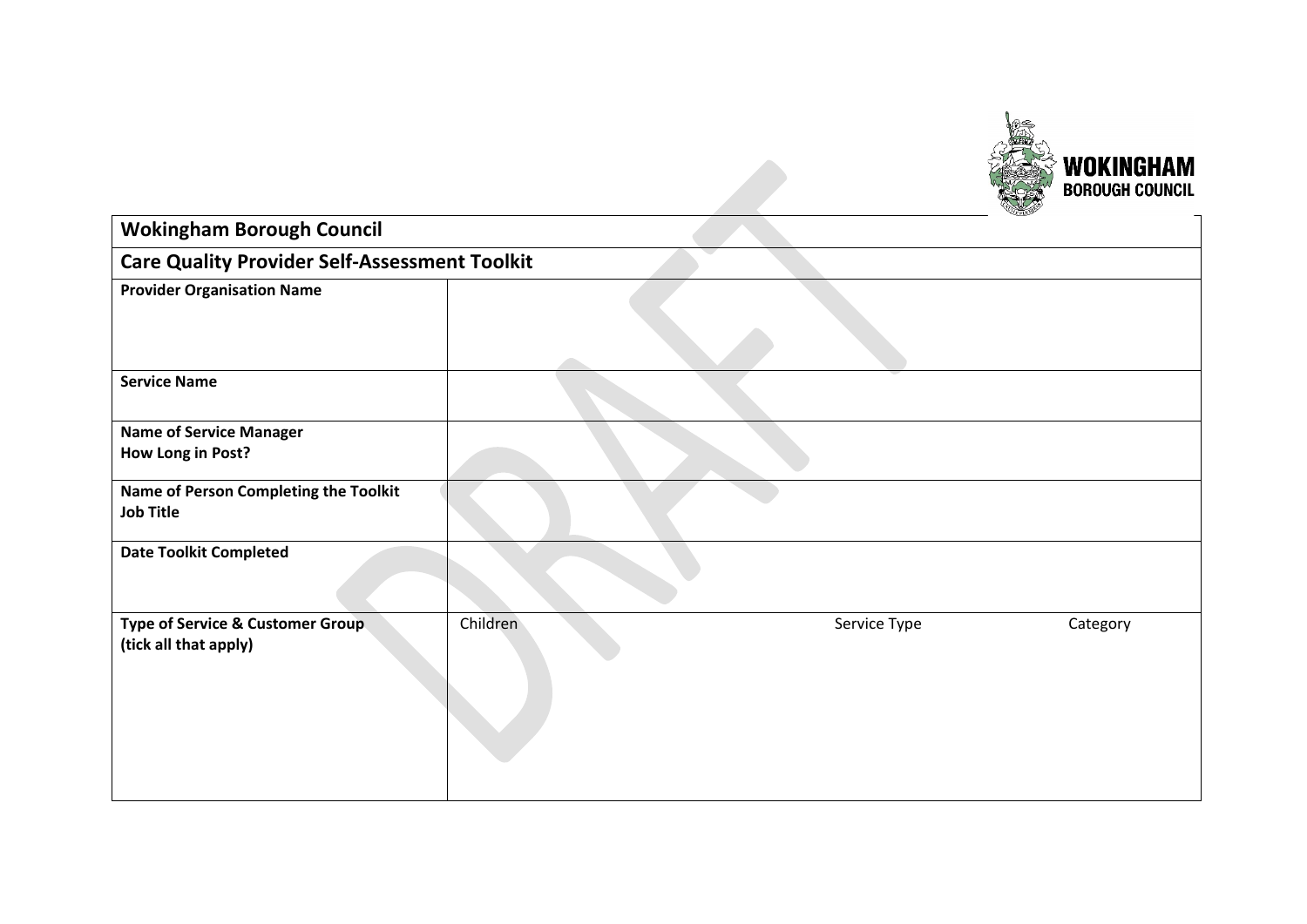| <b>Maximum Capacity of Service</b><br>of which:<br>Number of WBC Funded Customers; and<br>Number of other Local Authority Funded<br><b>Customers; and</b><br><b>Number of Self-Funding Customers</b> |  |
|------------------------------------------------------------------------------------------------------------------------------------------------------------------------------------------------------|--|
| <b>Member of Regulatory Body and</b>                                                                                                                                                                 |  |
| <b>Registration Number, if applicable</b>                                                                                                                                                            |  |
| (for example - CQC/Ofsted)                                                                                                                                                                           |  |
| <b>Overall Rating From Last Inspection, if</b><br>applicable                                                                                                                                         |  |
| Any specific areas of concerns raised (any<br>requires improvement or Performance                                                                                                                    |  |
| <b>Improvement Plans)</b>                                                                                                                                                                            |  |
|                                                                                                                                                                                                      |  |
| At the time of completing this toolkit, how                                                                                                                                                          |  |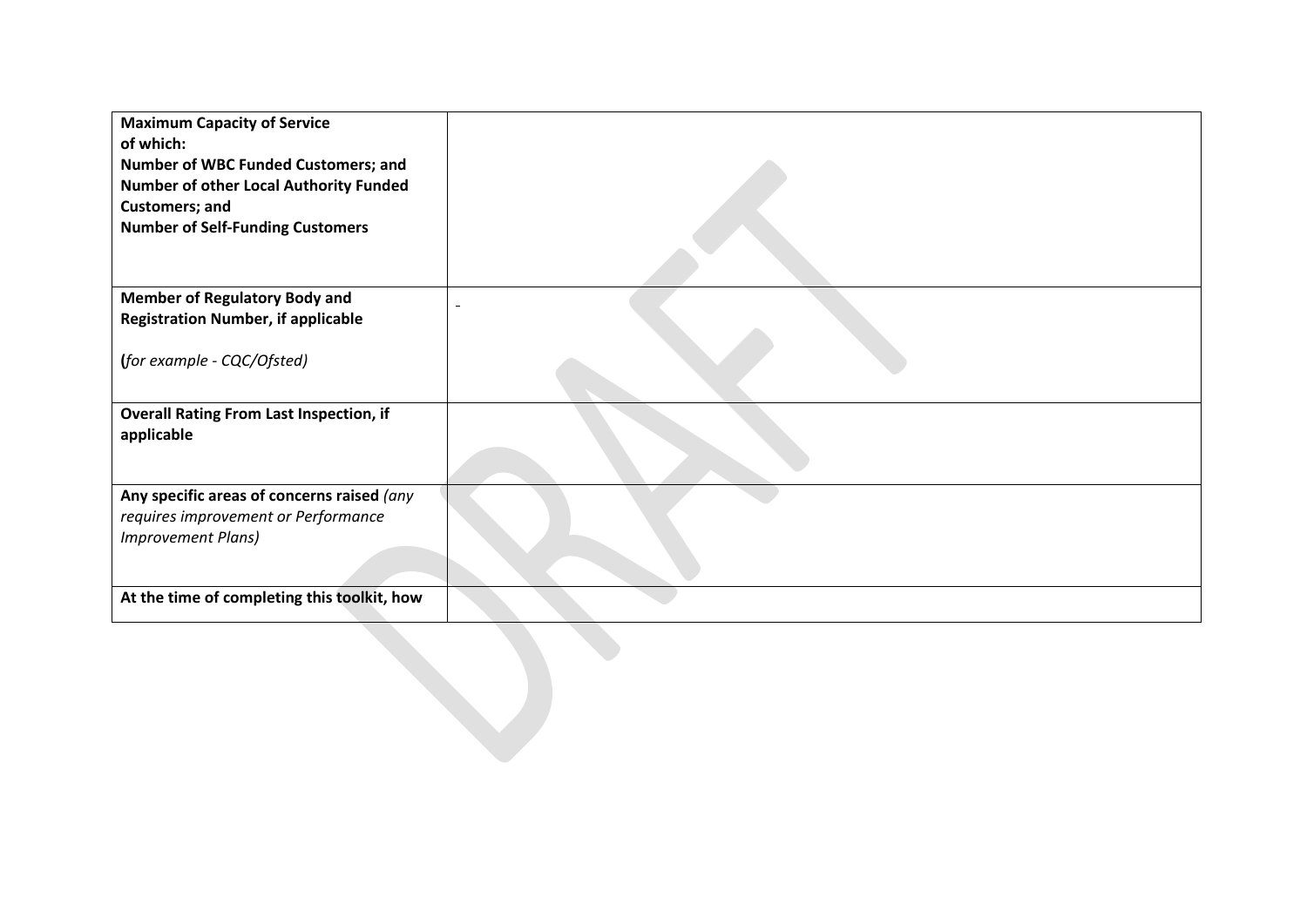| many members of non-nursing staff are        |                                                                                                    |
|----------------------------------------------|----------------------------------------------------------------------------------------------------|
| employed at the service to provide care and  | Out of the above number, show how many staff have as their highest level of health and social care |
| support to customers?                        | qualification:                                                                                     |
|                                              | Care Certificate -                                                                                 |
|                                              | NVQ Level 1 -                                                                                      |
|                                              | NVQ Level 2 -                                                                                      |
|                                              | NVQ Level 3 -                                                                                      |
|                                              | Other i.e. Diplomas show level and no's of staff                                                   |
|                                              |                                                                                                    |
| As a percentage, how many care and           |                                                                                                    |
| support staff, including nursing staff, have |                                                                                                    |
| left the service within the last 12 months?  |                                                                                                    |
|                                              |                                                                                                    |
| What were the main reasons stated for        |                                                                                                    |
| leaving?                                     |                                                                                                    |
| Has the service ever made a referral to the  | Please delete as appropriate:                                                                      |
| <b>Disclosure and Barring Service or the</b> | YES/NO                                                                                             |
| <b>Nursing and Midwifery Council?</b>        |                                                                                                    |
|                                              | If Yes, please provide details of the referral and how you dealt with the issues                   |
|                                              |                                                                                                    |
|                                              |                                                                                                    |
| Does the service ever provide support to     | Please delete as appropriate:                                                                      |
|                                              |                                                                                                    |
|                                              |                                                                                                    |
|                                              |                                                                                                    |
|                                              |                                                                                                    |
|                                              |                                                                                                    |
|                                              |                                                                                                    |
|                                              |                                                                                                    |
|                                              |                                                                                                    |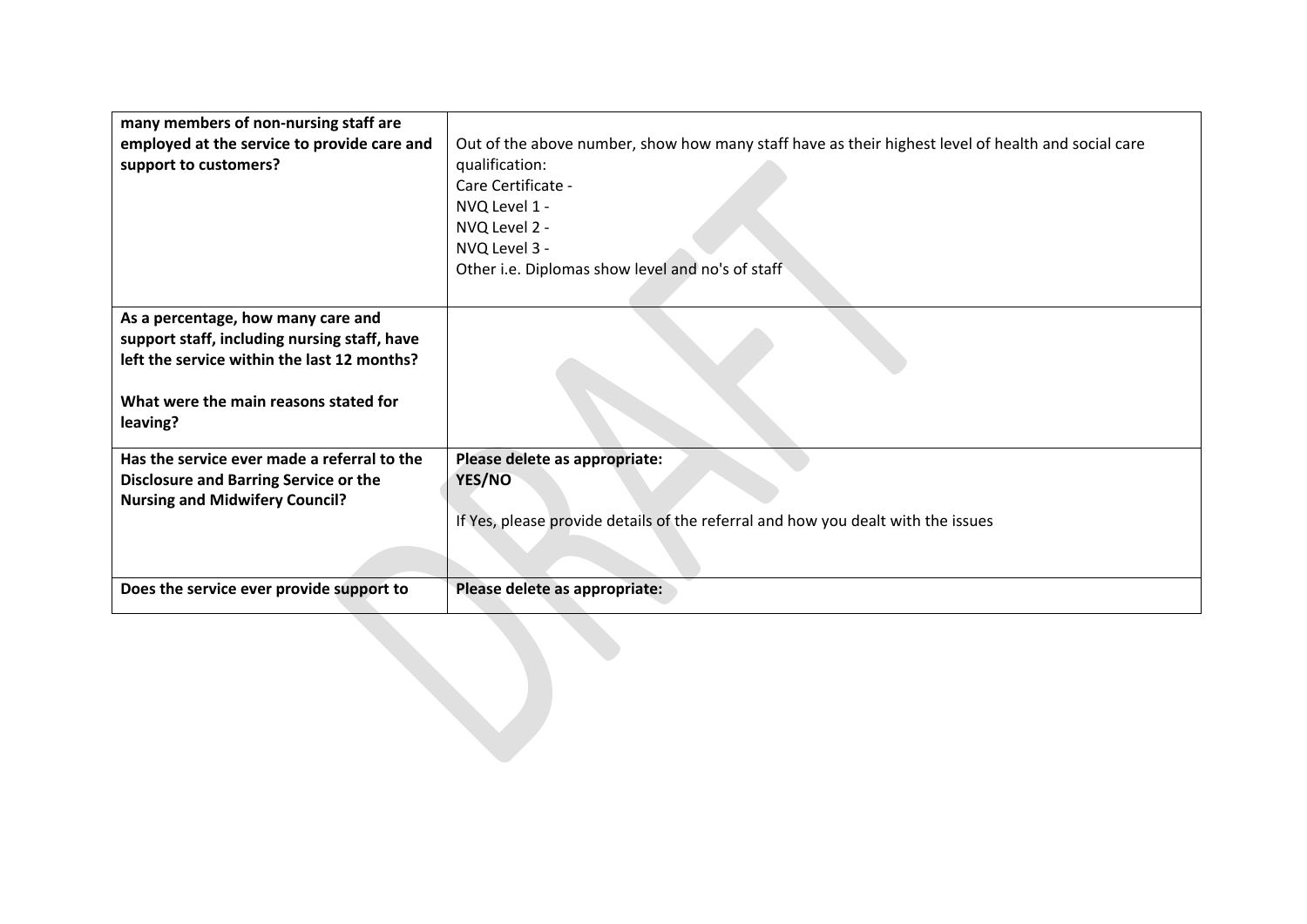| children or young people under 18 years of<br>age on behalf of Wokingham Borough<br>Council? | YES/NO                                                  |
|----------------------------------------------------------------------------------------------|---------------------------------------------------------|
|                                                                                              | YES/NO                                                  |
| If Yes, has the service ever completed &                                                     |                                                         |
| submitted a LSCB Section 11 Audit Self-                                                      |                                                         |
| Assessment?                                                                                  |                                                         |
|                                                                                              | <b>Date Submitted:</b>                                  |
| If Yes, please state the date fof the last<br>submission & who it was sent to                | Name of Contact at WBC the last submission was sent to: |
|                                                                                              |                                                         |
| How did you find completing this tool?                                                       |                                                         |



## **Wokingham Borough Council**

**Provider Self-Assessment Toolkit: Guidance for completion of the Toolkit**

Self-assessment is best approached constructively, as an opportunity to learn about your organisation. Once current performance has been assessed, ideas for improvement can be developed.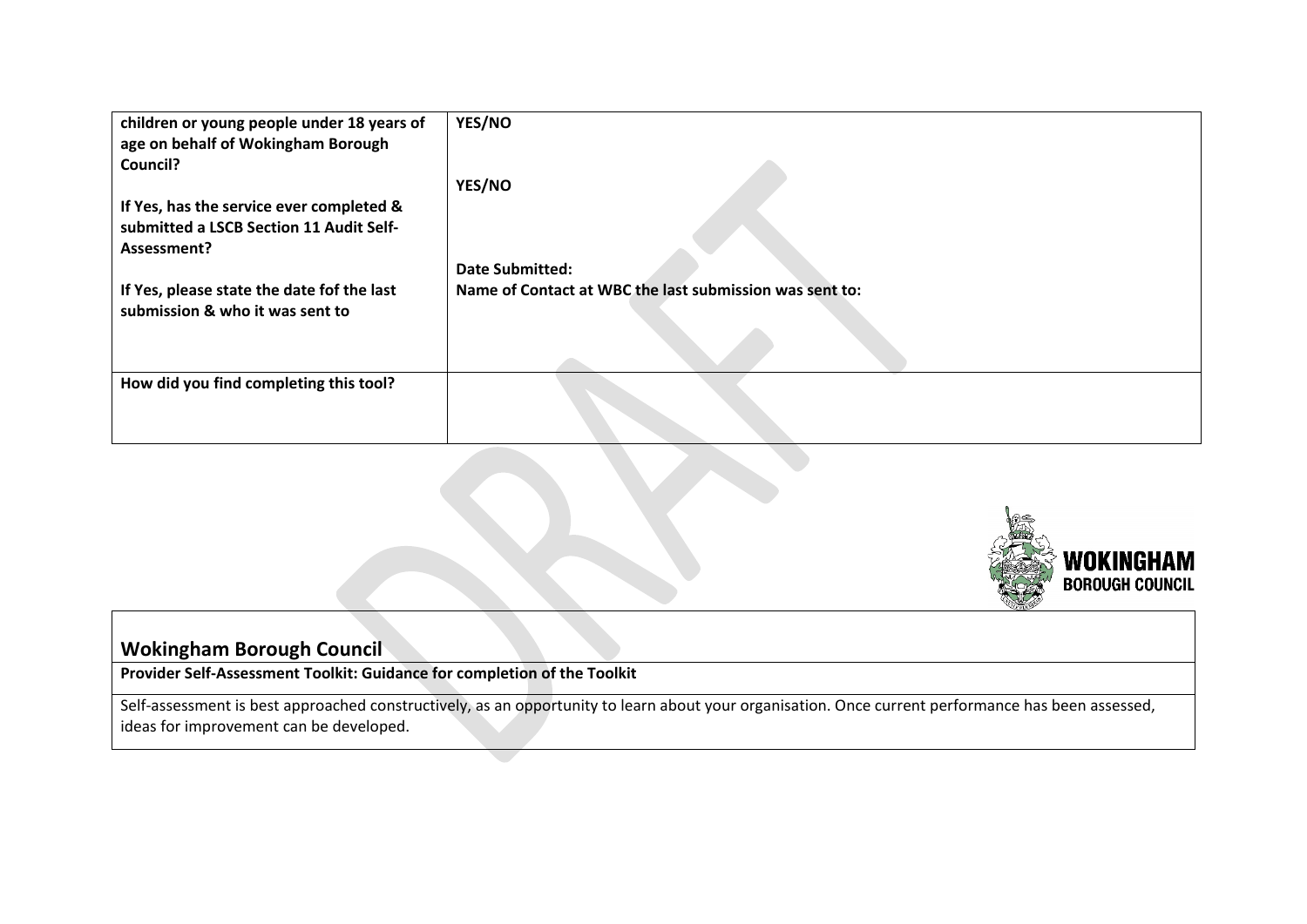Please provide an honest assessment of how your organisation is currently meeting each standard. To justify your rating to need to provide written evidence in this document, there is no word limit for any question. However, unless we request copies of any documents under any individual standard, we will not read or review any other documents submitted as evidence of your rating.

On receipt of the self-assessment toolkit, providers will have 2 weeks to return the completed toolkit together with any attachments to the team mailbox: QAcommissioning@wokingham.gov.uk

If you have any queries with the completion of this toolkit, please do not hesitate to contact us, via the team mailbox above, or by telephone on 0118 9088368 and ask to speak to one of the Care Quality Specialists on the team.

The self-assessment tool is made up of 10 worksheets.

Each worksheet focuses on an important set of standards and outlines the criteria services should aim to achieve.

Follow the links below to each worksheet where you enter the evidence to show how you are meeting each standard, your self-assessed rating and what the plans are to meet or improve upon the current standards.

- 1. Leadership and Accountability
- 2. Staffing

3. Personalisation and Inclusion

- 4. Health and Safety
- 5. Safeguarding
- 6. Complaints and Compliments
- 7. Information Sharing and Communication
- 8. Policies and Procedures
- 9. Equality and Diversity
- 10. Quality Assurance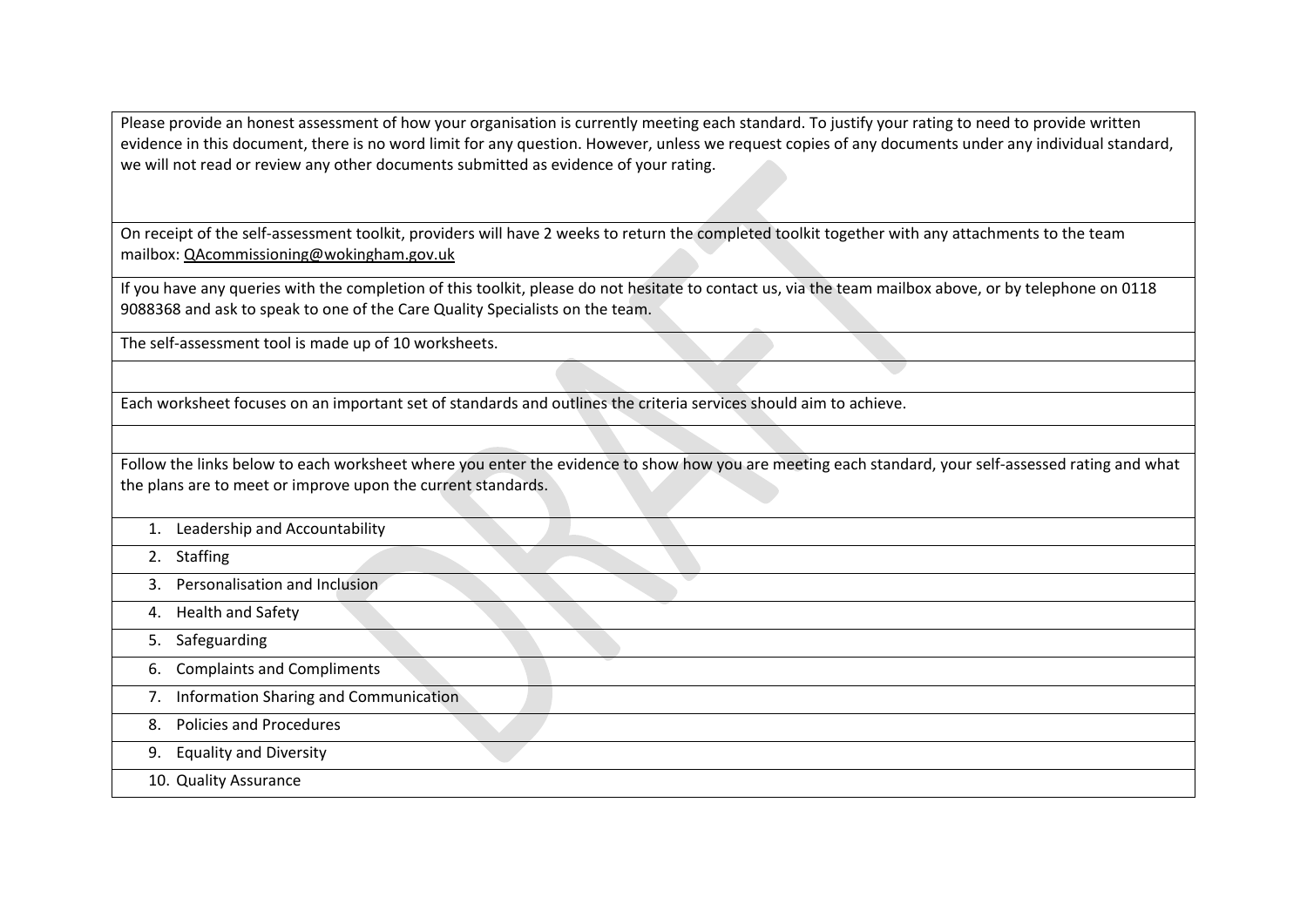After you have completed your rating please review the 'Score Summary' to see an evaluation of your responses and review the 'Agency Action Plan Summary' to see your generated action plan.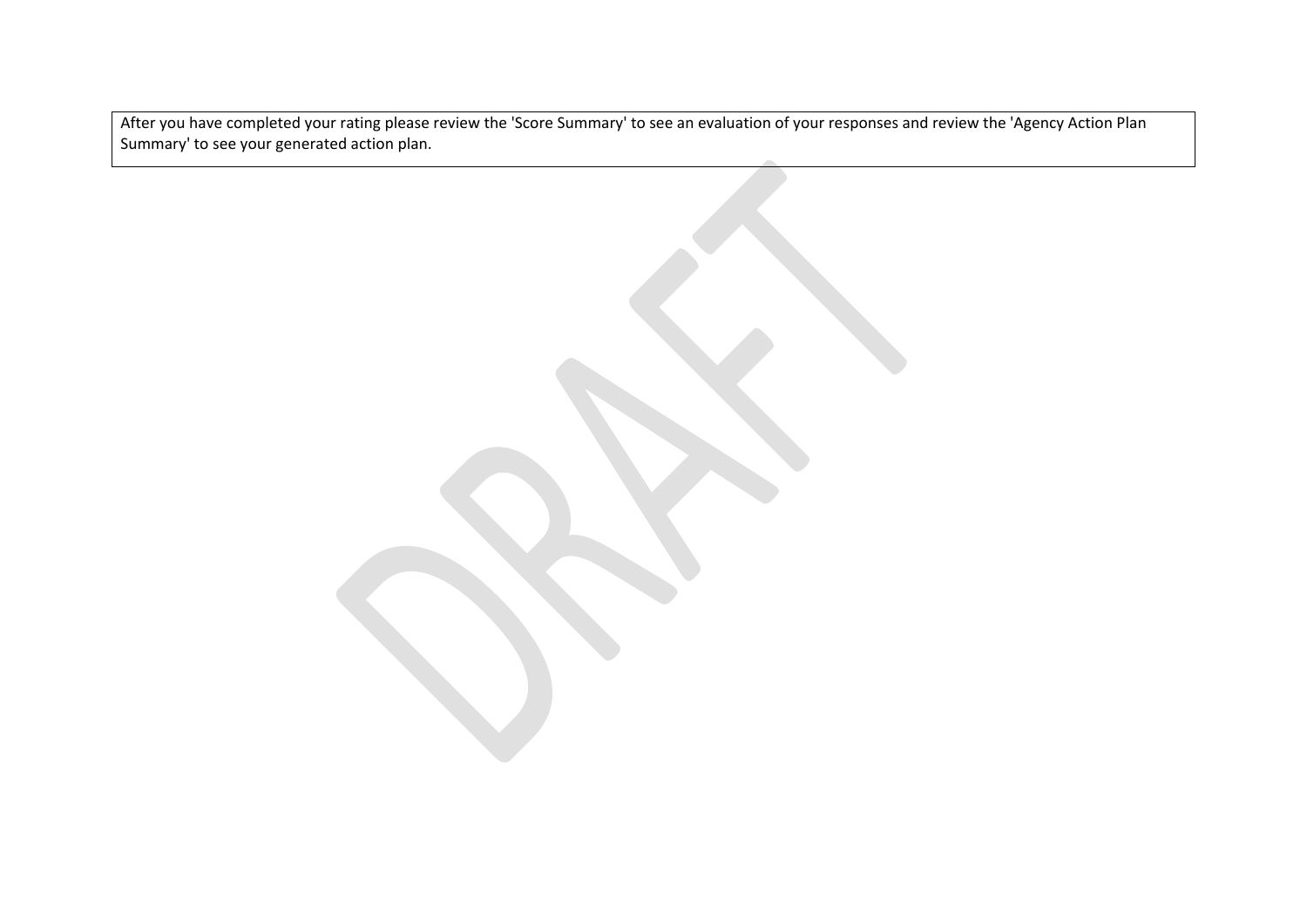## <span id="page-48-0"></span>Appendix 6. Serious Concerns Meeting Template

|                 | <b>CARE GOVERNANCE AND SAFEGUARDING</b> |  |
|-----------------|-----------------------------------------|--|
|                 | <b>SERIOUS CONCERNS MEETING</b>         |  |
| <b>PROVIDER</b> |                                         |  |
| <b>DATE</b>     |                                         |  |
| <b>VENUE</b>    |                                         |  |
| <b>CHAIR</b>    |                                         |  |
| <b>TYPE OF</b>  | initial / review / additional concerns  |  |
| <b>MEETING</b>  |                                         |  |

#### **Confidentiality Statement:**

This meeting is held under in accordance with the Care Governance Protocol. The matters raised are confidential to members of the meeting and the agencies they represent, and all discussions are held in accordance with agreed information sharing protocols.

Minutes of this meeting are distributed with the strict understanding that they are kept confidential and in a secure place and are not distributed further without the explicit permission of the Chair. In certain circumstances it may be necessary to make the minutes available for legal or regulatory purposes.

#### **Equality & Diversity Statement**

WBC policies and procedures recognise that certain people are the subject of discrimination and disadvantage. Comments that contribute to this discrimination are not acceptable and will be challenged by the Chair and other meeting members.

These minutes will aim to reflect that all individuals who are discussed at this meeting should be treated fairly, with respect and without improper discrimination. All work undertaken at the meeting will be informed by a commitment to equal opportunities and effective practice issues in relation to all protected characteristics.

#### **Attendees**

| <b>Name</b> | <b>Organisation and Role</b> | <b>Contact details</b> |
|-------------|------------------------------|------------------------|
|             |                              |                        |
|             |                              |                        |
|             |                              |                        |
|             |                              |                        |
|             |                              |                        |
|             |                              |                        |
|             |                              |                        |

#### **Apologies**

| <b>Name</b> | <b>Organisation and Role</b> | <b>Contact details</b> |
|-------------|------------------------------|------------------------|
|             |                              |                        |
|             |                              |                        |
|             |                              |                        |
|             |                              |                        |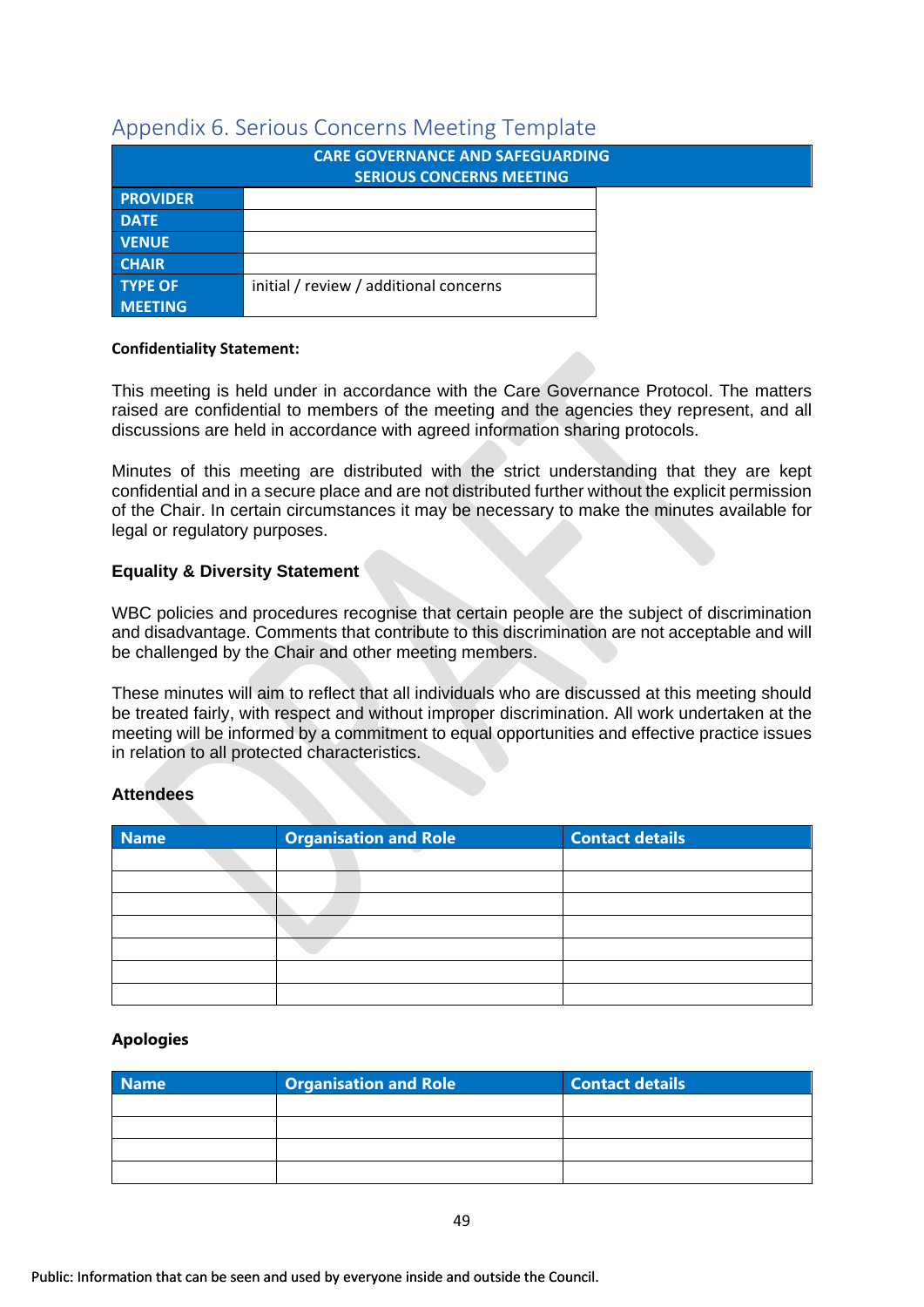|                    | <b>SUMMARY OF BACKGROUND TO CONCERNS (what led to visit)</b>        |  |            |
|--------------------|---------------------------------------------------------------------|--|------------|
| <b>Presented</b>   |                                                                     |  |            |
| by                 |                                                                     |  |            |
|                    |                                                                     |  |            |
|                    |                                                                     |  |            |
|                    |                                                                     |  |            |
|                    |                                                                     |  |            |
|                    |                                                                     |  |            |
|                    |                                                                     |  |            |
|                    |                                                                     |  |            |
|                    |                                                                     |  |            |
|                    | COPY OF RELEVANT REPORT CONTAINING EVIDENCE BASE                    |  | <b>FOR</b> |
| <b>DISCUSSION</b>  |                                                                     |  |            |
|                    |                                                                     |  |            |
|                    |                                                                     |  |            |
|                    |                                                                     |  |            |
|                    |                                                                     |  |            |
|                    | SUMMARY OF FINDINGS IN REPORT INCLUDING RISK AREAS                  |  |            |
| <b>Presented</b>   |                                                                     |  |            |
| by                 |                                                                     |  |            |
|                    |                                                                     |  |            |
|                    |                                                                     |  |            |
|                    |                                                                     |  |            |
|                    |                                                                     |  |            |
|                    |                                                                     |  |            |
|                    |                                                                     |  |            |
|                    |                                                                     |  |            |
|                    |                                                                     |  |            |
| <b>ACTION PLAN</b> | FEEDBACK AND VIEWS FROM PROVIDER, INCLUDING PRESENTATION OF         |  |            |
|                    |                                                                     |  |            |
|                    |                                                                     |  |            |
|                    |                                                                     |  |            |
|                    |                                                                     |  |            |
|                    |                                                                     |  |            |
|                    |                                                                     |  |            |
|                    |                                                                     |  |            |
|                    |                                                                     |  |            |
|                    | <b>RECORD OF ANY KEY DISCUSSION to include all agencies present</b> |  |            |
|                    |                                                                     |  |            |
|                    |                                                                     |  |            |
|                    |                                                                     |  |            |
|                    |                                                                     |  |            |
|                    |                                                                     |  |            |
|                    |                                                                     |  |            |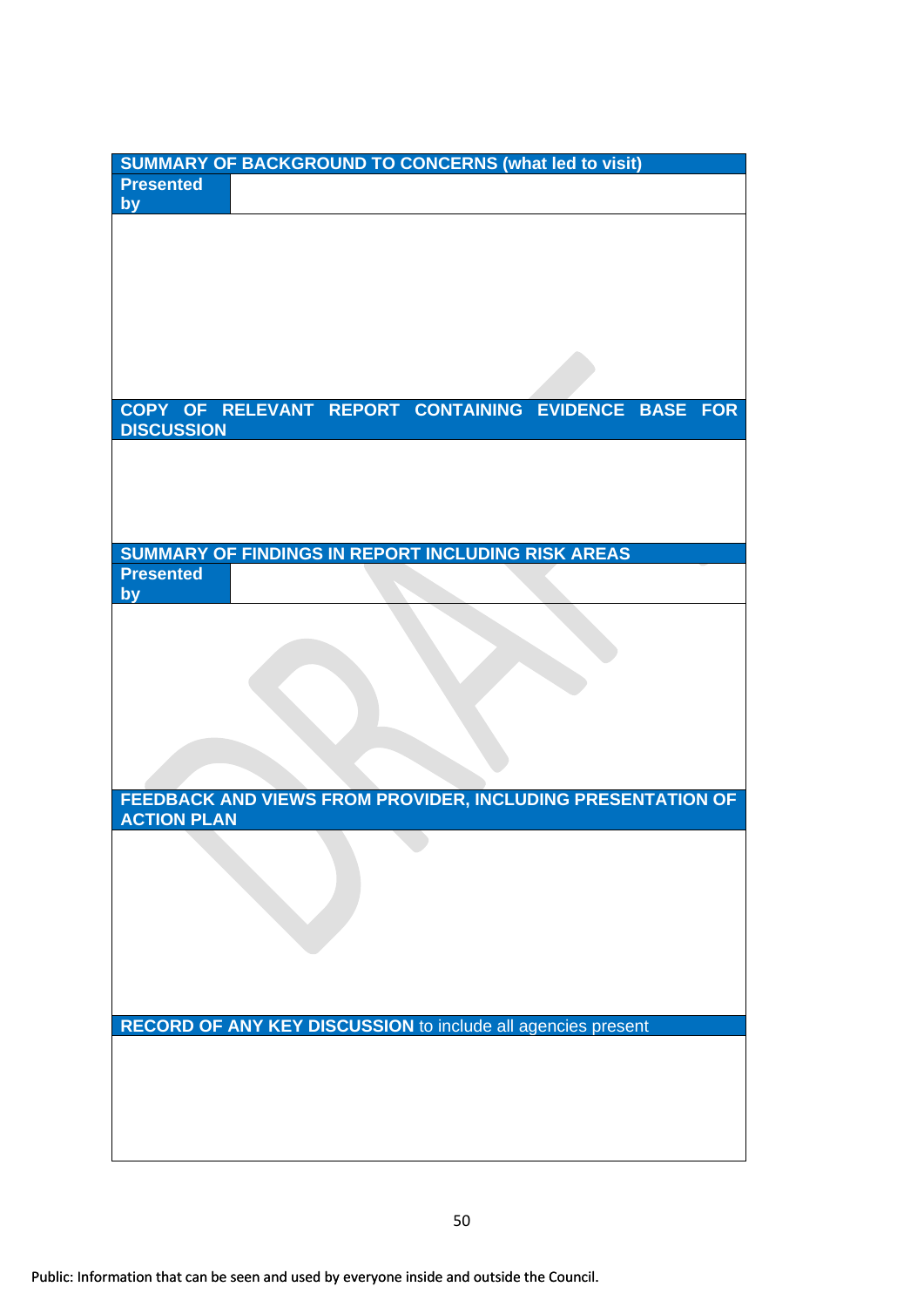| AMBER / RED / move to RADAR  | <b>Confirmation of Caution List Status</b>                     |      |
|------------------------------|----------------------------------------------------------------|------|
|                              |                                                                |      |
|                              |                                                                |      |
|                              | Please detail any disagreement with this decision              |      |
|                              |                                                                |      |
|                              |                                                                |      |
|                              |                                                                |      |
|                              |                                                                |      |
|                              | <b>ACTIONS AGREED incl. any decision around new admissions</b> |      |
| What                         | Who                                                            | When |
|                              |                                                                |      |
|                              |                                                                |      |
|                              |                                                                |      |
| <b>TIME SCALE FOR REVIEW</b> |                                                                |      |
|                              | <b>COMMUNICATIONS</b> including agencies and individuals       |      |
|                              |                                                                |      |
| <b>ANY OTHER BUSINESS</b>    |                                                                |      |
|                              |                                                                |      |
|                              |                                                                |      |
|                              |                                                                |      |
|                              |                                                                |      |
|                              |                                                                |      |
|                              |                                                                |      |
|                              |                                                                |      |
|                              |                                                                |      |
|                              |                                                                |      |
|                              |                                                                |      |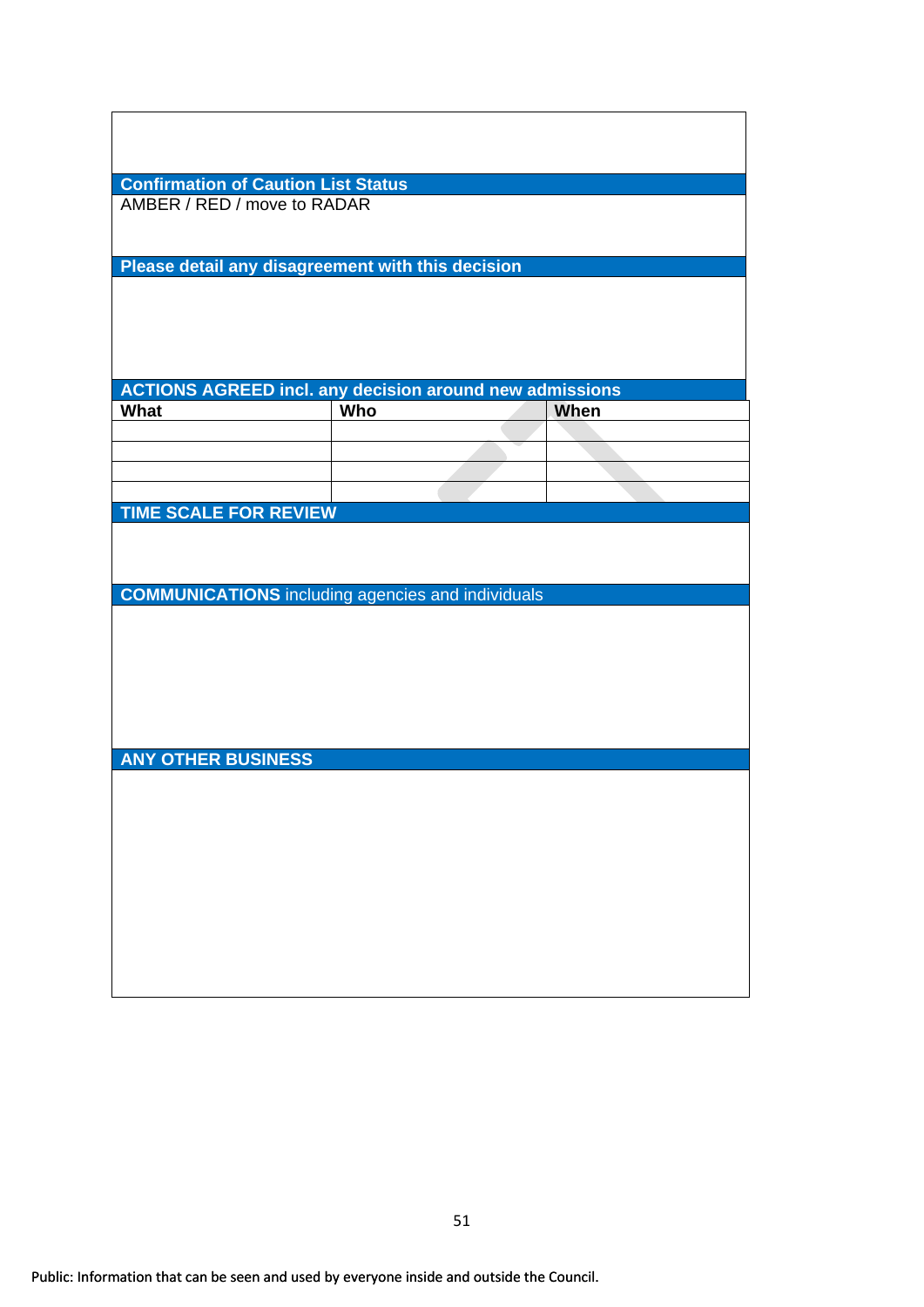# Appendix 7. Safeguarding Threshold Guidance

#### **WEST OF BERKSHIRE ADULT SAFEGUARDING THRESHOLD GUIDANCE**

This document has been developed to support a shared understanding of thresholds for adult safeguarding. It supports decision-making around when an issue is suitable for a standard agency response (green), when a consultation with the safeguarding service should be undertaken (amber) for further advice and when the threshold for raising a safeguarding concern is clearly met (red). It should be noted that this guide uses examples of behaviours or issues that may be encountered, but it is not exhaustive and as such, professional judgement must be used alongside it. If in any doubt, consultation should be made with the safeguarding service.

#### **Definitions**:

#### Agency response

- Notification to Local Authority quality team, using agreed mechanism.
- CQC notification where required.
- Internal fact-finding and lessons learned.
- Internal processes such as performance or capability.
- <span id="page-51-0"></span>• Duty of Candour.

#### Requires Consultation

Contact should be made with the Local Authority safeguarding service to discuss the specifics of the issue identified as this will enable an appropriate threshold to be considered. The outcome of this consultation will be that either advice is provided, actions agreed, and this is recorded as a case note and onto the Care Governance log as a consultation, or a request will be made for it to be formally raised as a safeguarding concern.

#### Always reportable

Issues of this nature should automatically be raised as a formal safeguarding concern.

#### **Physical Abuse**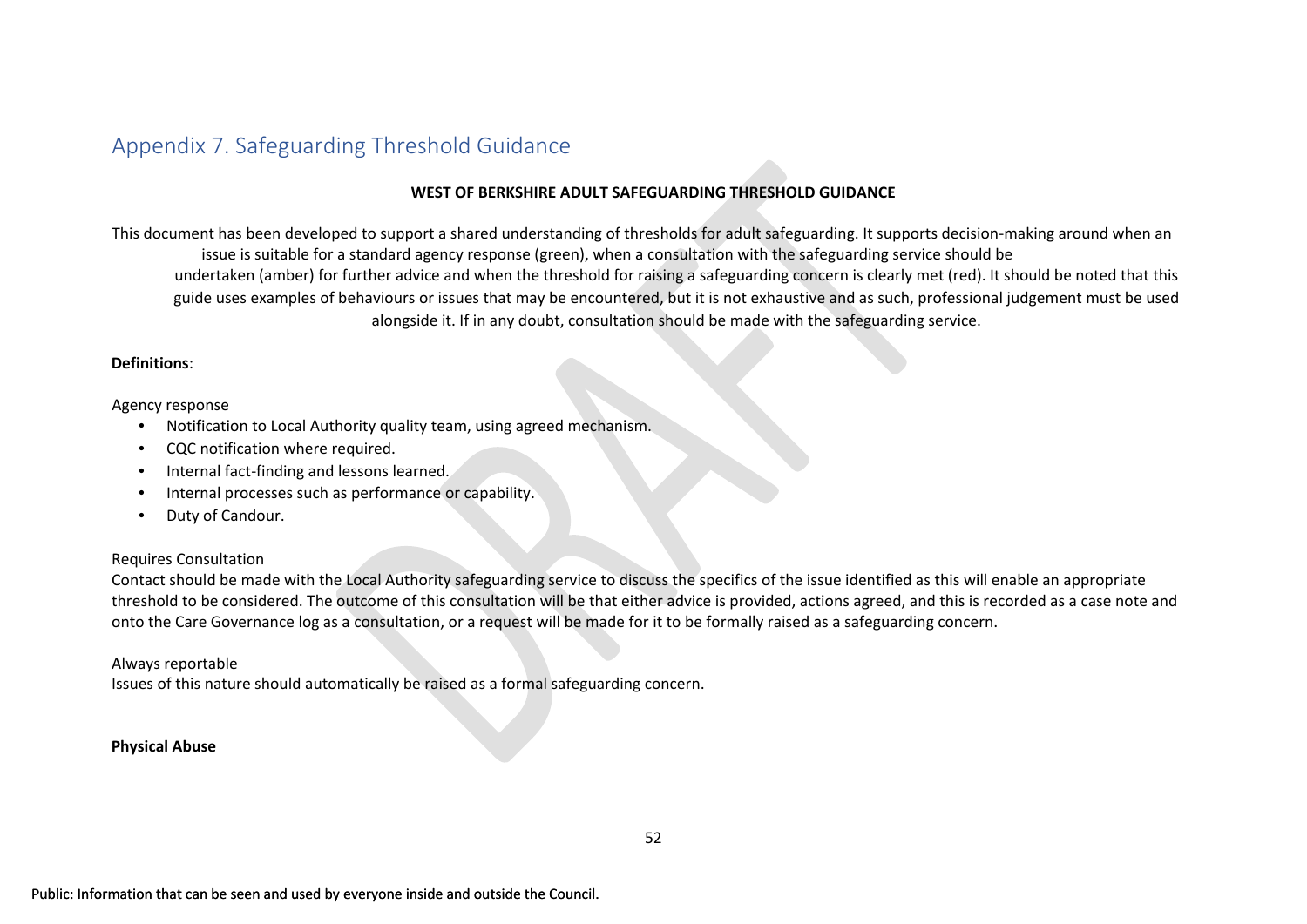| <b>Agency response</b>                                                                                                                                                                                                                                                                                                                                                                                                                                                                          | <b>Requires consultation</b>                                                                                                                                                                                                                                                                                                                                                                                                                          | <b>Always reportable</b>                                                                                                                                                                                                                                                                                                                                                                                                                                                                                                                       |
|-------------------------------------------------------------------------------------------------------------------------------------------------------------------------------------------------------------------------------------------------------------------------------------------------------------------------------------------------------------------------------------------------------------------------------------------------------------------------------------------------|-------------------------------------------------------------------------------------------------------------------------------------------------------------------------------------------------------------------------------------------------------------------------------------------------------------------------------------------------------------------------------------------------------------------------------------------------------|------------------------------------------------------------------------------------------------------------------------------------------------------------------------------------------------------------------------------------------------------------------------------------------------------------------------------------------------------------------------------------------------------------------------------------------------------------------------------------------------------------------------------------------------|
| Incident causing no/little harm, e.g., friction<br>$\bullet$<br>mark on skin due to ill-fitting hoist sling,<br>minor/small accidental skin tear.<br>Light marking or bruising found on one occasion<br>$\bullet$<br>with no other concern, where probable cause is<br>known.<br>Minor events that still meet cr iteria for 'incident<br>$\bullet$<br>reporting'.<br>Isolated incident* involving service user on<br>$\bullet$<br>service user where no harm or residual distress<br>is caused. | Recurrent incidents causing some harm.<br>$\bullet$<br>Unexplained marking, lesions, cuts, or finger<br>$\bullet$<br>marks on one occasion, or lesser marks on more<br>than one occasion.<br>Accumulation of minor incidents.<br>$\bullet$<br>Incident with potential serious consequences.<br>$\bullet$<br>Recurrent incidents involving service user on<br>$\bullet$<br>service user, or one incident where harm or<br>residual distress is caused. | Unexplained fractures or other serious injuries.<br>$\bullet$<br>Inappropriate restraint.<br>$\bullet$<br>Withholding of food, drinks, or aids to<br>$\bullet$<br>independence.<br>Alleged assault.<br>$\bullet$<br>Deliberate maladministration of medications.<br>$\bullet$<br>Covert administration without proper medical<br>$\bullet$<br>authorisation.<br>Service user on service user incident(s) where<br>$\bullet$<br>the perpetrator has capacity or where there is<br>intent or where there is targeting or where<br>injury occurs. |
| <b>Supporting Guidance</b>                                                                                                                                                                                                                                                                                                                                                                                                                                                                      | Note - any incident which may constitute sexual abuse should be referred, regardless of whether it is an isolated incident.                                                                                                                                                                                                                                                                                                                           |                                                                                                                                                                                                                                                                                                                                                                                                                                                                                                                                                |
| <b>Neglect &amp; Acts of Omission</b>                                                                                                                                                                                                                                                                                                                                                                                                                                                           |                                                                                                                                                                                                                                                                                                                                                                                                                                                       |                                                                                                                                                                                                                                                                                                                                                                                                                                                                                                                                                |
| <b>Agency response</b>                                                                                                                                                                                                                                                                                                                                                                                                                                                                          | <b>Requires consultation</b>                                                                                                                                                                                                                                                                                                                                                                                                                          | <b>Always reportable</b>                                                                                                                                                                                                                                                                                                                                                                                                                                                                                                                       |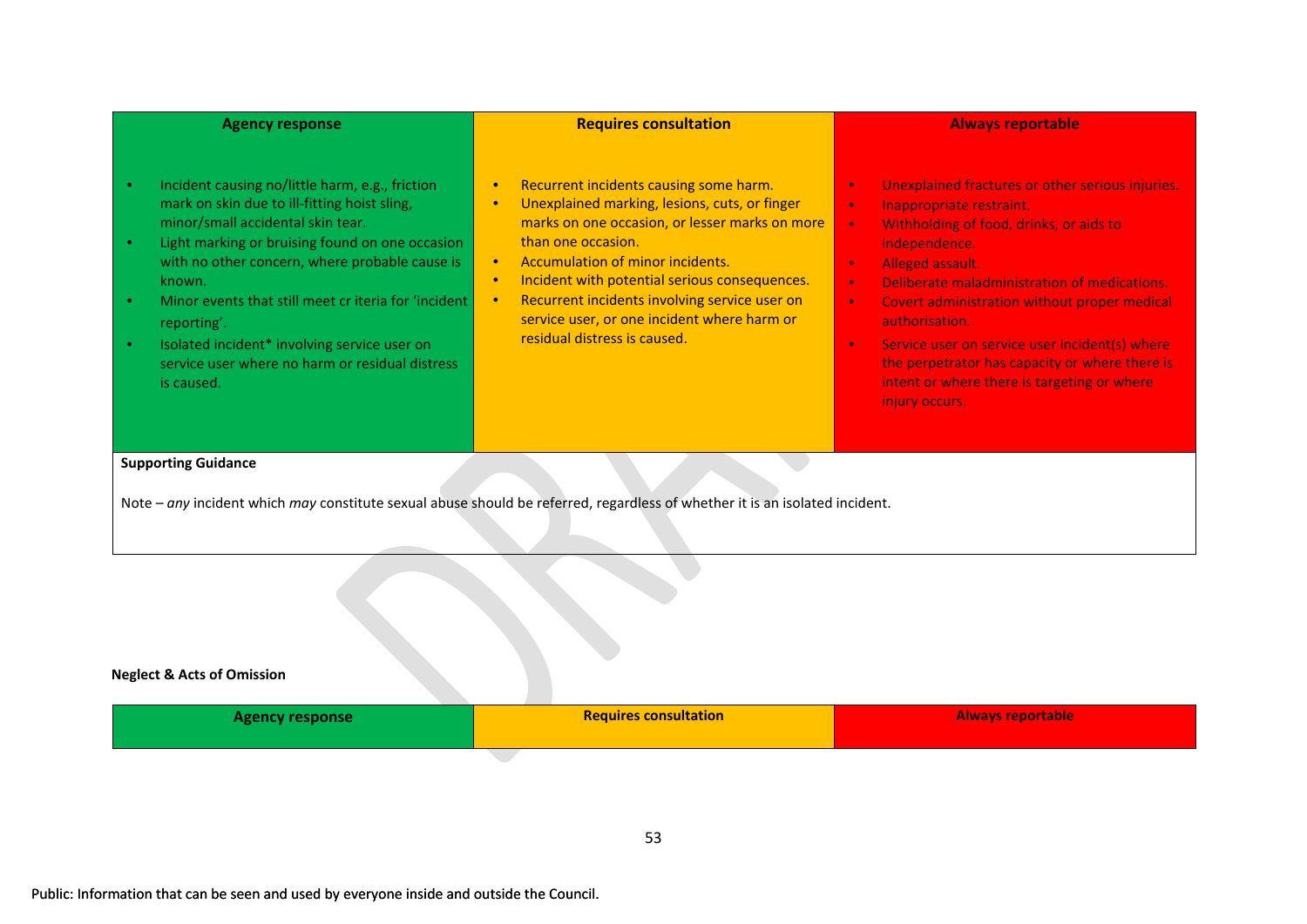- Isolated incident of missed or late service delivery where no harm or distress is caused, and no other customers are affected same day.
- Failure to deliver care/support (such as not assisted with meal/drink) on one occasion and no harm occurs.
- Care not delivered in the way customer would like but no harm occurs (possible complaint).
- One incident of inadequate care that causes discomfort or inconvenience (e.g., left wet on an occasion) but no significant harm occurs.
- Isolated incident of not having access to aids for independence that have been provided.
- Isolated medication error which did not cause or carry risk of harm.
- Provider not following care plan or agreed actions, but no significant harm occurs.
- Recurrent incidents of missed or late service delivery where risk of harm escalates.
- One incident of missed or late service delivery where harm occurs.
- Missed or late service delivery where more than one customer is affected.
- Hospital discharge without adequate planning and harm occurs.
- Isolated medication error, which did not cause harm, but carried risk of harm.
- Repeated failure to follow care plan or agreed actions.
- One off omission or act that causes or carries risk of significant harm.
- Repeated or ongoing lack of care, or failure to adhere to the care plan, to the extent that health and wellbeing deteriorate significantly e.g., pressure wounds, dehydration, malnutrition, loss of independence or confidence.
- Failure to arrange access to important or lifesaving services or medical care.
- Undue delay in arranging access to important or lifesaving services or medical care, which impacts on outcomes.
- Failure to intervene in dangerous situations where the adult lacks capacity or *may* lack capacity to assess risk or make relevant decisions.
- Isolated medication error that caused harm, a pattern of medication errors, or a medication error that affected more than one customer.

#### **Supporting Guidance**

Pan Berkshire Pressure Ulcer Pathway [-](https://www.berkshiresafeguardingadults.co.uk/wokingham/procedures/?procId=1454) <https://www.berkshiresafeguardingadults.co.uk/wokingham/procedures/?procId=1454> [F](https://www.berkshiresafeguardingadults.co.uk/wokingham/procedures/?procId=1454)or easy reference:

- Grade 3 and 4 *always* refer as Safeguarding with as much information as possible about how pressure ulcer pathway was followed.
- Grade 1 and 2 refer where there is any concern that there *may have* been a lapse in care, an omission or the pressure ulcer pathway may not have been followed.
- Multiple (more than 1) of any grade always refer.

**Financial & Material**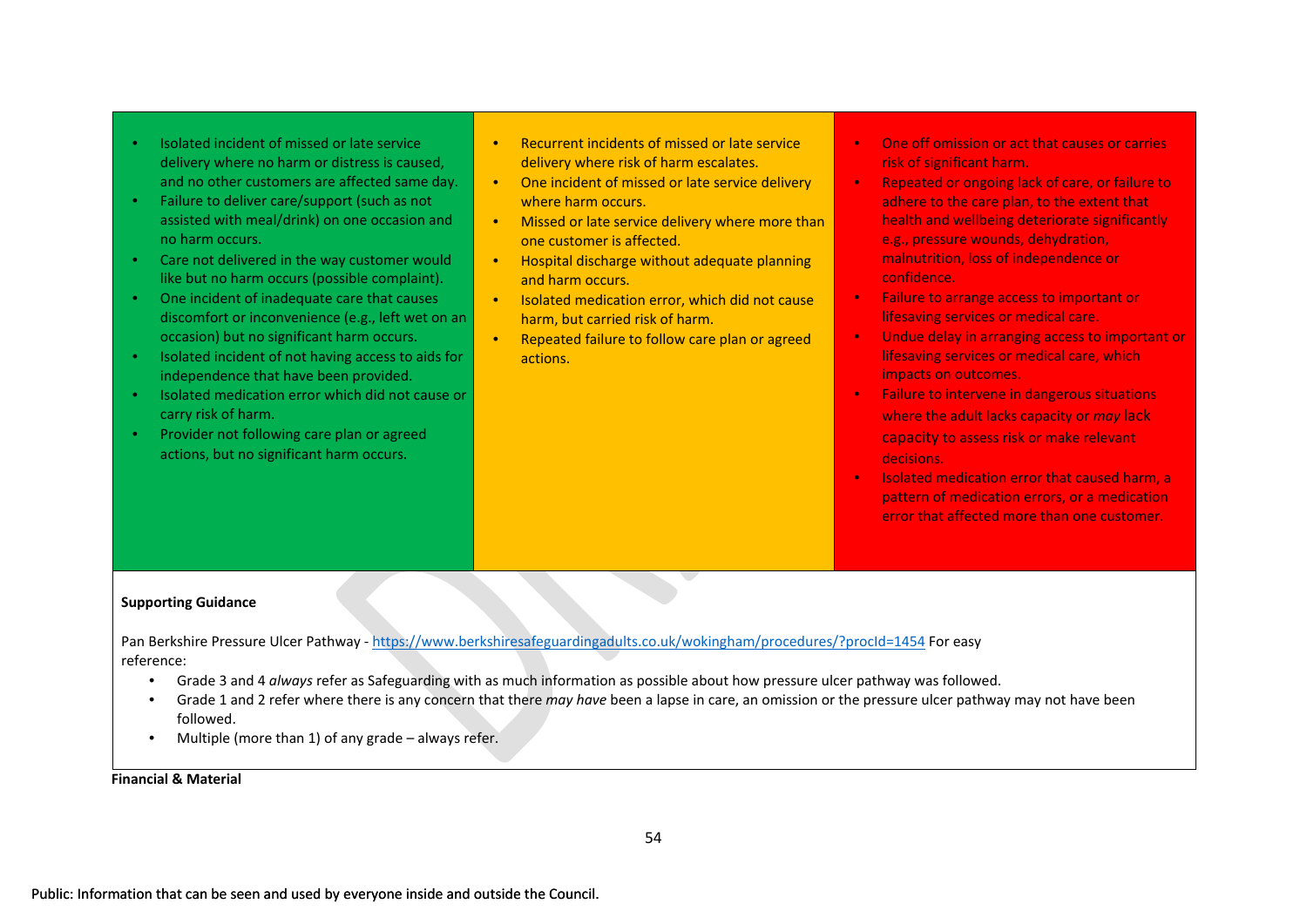| <b>Agency response</b>                                                                                                                                                | <b>Requires consultation</b>                                                                                                                                                                                                                                                                                                                                                                                                                                                                                                                                                                                                                                                                                                                                                                                                | <b>Always reportable</b>                                                                                                                                                                                                                                                                                                                                                                                                                                                                                                                                                |
|-----------------------------------------------------------------------------------------------------------------------------------------------------------------------|-----------------------------------------------------------------------------------------------------------------------------------------------------------------------------------------------------------------------------------------------------------------------------------------------------------------------------------------------------------------------------------------------------------------------------------------------------------------------------------------------------------------------------------------------------------------------------------------------------------------------------------------------------------------------------------------------------------------------------------------------------------------------------------------------------------------------------|-------------------------------------------------------------------------------------------------------------------------------------------------------------------------------------------------------------------------------------------------------------------------------------------------------------------------------------------------------------------------------------------------------------------------------------------------------------------------------------------------------------------------------------------------------------------------|
| Non-payment of care fees where customer has<br>capacity, is not relying on another person to do<br>this, and there are no concerns of coercion or<br>undue influence. | Staff personally benefit from customers funds,<br>$\bullet$<br>e.g., accrue 'reward' points on their own loyalty<br>cards when spending with/for customer.<br>Money not recorded safely or appropriately.<br>$\bullet$<br>Adult not routinely involved in decisions about<br>$\bullet$<br>how their money is spent or kept safe and<br>capacity in this respect is not clear.<br>Adult's monies kept in a joint bank account with<br>$\bullet$<br>unclear arrangements around proceeds and/or<br>access.<br>Incidences of scamming of a person with care<br>$\bullet$<br>and support needs where they lack capacity or<br>may lack capacity.<br>Non-payment of care fees where another party<br>$\bullet$<br>is managing finances, (even under a legal<br>framework) or there is concern of coercion or<br>undue influence. | Misuse/misappropriation of property,<br>$\bullet$<br>possessions, or benefits by a person in a position<br>of trust or control<br>Misuse of legal Power such as LPA, Deputyship<br>etc.<br>Personal finances removed from adult's control<br>$\bullet$<br>with no appropriate legal framework in place or<br>concerns of coercion/undue influence.<br><b>Exploitation relating to benefits, income,</b><br>property, or wills.<br>Adult denied access to his/her own funds or<br>possessions.<br>Theft or fraud.<br>$\bullet$<br>Mate crime.<br>$\bullet$<br>Cuckooing. |
| <b>Supporting Guidance</b>                                                                                                                                            |                                                                                                                                                                                                                                                                                                                                                                                                                                                                                                                                                                                                                                                                                                                                                                                                                             |                                                                                                                                                                                                                                                                                                                                                                                                                                                                                                                                                                         |

Mate Crime – 'When a person is harmed or taken advantage of by someone, they thought was their friend". Cuckooing – targeting of the home of a vulnerable adult for purposes of exploitation, drug dealing and other criminal activities.

**Self-Neglect**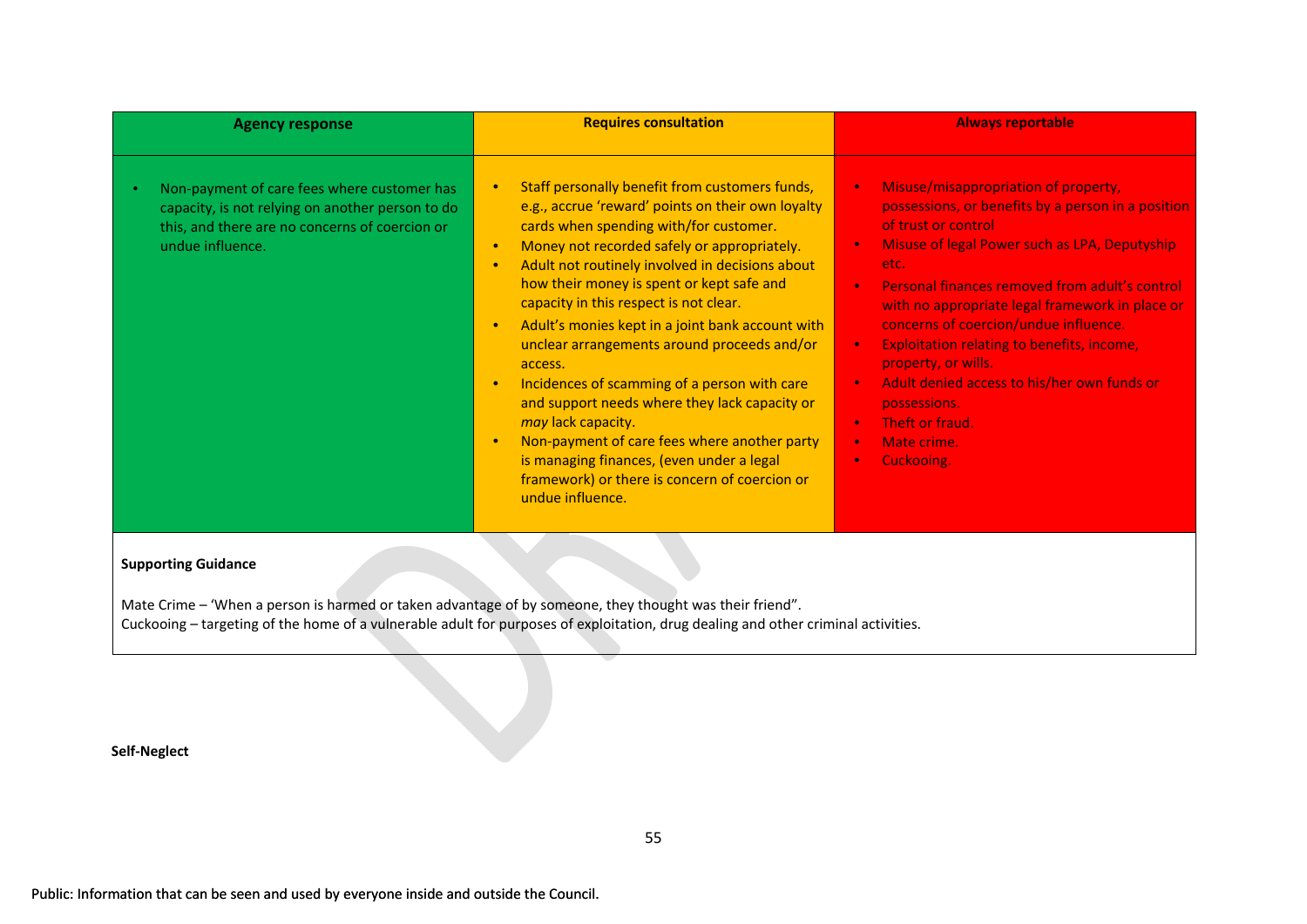| <b>Agency response</b>                                                                                                                                                                                                                                                                                                         | <b>Requires consultation</b>                                                                                                                                                                                                                                                                                                                                                                                                                                                                                                                                                                                           | <b>Always reportable</b>                                                                                                                                                                                                                                                                                                                                                                                                                                                                       |
|--------------------------------------------------------------------------------------------------------------------------------------------------------------------------------------------------------------------------------------------------------------------------------------------------------------------------------|------------------------------------------------------------------------------------------------------------------------------------------------------------------------------------------------------------------------------------------------------------------------------------------------------------------------------------------------------------------------------------------------------------------------------------------------------------------------------------------------------------------------------------------------------------------------------------------------------------------------|------------------------------------------------------------------------------------------------------------------------------------------------------------------------------------------------------------------------------------------------------------------------------------------------------------------------------------------------------------------------------------------------------------------------------------------------------------------------------------------------|
| Self-care causing some concern - no signs of<br>harm or distress.<br>Property neglected but all main services work.<br>Lack of essential amenities.<br>No access to support.<br>Some evidence of hoarding - no major impact<br>on health/safety (clutter index 1-3)<br>First signs of failing to engage with<br>professionals. | Refusing medical treatment where capacity to<br>$\bullet$<br>make that decision is unclear and implications<br>serious.<br>Moderate level of clutter or hoarding (clutter<br>$\bullet$<br>index 4-5).<br>Insanitary conditions in property impacting on<br>$\bullet$<br>wellbeing.<br>Continued non-engagement with professionals<br>$\bullet$<br>with concerns for wellbeing.<br>Potential fire risks/gas leaks.<br>$\bullet$<br>Multiple reports of concern from others.<br>$\bullet$<br>Chaotic behaviours which risk serious harm or<br><b>C</b><br>death, and where adult lacks capacity or may<br>lack capacity. | Self-neglect is life threatening.<br>$\bullet$<br>Lack of self-care results in significant<br>$\bullet$<br>deterioration in health or wellbeing.<br>Environment injurious to health.<br>$\bullet$<br>Imminent fire risk or gas leak.<br>$\bullet$<br>Others affected by self-neglect.<br>$\bullet$<br>Multiple reports of significant concern from<br>$\bullet$<br>other agencies<br>Access to/in property severely compromised.<br>$\bullet$<br><b>Clutter Index rating 6-9.</b><br>$\bullet$ |
| <b>Supporting Guidance</b>                                                                                                                                                                                                                                                                                                     |                                                                                                                                                                                                                                                                                                                                                                                                                                                                                                                                                                                                                        |                                                                                                                                                                                                                                                                                                                                                                                                                                                                                                |
| MDT, MARM<br>Clutter Index tool - https://hoardingdisordersuk.org/research-and-resources/clutter-image-ratings/                                                                                                                                                                                                                | *Only exceptional cases will trigger a safeguarding response. All proportionate interventions must be used first to manage risk, e.g., assessment, case management, CPA,                                                                                                                                                                                                                                                                                                                                                                                                                                               |                                                                                                                                                                                                                                                                                                                                                                                                                                                                                                |
| Psychological                                                                                                                                                                                                                                                                                                                  |                                                                                                                                                                                                                                                                                                                                                                                                                                                                                                                                                                                                                        |                                                                                                                                                                                                                                                                                                                                                                                                                                                                                                |

| <b>Agency response</b> | <b>Requires consultation</b> | <b>Always reportable</b> |
|------------------------|------------------------------|--------------------------|
|                        |                              |                          |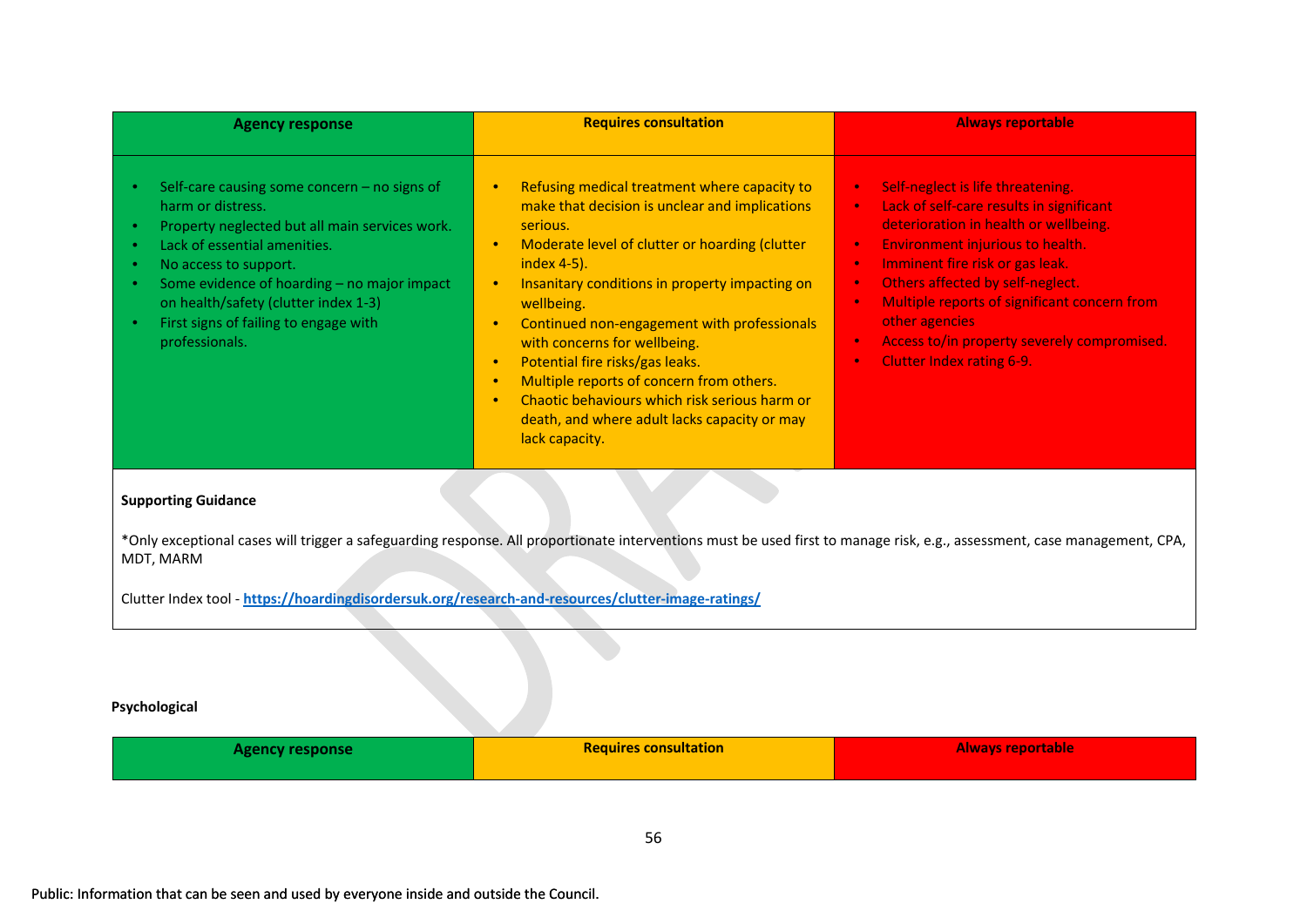- Isolated incident where adult is spoken to in a rude or other inappropriate way – respect and dignity undermined but no or little residual distress caused.
- Adult receiving occasional taunts or verbal outbursts from others, with negative impact on them.
- Withholding of information to disempower them.
- Treatment that undermines adult at risks dignity and esteem with negative impact on them.
- Denying or failing to recognise adult's choice or opinion.
- Adult receiving frequent verbal outbursts or harassment from others.
- Humiliation.
- Taunting, mimicking, inappropriate treatment by a person in a position of trust or control.
- Emotional blackmail e.g., threats of abandonment or harm
- Frequent and frightening verbal outbursts.
- Hate crime.
- Denial of basic human right/civil liberties, e.g., over-riding advance decisions, blanket decisions around DNA-CPR.
- Prolonged or repeated intimidation.
- Vicious or personalised verbal attack.
- Adult is being targeted.

#### **Supporting Guidance**

Hate crime – "Any criminal offence which is perceived by the victim or any other person, to be motivated by hostility or prejudice based on a person's race or perceived race; religion or perceived religion; sexual orientation or perceived sexual orientation; disability or perceived disability and any crime motivated by hostility or prejudice against a person who is transgender or perceived to be transgender'.

#### **Organisational**

| <b>Agency response</b> | <b>Requires consultation</b> | <b>Always reportable</b> |
|------------------------|------------------------------|--------------------------|
|                        |                              |                          |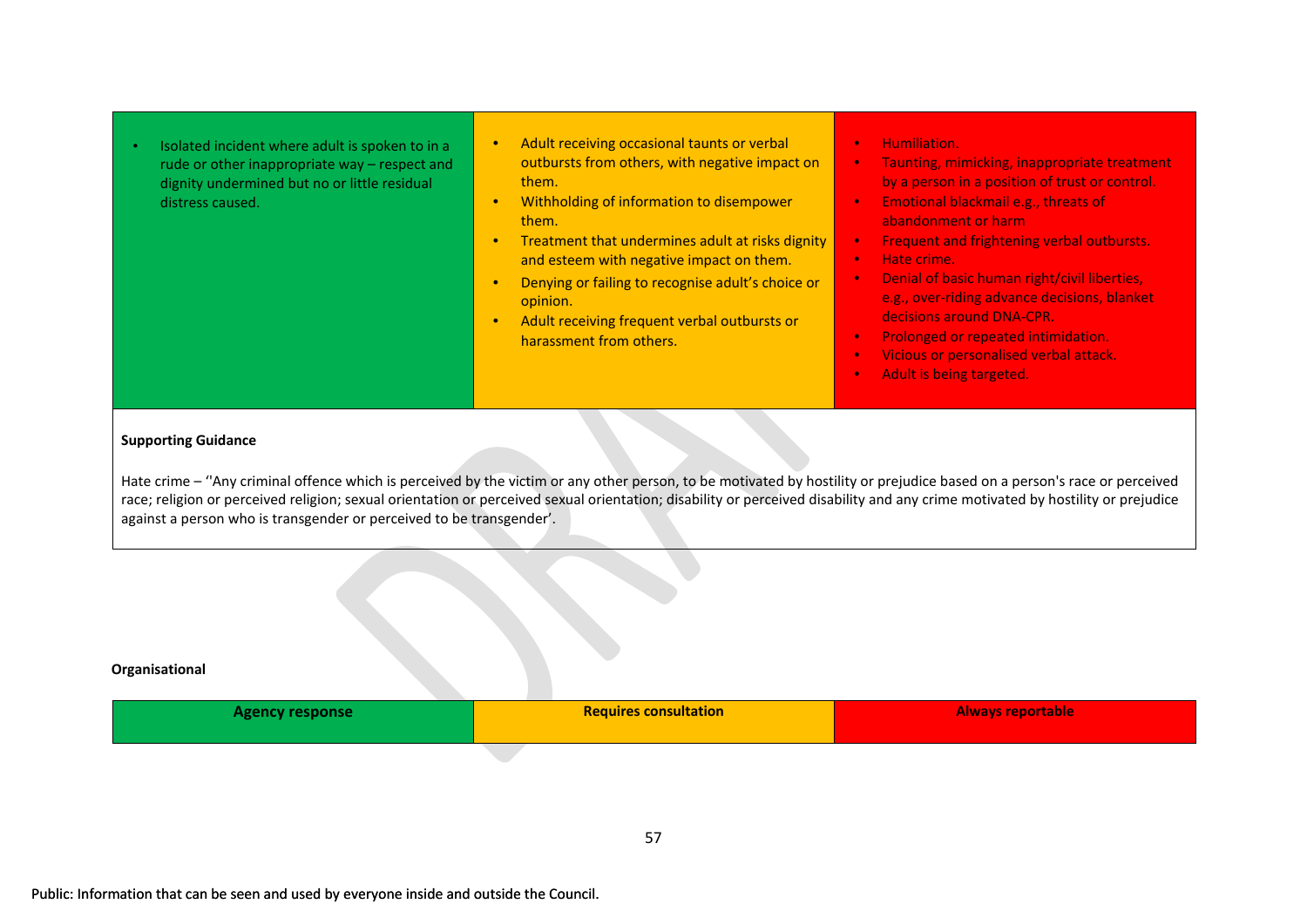| positive risks.<br>customers.<br>Care planning documentation not<br>Overuse of medication to sedate.<br>$\bullet$<br>personcentred, but with no harm caused.<br>Inappropriate use of restraint to manage<br>behaviour.<br>Recurrent ill-treatment or wilful neglect.<br>$\bullet$ | Lack of stimulation or opportunities for social<br>Rigid or inflexible routines.<br>$\bullet$<br>Decisions made for the convenience of the<br>and leisure activities, but no harm caused.<br>addressed.<br>organisation, to the detriment of the customer.<br>Customers not given sufficient voice of involved<br>in the running of the service, but no harm<br>Customer's dignity is undermined.<br>caused.<br>customers.<br>Denial of individuality and opportunities for<br>customers to make informed choices and take<br>detrimental impact or causes harm to | Bad practice not being reported and/or<br>Unsafe or unhygienic living environments.<br>Staff misusing their position of power over<br>Poor practice at a systemic nature, which has |
|-----------------------------------------------------------------------------------------------------------------------------------------------------------------------------------------------------------------------------------------------------------------------------------|--------------------------------------------------------------------------------------------------------------------------------------------------------------------------------------------------------------------------------------------------------------------------------------------------------------------------------------------------------------------------------------------------------------------------------------------------------------------------------------------------------------------------------------------------------------------|-------------------------------------------------------------------------------------------------------------------------------------------------------------------------------------|
|-----------------------------------------------------------------------------------------------------------------------------------------------------------------------------------------------------------------------------------------------------------------------------------|--------------------------------------------------------------------------------------------------------------------------------------------------------------------------------------------------------------------------------------------------------------------------------------------------------------------------------------------------------------------------------------------------------------------------------------------------------------------------------------------------------------------------------------------------------------------|-------------------------------------------------------------------------------------------------------------------------------------------------------------------------------------|

#### **Supporting Guidance**

Definition of organisational abuse (taken from Care & Support Statutory Guidance updated 24 June 2020) – "Including neglect and poor care practice within an institution or specific care setting such as a hospital or care home, for example, or in relation to care provided in one's own home. This may range from one off incidents to on-going ill-treatment. It can be through neglect or poor professional practice as a result of the structure, policies, processes and practices within an organisation".

#### **Discriminatory**

| <b>Agency response</b> | <b>Requires consultation</b> | <b>Always reportable</b> |
|------------------------|------------------------------|--------------------------|
|                        |                              |                          |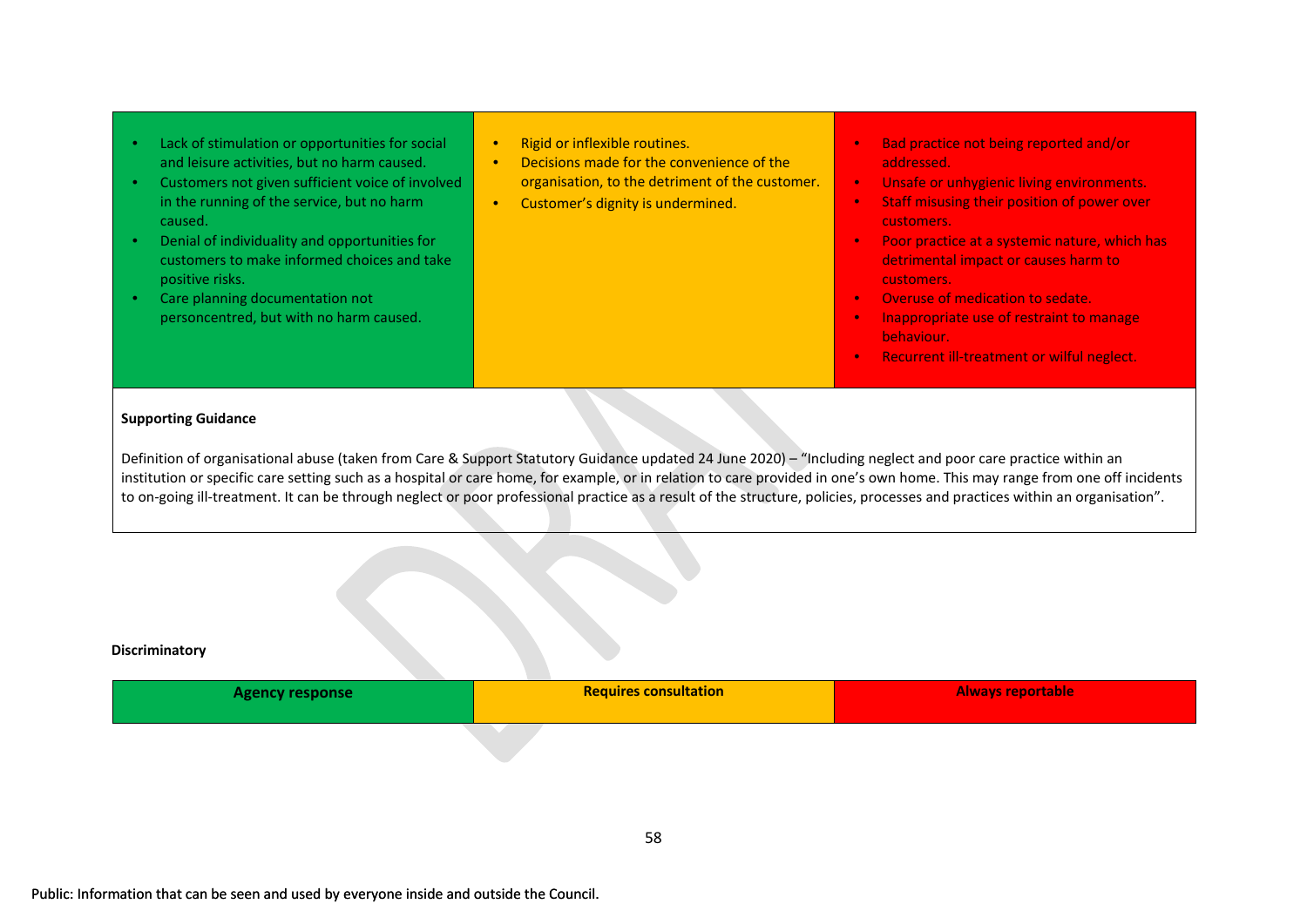| Isolated incident of teasing motivated by<br>prejudicial attitudes towards an adult's<br>individual differences with no harm or residual<br>distress caused.<br>Isolated incident of taunting which is linked to<br>the person's protected characteristics, causes<br>no harm or residual distress, and is dealt with<br>through other frameworks.<br>Isolated incident of care planning that fails to<br>address an adult's specific diversity associated<br>needs for a short period of time, with no<br>significant or lasting harm caused. | Inequitable access to service provision as a<br>result of a diversity issue.<br>Recurring failure or undue delay to meet care<br>$\bullet$<br>and support needs associated with diversity.<br>Being refused access to essential services in<br>$\bullet$<br>relation to a protected characteristic.<br>Seemingly punitive responses to customer<br>$\bullet$<br>having made a complaint.<br>Denial of civil liberties, e.g., voting<br>$\bullet$ | Humiliation or threats on a recurring basis.<br>$\bullet$<br>Recurring taunts that are linked to protected<br>$\bullet$<br>characteristics.<br>Hate crime resulting in injury or a fear for<br>$\bullet$<br>safety/life. |
|------------------------------------------------------------------------------------------------------------------------------------------------------------------------------------------------------------------------------------------------------------------------------------------------------------------------------------------------------------------------------------------------------------------------------------------------------------------------------------------------------------------------------------------------|--------------------------------------------------------------------------------------------------------------------------------------------------------------------------------------------------------------------------------------------------------------------------------------------------------------------------------------------------------------------------------------------------------------------------------------------------|--------------------------------------------------------------------------------------------------------------------------------------------------------------------------------------------------------------------------|
| <b>Supporting Guidance</b><br>Note - any concern involving behaviours by a person who is in a position of power (paid employment or voluntary work) must as a minimum have a consultation<br>with the Local Authority.                                                                                                                                                                                                                                                                                                                         |                                                                                                                                                                                                                                                                                                                                                                                                                                                  |                                                                                                                                                                                                                          |

#### **Sexual**

| <b>Agency response</b> | <b>Requires consultation</b> | <b>Always reportable</b> |
|------------------------|------------------------------|--------------------------|
|                        |                              |                          |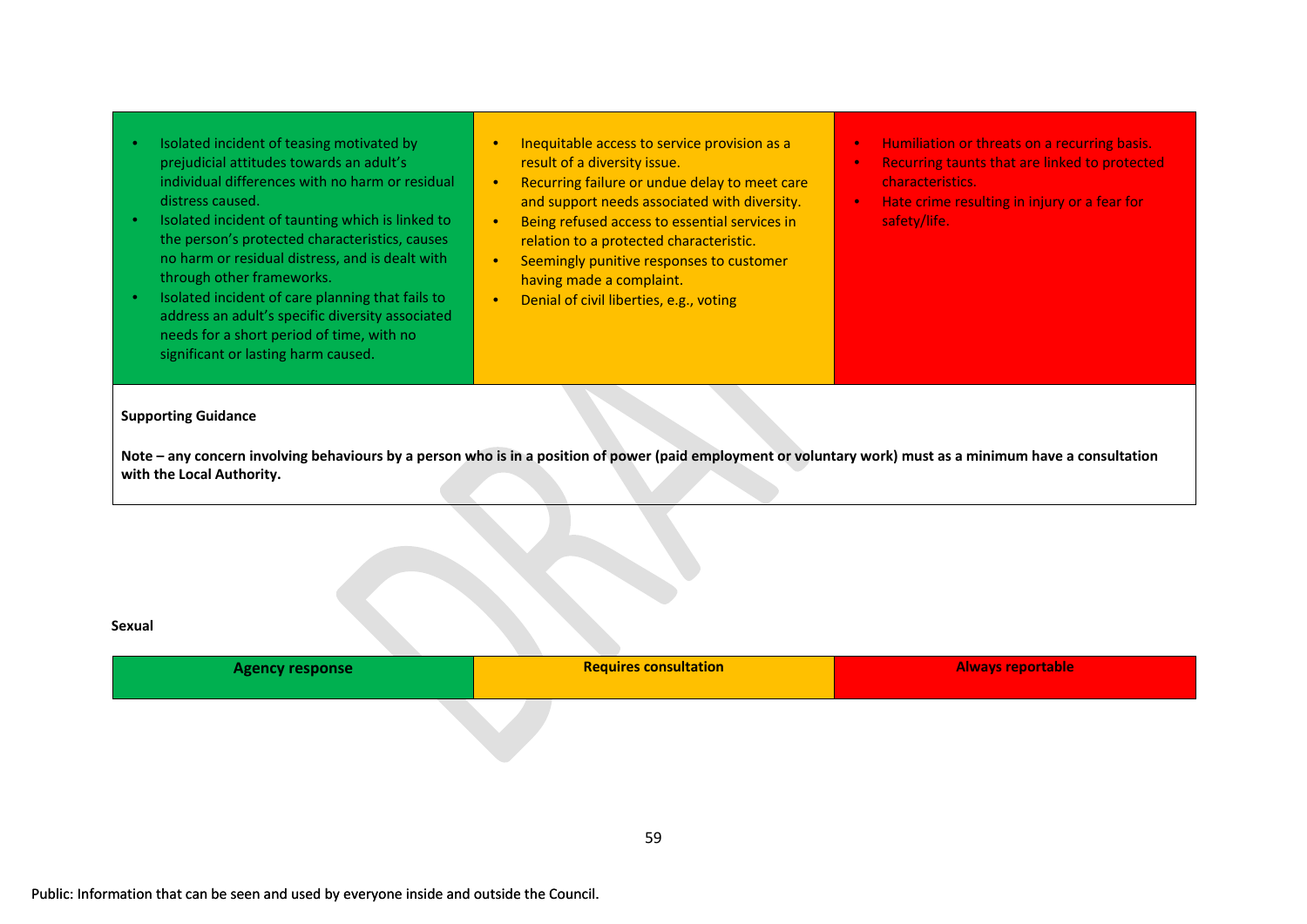| Isolated or low frequency incidents of unwanted<br>peer flirtation, which causes no harm or residual<br>distress and that is effectively addressed. | Verbal sexualised insults or 'banter' that causes<br>$\bullet$<br>harm or distress.<br>Incidents of unwanted sexualised attention<br>$\bullet$<br>(verbal or physical) directed at a vulnerable<br>adult, whether or not mental capacity exists. | <b>Recurring sexualised touching or attention</b><br>$\bullet$<br>without consent.<br>Masturbation in front of another vulnerable<br>$\bullet$<br>adult without their valid consent.<br>Voyeurism without consent.<br>$\bullet$<br>Being subject to indecent exposure.<br>$\bullet$<br>Coercion.<br>$\bullet$<br>Attempted penetration by any means (whether<br>$\bullet$<br>or not it occurs within a relationship) without<br>consent.<br>Made to look at pornographic material against<br>$\bullet$<br>will or consent not valid.<br>Sexual contact by/with a person in a position or<br>$\bullet$<br>power, in a relationship characterised by<br>authority, inequality or exploitation.<br>Sex without valid consent (rape).<br>$\bullet$<br>Grooming.<br>$\bullet$<br>Concerns of sexual exploitation.<br>$\bullet$ |  |
|-----------------------------------------------------------------------------------------------------------------------------------------------------|--------------------------------------------------------------------------------------------------------------------------------------------------------------------------------------------------------------------------------------------------|---------------------------------------------------------------------------------------------------------------------------------------------------------------------------------------------------------------------------------------------------------------------------------------------------------------------------------------------------------------------------------------------------------------------------------------------------------------------------------------------------------------------------------------------------------------------------------------------------------------------------------------------------------------------------------------------------------------------------------------------------------------------------------------------------------------------------|--|
| <b>Supporting Guidance</b><br>Any concern of sexual behaviour that involves someone in a position of Power must be referred under Safeguarding.     |                                                                                                                                                                                                                                                  |                                                                                                                                                                                                                                                                                                                                                                                                                                                                                                                                                                                                                                                                                                                                                                                                                           |  |

#### **Domestic Abuse**

| <b>Agency response</b> | <b>Requires consultation</b> | <b>Always reportable</b> |
|------------------------|------------------------------|--------------------------|
|                        |                              |                          |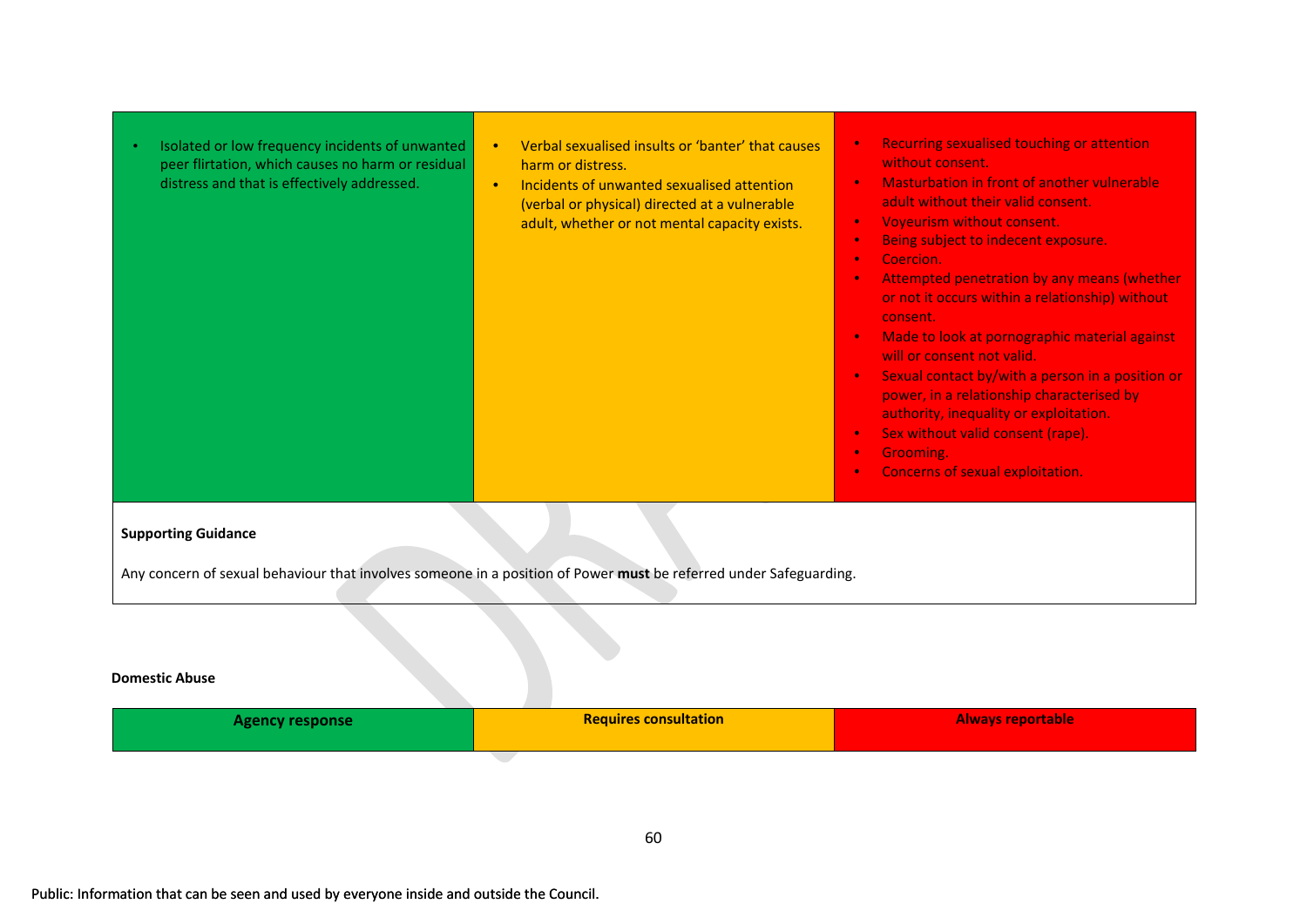- Capacitated adult with no care and support needs or additional vulnerabilities identified or suspected.
- Isolated incident of an abusive nature, which does not cause or carry risk of significant harm.
- Occasional taunts or verbal outbursts where the victim has no current fears and there are adequate protective factors.
- Adult has care and support needs and the outcome of the DASH indicates moderate risk.
- Inexplicable, or incidents resulting in, marking, lesions or grip marks.
- Victim is believed to have capacity but is believed to be subject to coercion and control.
- Adult has care and support needs and the outcome of the DASH indicates high risk.
- Adult at risk *may* lack or *does* lack capacity around relevant decisions.
- Assault causing serious harm.
- Indicators of stalking or harassment.
- Sexual assault.
- Victim is afraid.
- Coercion and control impacting victim's ability to protect self.
- Regular violent behaviour.
- Threats to kill/choke/suffocate.
- Sex without valid consent (rape).
- Female Genital Mutilation.
- Concerns of Forced Marriage.
- Indicators of Honour Based Abuse.

#### **Supporting Guidance**

- Where Domestic Abuse is disclosed and children are part of the household, or present, a referral must be made to Children's Services.
- Disclosures of Domestic Abuse should trigger an offer of referral to Domestic Abuse services for early intervention.
- A DASH-RIC should be completed for each new incident of Domestic Abuse https://safelives.org.uk/sites/default/files/resources/Dash%20risk%20checklist%20quick%20start%20guidance%20FINAL.pdf
- A DASH-RIC with an outcome of high risk **must** be referred to MARAC (Multi-agency Risk Assessment Conference). Standard or medium risk cases may be referred using professional judgement. Where there are repeat incidents that do not meet the threshold for MARAC, consideration should be given to a MATAC referral.

#### **Modern Slavery & Human Trafficking**

| <b>Agency response</b> | <b>Requires consultation</b> | Always reportable |
|------------------------|------------------------------|-------------------|
|                        |                              |                   |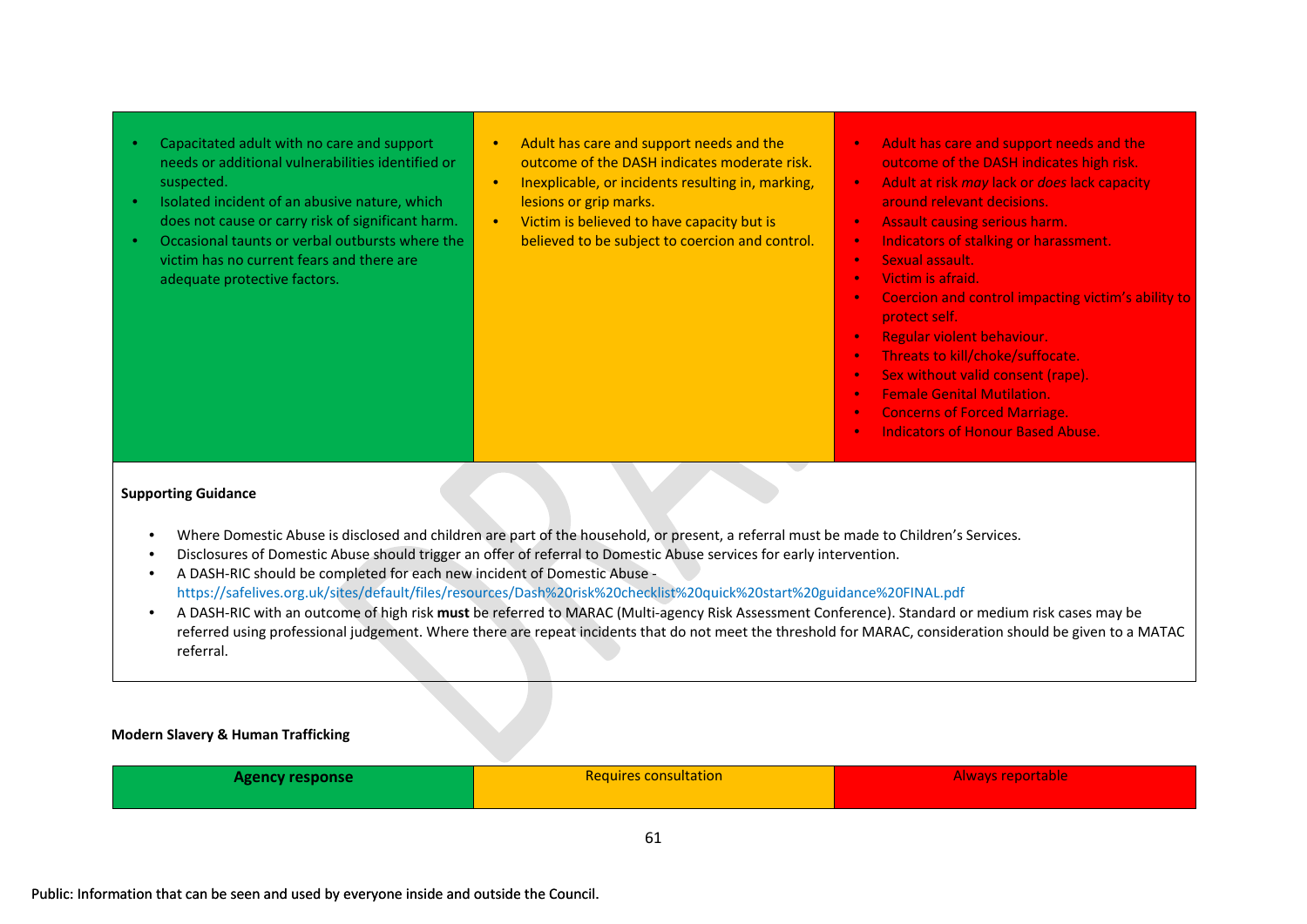|  | Adult with care and support needs or additional<br>vulnerabilities who appears to be under the<br>control of another or fearful.<br>Adult at risk is spending long periods of work.<br>Adult at risk is unable to seek medical<br>treatment.<br>Adult at risk appears to have poor living<br>conditions and low wages. | Adult is being regularly moved to avoid<br>detection.<br>$\bullet$<br>Living in workplace.<br>Indications the person is working in a place with<br>no health and safety against their will.<br>Indicators the person is under the control of<br>$\bullet$<br>others.<br>Subject to violence or threats or is fearful.<br>Indicators of physical or psychological harm.<br>$\bullet$<br>Living in a shed, outbuilding, lockup or<br>$\bullet$<br>container.<br>Lack of freedom or unable to leave.<br><b>Risk or organ harvesting.</b><br>$\bullet$<br>Wages used for debt.<br>Not in possession own ID or passport.<br>$\bullet$ |
|--|------------------------------------------------------------------------------------------------------------------------------------------------------------------------------------------------------------------------------------------------------------------------------------------------------------------------|----------------------------------------------------------------------------------------------------------------------------------------------------------------------------------------------------------------------------------------------------------------------------------------------------------------------------------------------------------------------------------------------------------------------------------------------------------------------------------------------------------------------------------------------------------------------------------------------------------------------------------|
|--|------------------------------------------------------------------------------------------------------------------------------------------------------------------------------------------------------------------------------------------------------------------------------------------------------------------------|----------------------------------------------------------------------------------------------------------------------------------------------------------------------------------------------------------------------------------------------------------------------------------------------------------------------------------------------------------------------------------------------------------------------------------------------------------------------------------------------------------------------------------------------------------------------------------------------------------------------------------|

#### **Supporting Guidance**

Modern Slavery is the severe exploitation of other people for personal or commercial gain.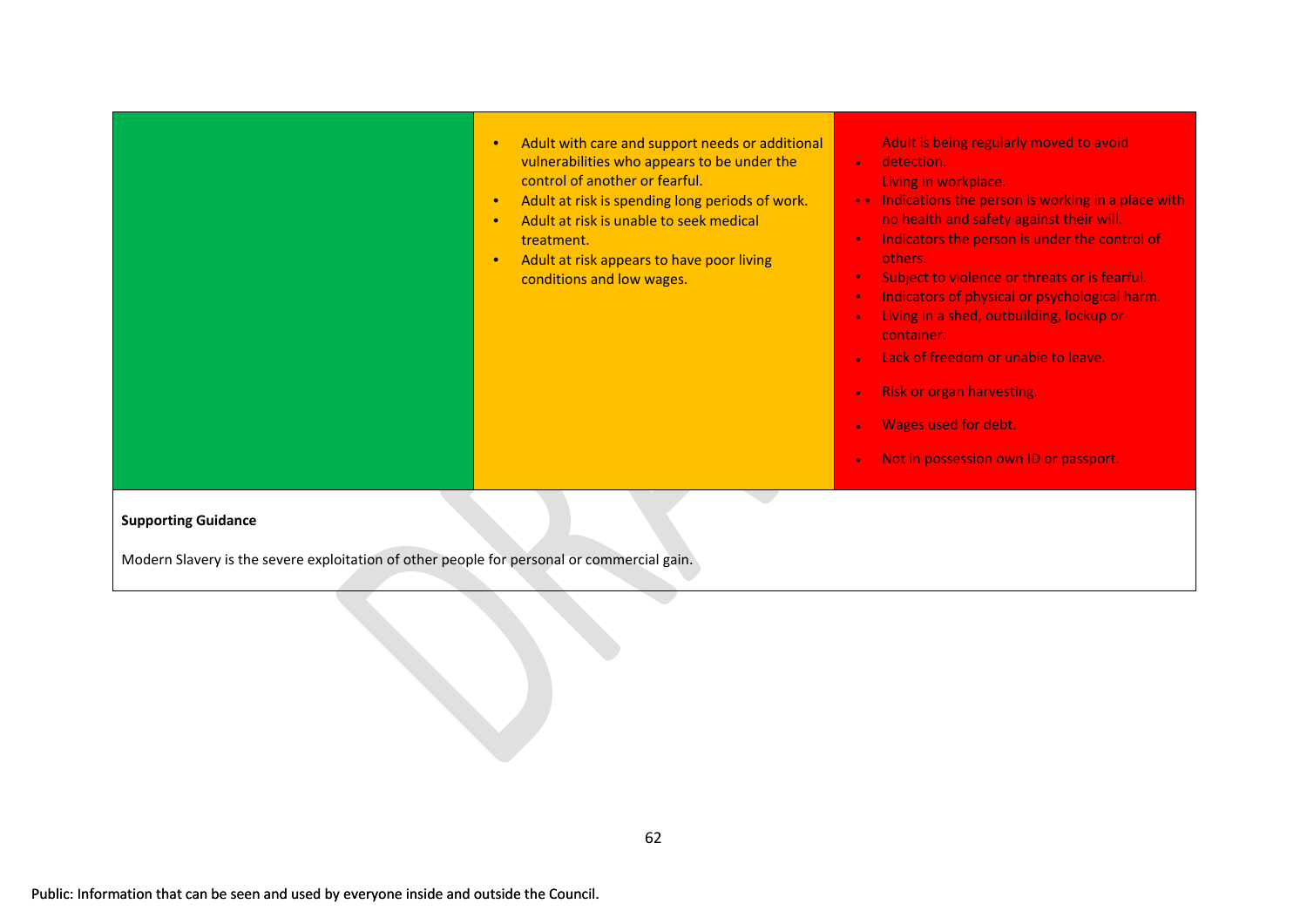# <span id="page-62-0"></span>Appendix 8. Care Governance Operational Group: Terms of Reference



#### **Care Governance Operational Group**

#### **Terms of Reference**

#### **Overall Purpose and Aims of the Operational Group**

The Operational Board is a sub-group of the Care Governance Board. The Operational Group are responsible for monitoring the Care Governance activity via the log, where all quality issues, safeguarding concerns and any other intelligence will be recorded. The group are responsible for making recommendations to the Care Governance Board for the Board to make decisions. The Operational Group will be responsible for delegating actions and following up to ensure they are completed. The aim of the Operational Group is to empower members to be accountable for the activity around Care Quality that needs to take place across services.

The output is to - steer and provide recommendations to the Care Governance Board prior to the 6-weekly meeting.

#### **Functions of the Operational Group:**

- Where it is apparent (CQC Reports) that providers or services are not sufficiently meeting regulatory outcomes, the Operational Group will escalate via the Care Governance Board for a decision about what level of action is required.
- To monitor the Care Governance log for thematic quality issues that may trigger concerns of organisational abuse and to escalate these coherently to the Care Governance Board for decisions about whether a large-scale enquiry is required.
- To monitor the Care Governance log for thematic quality issues that are not at the threshold for concerns of organisational abuse, but never-the-less impact on the priority risk rating for proactive QA and make decisions about moving them up the schedule accordingly. To keep Care Governance Board informed of these.
- To discuss Quality Assurance reports following either proactive or reactive visits, share information and intelligence, agree and delegate actions and monitor progress on these.
- To make recommendations to the Care Governance Board in respect of movement on the Cautions List and Radar list.

#### **Membership of the Board:**

The Operational Group will be chaired by the Care Quality Manager (or ASH Manager in their absence), and will consist of: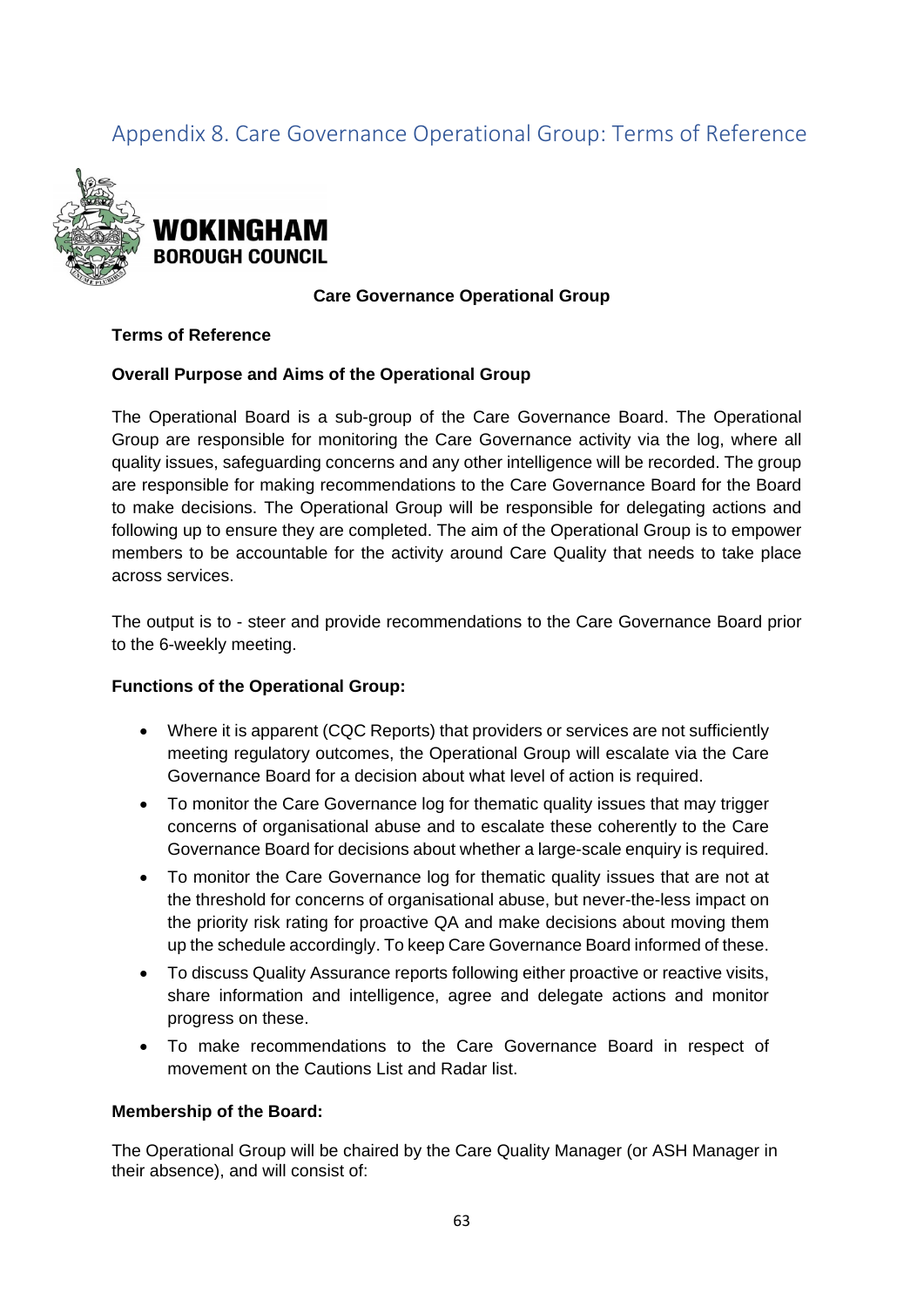- Care Quality Manager
- ASH Manager
- Care Quality Specialist(s)
- Senior Social Worker(s) ASH
- Care Home Support Team
- Operational Commissioning Manager
- Intelligent Purchasing
- Adults Commissioning representative
- Review Team Manager
- Older People's Mental Health Team
- CHC Manager
- CCG Quality Team
- CMHT by invitation

In addition, particular expertise will be called upon to support the work of the group as and when necessary. If a member of the Group is unable to attend, they will send a suitable deputy from their service.

#### **Reports to**

The Care Governance Board

#### **Agenda**

The standard agenda will include –

- Review of previous actions current work
- Discussions around completed Quality Assurance reports where issues have been identified.
- Looking forward CQC reports
	- o Providers or services not sufficiently meeting regulatory outcomes.
	- o Cautions, alerts or references from other Local Authorities.
	- o Safeguarding intelligence from the log via the Adult Safeguarding Hub (ASH).
	- o Quality referrals made by internal and external parties.
	- o Other sources of intelligence as appropriate (Statutory Reviews, Complaints, MP enquiries and Member enquiries, Financial checks, Insurance checks, Performance Information, Policies and Procedures, Feedback from Individuals)
- Recommendations to Care Governance Board

#### **Administration of Meetings**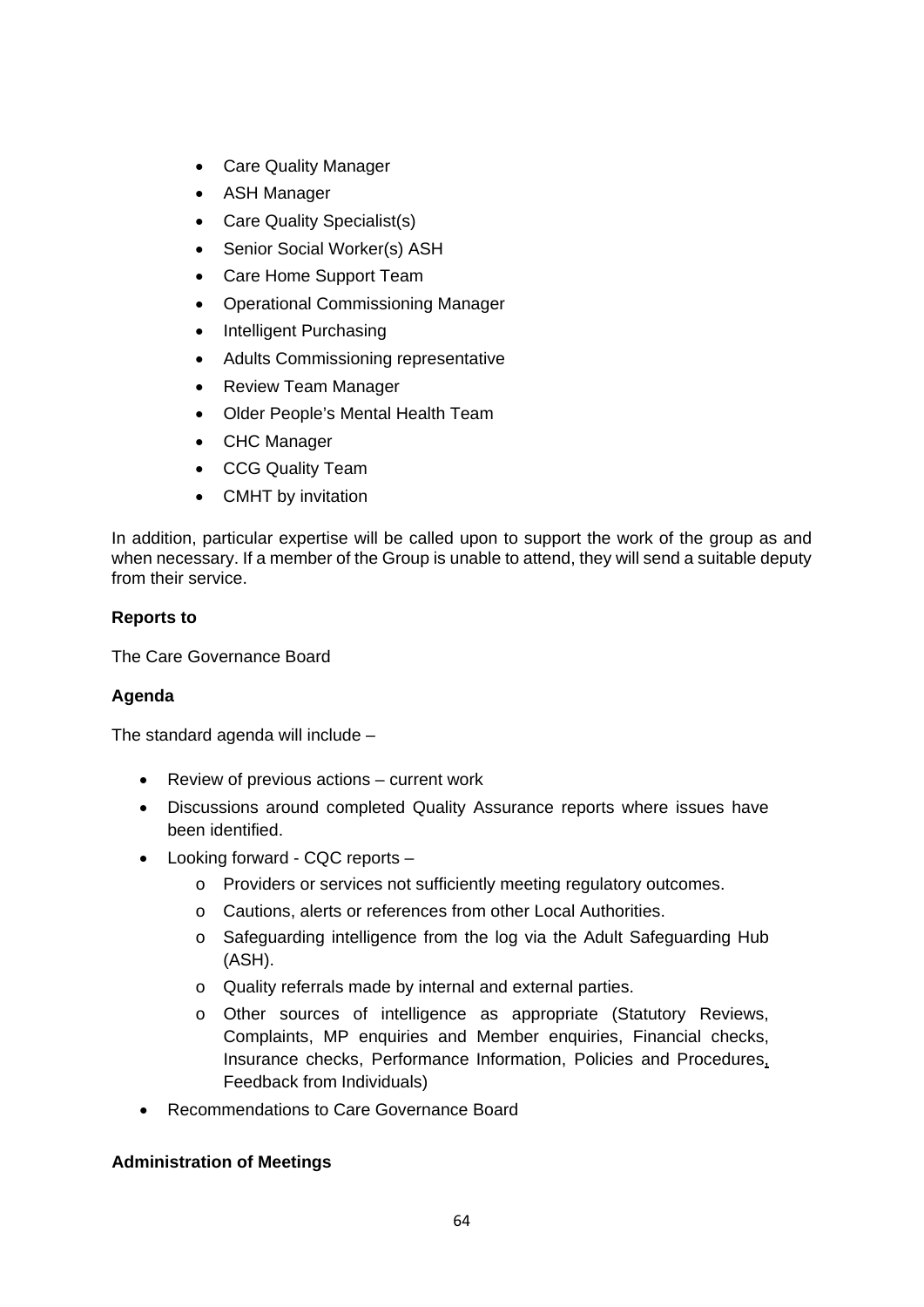The administration of meetings will be undertaken by the Quality Assurance Administrator.

## **Frequency of meetings**

Meetings will be 6-weekly and occur 1 week before the Care Governance Board sits

#### **Approvals:**

Sign off on Care Governance work is with the AD Adult Social Care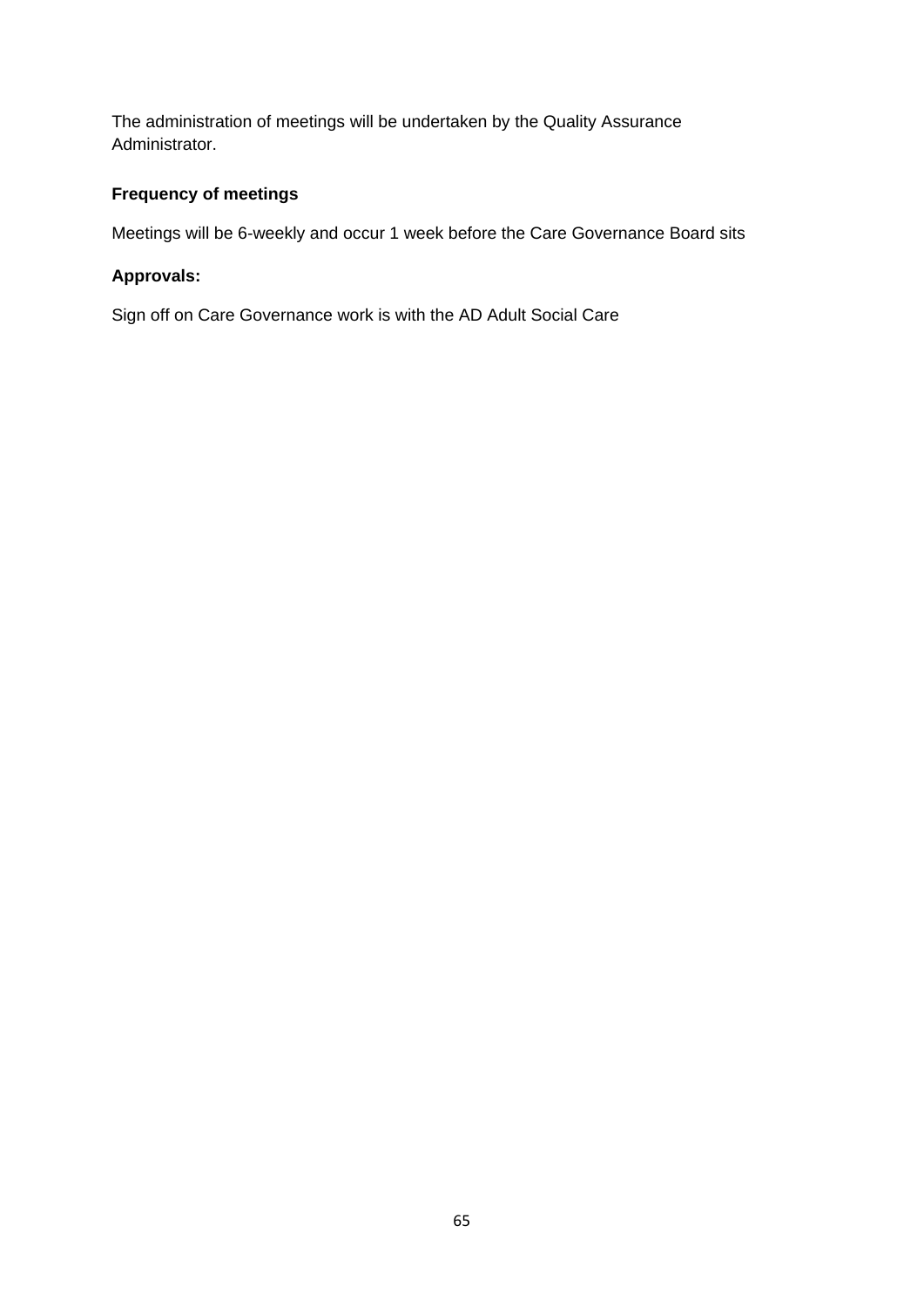# <span id="page-65-0"></span>Appendix 9. Care Governance Board: Terms of Reference



#### **Care Governance Board**

#### **Terms of Reference**

#### **Overall Purpose and Aims of the Care Governance Board**

- 1. To provide a Senior Management level forum, for bringing together and discussing evidence of quality or safeguarding issues in relation to services and providers.
- 2. To make decisions on behalf of the Local Authority in relation to actions needed regarding safeguarding and quality issues in Provider Organisations, through use of the Cautions List and Radar processes.
- 3. To ensure a consistent and transparent response to issues arising around care quality or organisational abuse.
- 4. To provide support to the Care Governance Operational Group by resolving or removing 'blocks' to delivery of the operational work of that group.
- 5. To support the delivery of the Care Governance framework via appropriate specialist input via themselves or their teams, where this is required by the nature of the work.
- 6. To provide a forum to develop good practice in the areas of care quality and organisational safeguarding and to ensure there is an effective interface between ASC operations and Strategic Commissioning in relation to Provider Services.
- 7. To monitor agreed Key Performance Indicators.
- 8. To report and advise on its work and outcomes.

#### **Membership of the Board:**

- Assistant Director, Adult Social Care
- Head of Adult Safeguarding & Care Governance
- Either of QA Manager / ASH Manager
- Head of Brokerage & Support
- Head of Prevention & Support Services
- Assistant Director, Integrated Mental Health
- Designated Head of Safeguarding, Clinical Commissioning Group
- Lead Specialist for Placements, Strategy & Commissioning
- Category Manager, Adults Commissioning

Head of Adult Safeguarding & Care Governance will act as Chair in the absence of AD, ASC.

Additional staff may be asked to attend to support decision-making around specific issues, on occasions.